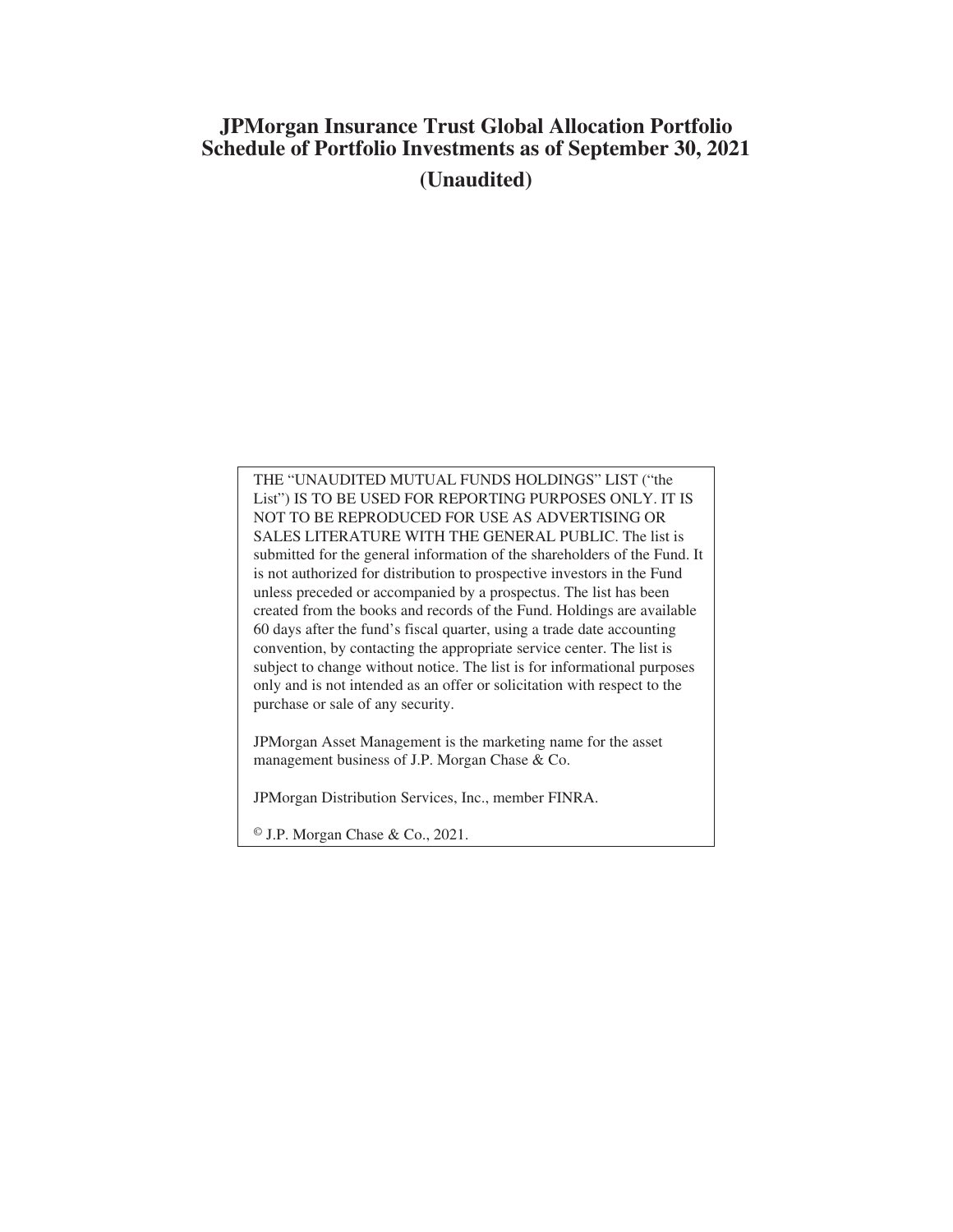## **SCHEDULE OF PORTFOLIO INVESTMENTS**

AS OF SEPTEMBER 30, 2021 (Unaudited)

| <b>Investments</b>                           | Shares (000)   | <b>Value (\$000)</b> |
|----------------------------------------------|----------------|----------------------|
| <b>LONG POSITIONS - <math>102.1\%</math></b> |                |                      |
| <b>COMMON STOCKS - 50.2%</b>                 |                |                      |
| Australia — $0.7\%$                          |                |                      |
| Afterpay Ltd. *                              | $-$ (a)        | 3                    |
| AGL Energy Ltd.                              | $-$ (a)        | $\mathbf{1}$         |
| Ampol Ltd.                                   | $-$ (a)        | $\overline{c}$       |
| <b>APA Group</b>                             | $-$ (a)        | $\overline{c}$       |
| Aristocrat Leisure Ltd.                      | $-$ (a)        | $8\,$                |
| ASX Ltd.                                     | $-$ (a)        | $\sqrt{6}$           |
| Aurizon Holdings Ltd.                        | 1              | $\overline{2}$       |
| Australia & New Zealand Banking Group Ltd.   | $\mathbf{1}$   | $22\,$               |
| BHP Group Ltd.                               | 1              | 34                   |
| <b>BHP</b> Group plc                         | 10             | 246                  |
| BlueScope Steel Ltd.                         | $-$ (a)        | 1                    |
| Brambles Ltd.                                | 1              | 6                    |
| Cochlear Ltd.                                | $-$ (a)        | 3                    |
| Coles Group Ltd.                             | $\mathbf{1}$   | 12                   |
| Commonwealth Bank of Australia               | 1              | 59                   |
| Computershare Ltd.                           | $-$ (a)        | $\boldsymbol{2}$     |
| CSL Ltd.                                     | $-$ (a)        | 45                   |
| Endeavour Group Ltd.                         | $\mathbf{1}$   | $\overline{4}$       |
| Fortescue Metals Group Ltd.                  | $-$ (a)        | $\overline{4}$       |
| Goodman Group, REIT                          | $\mathbf{1}$   | 15                   |
| GPT Group (The), REIT                        | 2              | $\tau$               |
| Insurance Australia Group Ltd.               | $\overline{2}$ | 6                    |
| LendLease Corp. Ltd.                         | $-$ (a)        | 3                    |
| Macquarie Group Ltd.                         | $-$ (a)        | 22                   |
| Medibank Pvt Ltd.                            | 2              | 5                    |
| Mirvac Group, REIT                           | 6              | 13                   |
| National Australia Bank Ltd.                 | 1              | $20\,$               |
| Newcrest Mining Ltd.                         |                | $\overline{7}$       |
| Oil Search Ltd.                              | $-$ (a)<br>3   | $\,$ 8 $\,$          |
| Origin Energy Ltd.                           | $\mathbf{1}$   | $\overline{4}$       |
| QBE Insurance Group Ltd.                     | 1              | $\tau$               |
|                                              |                |                      |
| Ramsay Health Care Ltd.                      | $-$ (a)        | 6                    |
| REA Group Ltd.                               | $-$ (a)        | $\overline{2}$       |
| Rio Tinto Ltd.                               | $-$ (a)        | 17                   |
| Rio Tinto plc                                | 3              | 176                  |
| Santos Ltd.                                  | $-$ (a)        | $\overline{2}$       |
| South32 Ltd.                                 | 2              | 4                    |
| Stockland, REIT                              | $\mathbf{1}$   | $\mathfrak{Z}$       |
| Sydney Airport *                             | 1              | 5                    |
| Tabcorp Holdings Ltd.                        | 1              | $\mathfrak{Z}$       |
| Telstra Corp. Ltd.                           | 3              | 8                    |
| Transurban Group                             | 1              | $10\,$               |
| Wesfarmers Ltd.                              | $-$ (a)        | 17                   |
| Westpac Banking Corp.                        | $\overline{2}$ | 31                   |
| Woolworths Group Ltd.                        | 1              | $20\,$               |
|                                              |                | 883                  |
| Austria $-0.1%$                              |                |                      |
| Erste Group Bank AG                          | $\overline{c}$ | 98                   |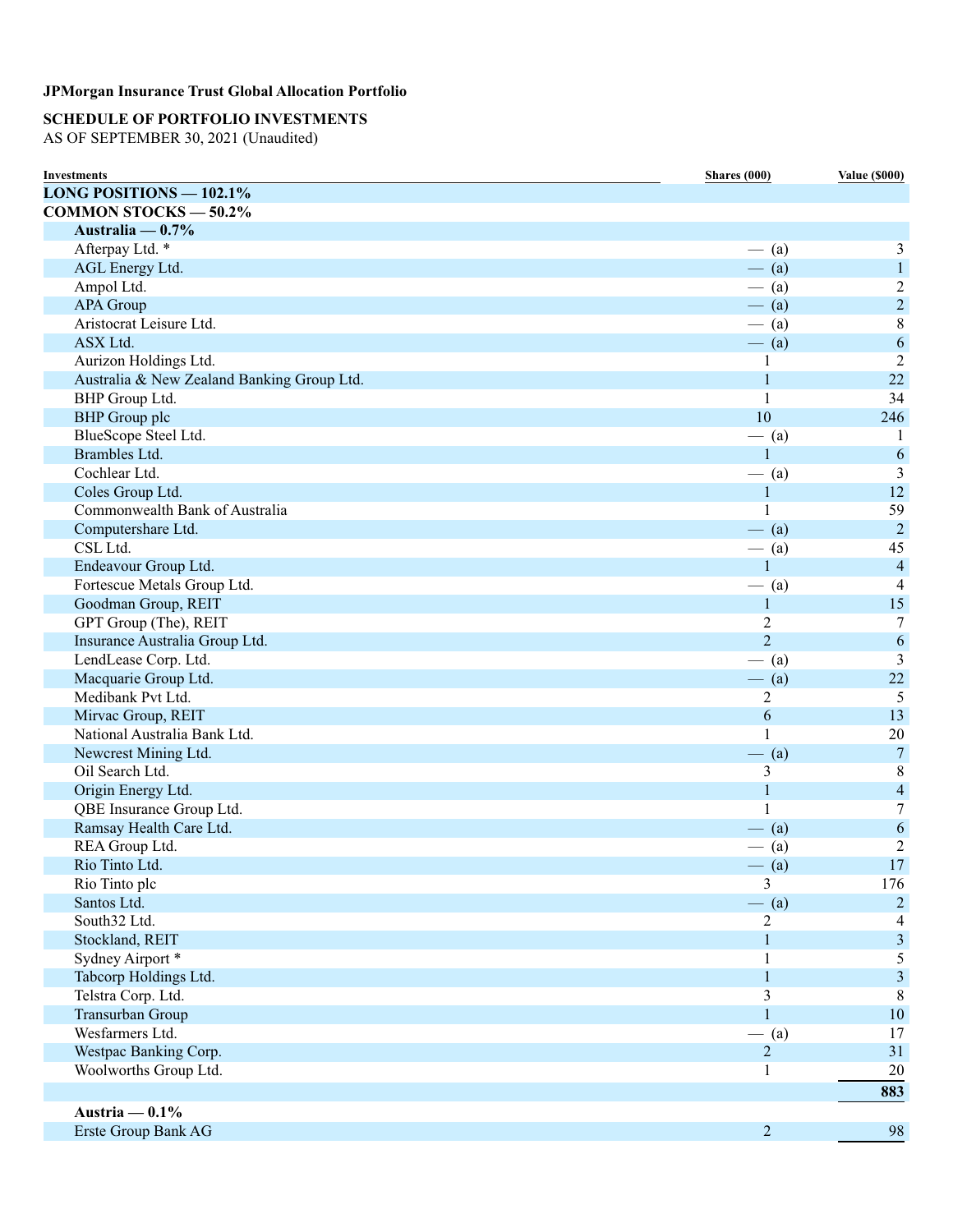| Belgium $-0.2\%$                           |                  |                |
|--------------------------------------------|------------------|----------------|
| Anheuser-Busch InBev SA/NV                 | $-$ (a)          | 12             |
| <b>KBC Group NV</b>                        | 3                | 300            |
|                                            |                  | 312            |
| Canada — $0.5\%$                           |                  |                |
| Brookfield Asset Management, Inc., Class A | $-$ (a)          | 19             |
| Canadian National Railway Co.              | 2                | 223            |
| Canadian Pacific Railway Ltd.              | $-$ (a)          | 15             |
| Fairfax Financial Holdings Ltd.            | $-$ (a)          | 50             |
| TC Energy Corp.                            | $\overline{2}$   | 119            |
| Toronto-Dominion Bank (The)                | 3                | 211            |
|                                            |                  | 637            |
|                                            |                  |                |
| China $-0.8%$                              |                  |                |
| Alibaba Group Holding Ltd. *               | 10               | 176            |
| Bilibili, Inc., Class Z*                   | $\mathbf 1$      | 91             |
| BOC Hong Kong Holdings Ltd.                | 3                | 9              |
| Budweiser Brewing Co. APAC Ltd. (b)        | 1                | $\overline{c}$ |
| <b>NXP Semiconductors NV</b>               | $\overline{2}$   | 417            |
| Prosus NV <sup>*</sup>                     | $-$ (a)          | 39             |
| Tencent Holdings Ltd.                      | 5                | 274            |
| Wilmar International Ltd.                  | 1                | 4              |
|                                            |                  | 1,012          |
| Denmark $-1.0\%$                           |                  |                |
| Carlsberg A/S, Class B                     | $\mathbf{1}$     | 132            |
| DSV A/S                                    | $-$ (a)          | 13             |
| Genmab A/S *                               | $-$ (a)          | 16             |
| Novo Nordisk A/S, Class B                  | 9                | 855            |
| Orsted A/S (b) $(c)$                       | $\sqrt{2}$       | 207            |
| Vestas Wind Systems A/S (c)                | $\mathbf{1}$     | 30             |
|                                            |                  | 1,253          |
| Finland $-0.3%$                            |                  |                |
| Elisa OYJ                                  | $-$ (a)          | 25             |
| Kone OYJ, Class B                          | $\overline{2}$   | 164            |
| Neste OYJ                                  | $-$ (a)          | 22             |
| Nordea Bank Abp                            | 18               | 234            |
|                                            |                  | 445            |
| $France - 2.5%$                            |                  |                |
|                                            |                  | 58             |
| Air Liquide SA<br>Airbus SE <sup>*</sup>   | $-$ (a)<br>3     | 400            |
| Alstom SA                                  |                  |                |
|                                            | $-$ (a)          | 14             |
| Arkema SA                                  | $-$ (a)          | 17             |
| <b>AXA SA</b>                              | $\mathbf{1}$     | 20             |
| BioMerieux                                 | $-$ (a)          | $\mathfrak{Z}$ |
| <b>BNP Paribas SA</b>                      | $\mathbf{1}$     | 65             |
| Capgemini SE                               | $\boldsymbol{2}$ | 469            |
| Dassault Systemes SE                       | $\mathbf{1}$     | 42             |
| EssilorLuxottica SA                        | $-$ (a)          | 24             |
| Hermes International                       | $-$ (a)          | 12             |
| Kering SA                                  | $-$ (a)          | 58             |
| L'Oreal SA                                 | $\mathbf{1}$     | 307            |
| LVMH Moet Hennessy Louis Vuitton SE        | 1                | 431            |
| Pernod Ricard SA                           | $-$ (a)          | 55             |
| Safran SA                                  | $\overline{2}$   | 263            |
| Sanofi                                     | $-$ (a)          | 47             |
| Societe Generale SA                        | 9                | 279            |
| Thales SA                                  | $-$ (a)          | $\,8\,$        |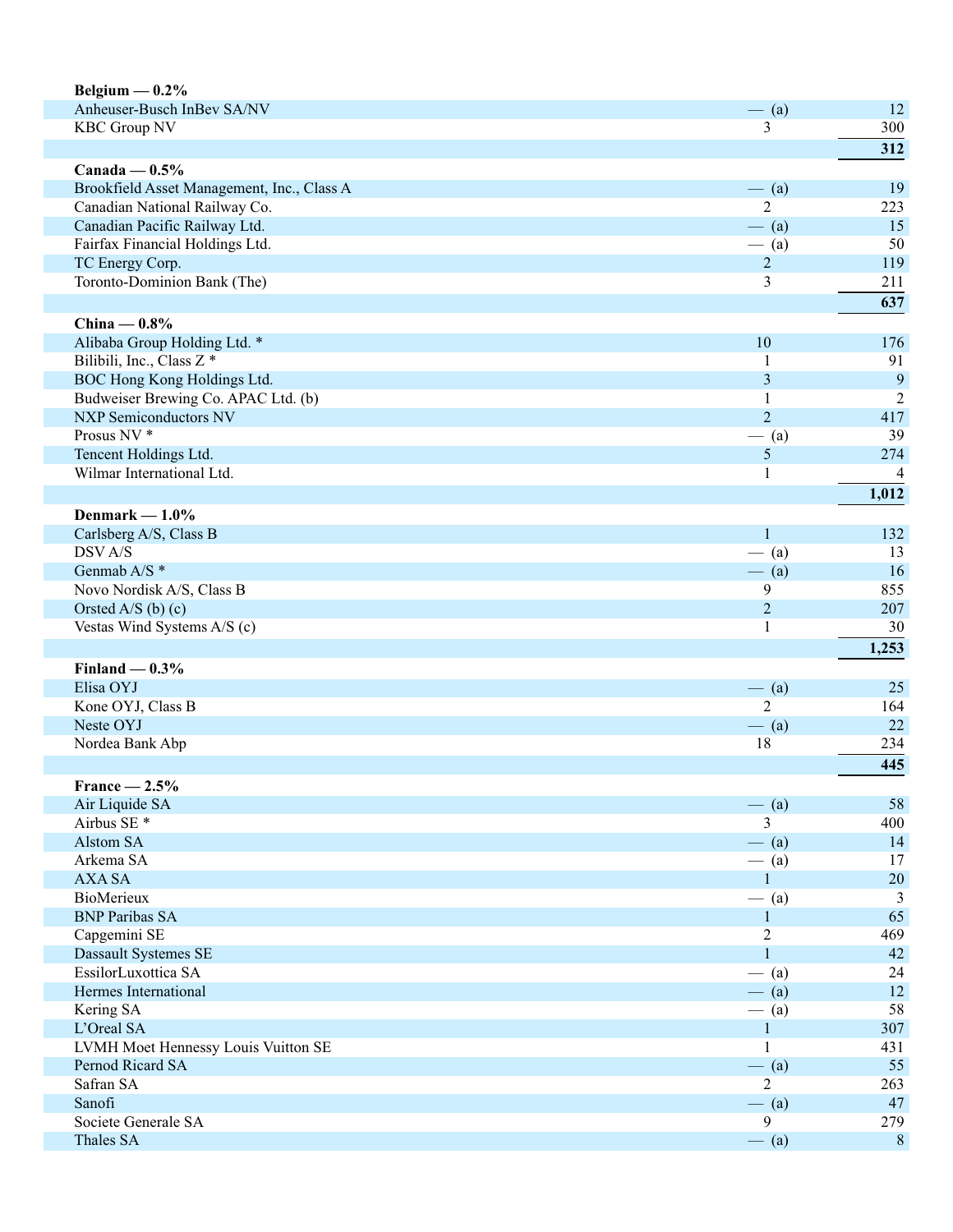| TotalEnergies SE (c)        | 68    |
|-----------------------------|-------|
| Veolia Environmement SA (c) | 49    |
| Vinci SA                    |       |
|                             | 3.241 |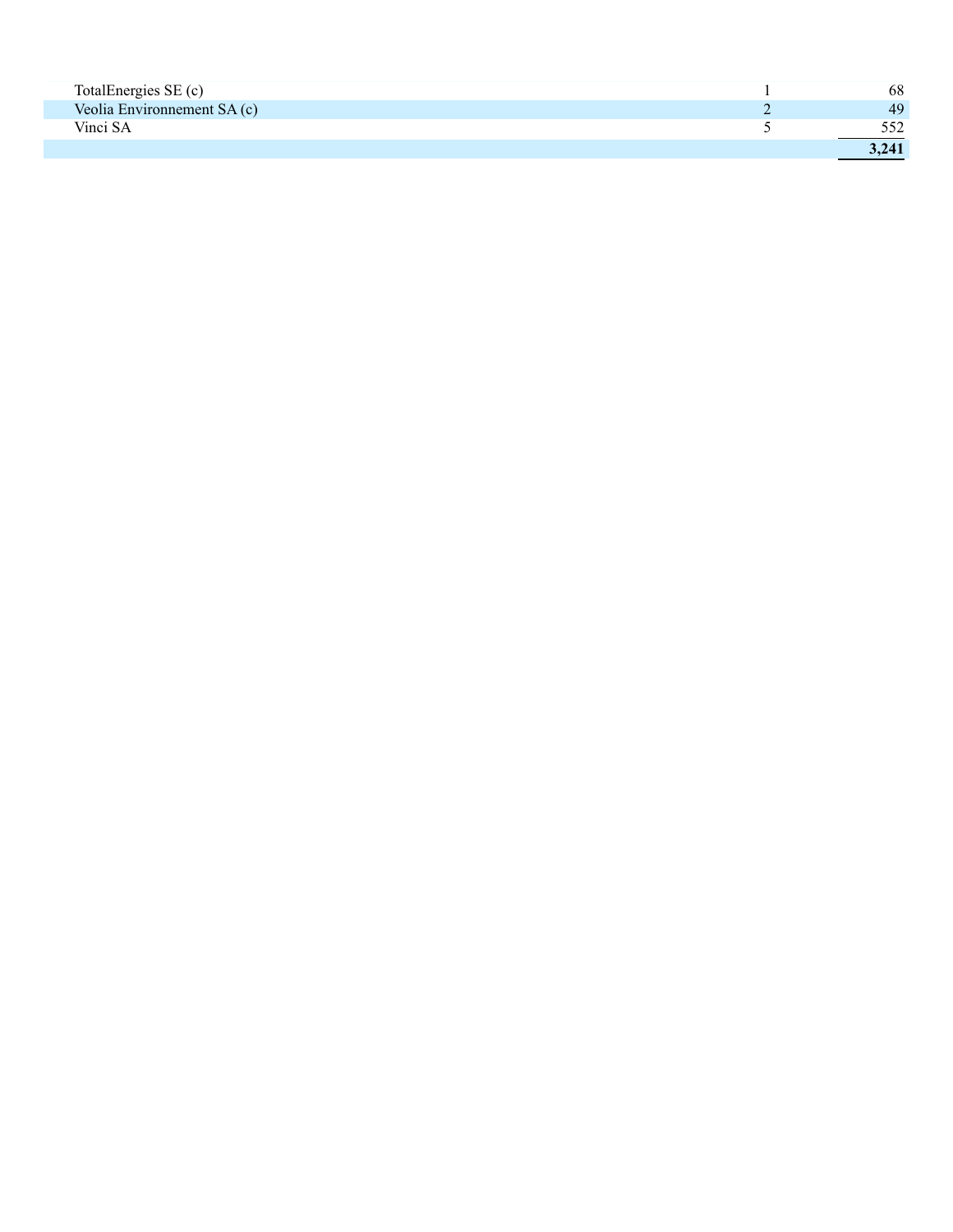## **SCHEDULE OF PORTFOLIO INVESTMENTS**

AS OF SEPTEMBER 30, 2021 (Unaudited) (continued)

| Investments                                                | Shares (000)            | <b>Value (\$000)</b> |
|------------------------------------------------------------|-------------------------|----------------------|
| $Germany - 1.9%$                                           |                         |                      |
| adidas AG                                                  | $\overline{2}$          | 580                  |
| Allianz SE (Registered)                                    | 3                       | 571                  |
| <b>BASF SE</b>                                             | 1                       | 44                   |
| Bayer AG (Registered)                                      | 1                       | 28                   |
| Daimler AG (Registered)                                    | $-$ (a)                 | 27                   |
| Deutsche Boerse AG                                         | $-$ (a)                 | 14                   |
| Deutsche Post AG (Registered)                              | 3                       | 179                  |
| Deutsche Telekom AG (Registered)                           | $\overline{\mathbf{4}}$ | 80                   |
| Infineon Technologies AG                                   | 1                       | 61                   |
| Merck KGaA                                                 | $-$ (a)                 | 38                   |
| Muenchener Rueckversicherungs-Gesellschaft AG (Registered) | $-$ (a)                 | 62                   |
| <b>RWE AG</b>                                              | $\overline{4}$          | 143                  |
| <b>SAP SE</b>                                              | $-$ (a)                 | 66                   |
| Siemens AG (Registered)                                    | $-$ (a)                 | 71                   |
| Volkswagen AG (Preference)                                 | $\overline{c}$          | 407                  |
| Vonovia SE                                                 | 1                       | 31                   |
| Zalando SE $*(b)$                                          | $-$ (a)                 | 36                   |
|                                                            |                         | 2,438                |
| Hong Kong $-0.6\%$                                         |                         |                      |
| AIA Group Ltd.                                             | 32                      | 373                  |
| CK Asset Holdings Ltd.                                     | -1                      | 6                    |
| CK Infrastructure Holdings Ltd.                            | $\mathbf{1}$            | 3                    |
| CLP Holdings Ltd.                                          | 1                       | 10                   |
| Hang Seng Bank Ltd.                                        | $-$ (a)                 | $\mathfrak{S}$       |
| HKT Trust & HKT Ltd.                                       | 2                       | 3                    |
| Hong Kong & China Gas Co. Ltd.                             | $\overline{2}$          | $\overline{4}$       |
| Hong Kong Exchanges & Clearing Ltd.                        | 5                       | 276                  |
| Hongkong Land Holdings Ltd.                                | $\mathbf{1}$            | 3                    |
| Jardine Matheson Holdings Ltd.                             | $-$ (a)                 | 5                    |
| Link, REIT                                                 | 1                       | 9                    |
| MTR Corp. Ltd.                                             | 1                       | 5                    |
| New World Development Co. Ltd.                             | 1                       | $\boldsymbol{2}$     |
| Power Assets Holdings Ltd.                                 | 1                       | 3                    |
| Sun Hung Kai Properties Ltd.                               | 1                       | $\sqrt{6}$           |
| Techtronic Industries Co. Ltd.                             | 1                       | 10                   |
| WH Group Ltd. (b)                                          | 5                       | $\overline{4}$       |
| Wharf Real Estate Investment Co. Ltd.                      | 1                       | 5                    |
| Xinyi Glass Holdings Ltd.                                  | 1                       | 3                    |
|                                                            |                         | 735                  |
| India $-0.4\%$                                             |                         |                      |
| HDFC Bank Ltd., ADR                                        | 6                       | 462                  |
| Indonesia — $0.1\%$                                        |                         |                      |
| Bank Central Asia Tbk. PT                                  | 76                      | 185                  |
| Ireland $-0.2%$                                            |                         |                      |
| CRH plc                                                    | 1                       | 26                   |
| Kingspan Group plc                                         | $-$ (a)                 | 29                   |
| Kingspan Group plc                                         | $-$ (a)                 | 21                   |
| Ryanair Holdings plc, ADR *                                | $\overline{2}$          | 186                  |
|                                                            |                         | 262                  |
|                                                            |                         |                      |

**Italy — 0.3%**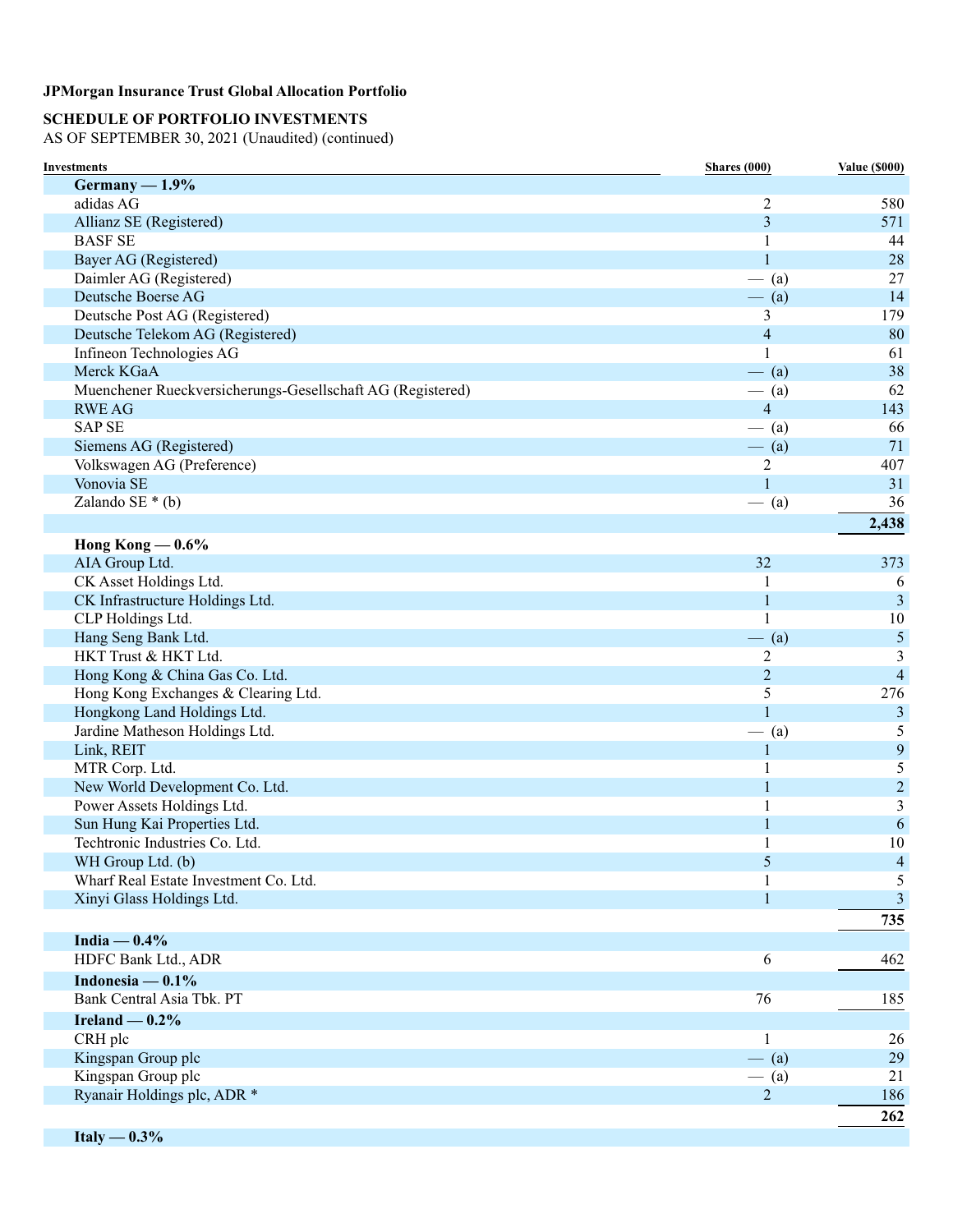| Enel SpA                                 | 3              | 24               |
|------------------------------------------|----------------|------------------|
| Ferrari NV                               | $-$ (a)        | 50               |
| FinecoBank Banca Fineco SpA*             | 2              | 45               |
| UniCredit SpA                            | 22             | 293              |
|                                          |                | 412              |
| Japan — $2.6\%$                          |                |                  |
| Advantest Corp.                          | $-$ (a)        | 9                |
| Aeon Co. Ltd.                            | $-$ (a)        | $\mathfrak{S}$   |
| AGC, Inc.                                | $-$ (a)        | 15               |
| Aisin Corp.                              | $-$ (a)        | $\overline{4}$   |
| Ajinomoto Co., Inc.                      | 1              | 15               |
| Asahi Group Holdings Ltd.                | $\mathbf{1}$   | 29               |
| Asahi Kasei Corp.                        | $\overline{2}$ | 19               |
| Astellas Pharma, Inc.                    | $\mathbf{1}$   | $8\phantom{.0}$  |
| Bridgestone Corp.                        | $\mathbf{1}$   | 28               |
| Canon, Inc.                              | $\mathbf{1}$   | 15               |
| Capcom Co. Ltd.                          | $-$ (a)        | 8                |
| Casio Computer Co. Ltd.                  | $\mathbf{1}$   | 12               |
| Central Japan Railway Co.                | $-$ (a)        | 32               |
| Chubu Electric Power Co., Inc.           | $\mathbf{1}$   | $\boldsymbol{7}$ |
| Chugai Pharmaceutical Co. Ltd.           | $-$ (a)        | 7                |
| CyberAgent, Inc.                         | $\mathbf{1}$   | 10               |
| Dai Nippon Printing Co. Ltd.             | $-$ (a)        | $\overline{c}$   |
| Dai-ichi Life Holdings, Inc.             | $-$ (a)        | $\sqrt{2}$       |
| Daiichi Sankyo Co. Ltd.                  | 1              | 37               |
| Daikin Industries Ltd.                   | $-$ (a)        | 22               |
| Daito Trust Construction Co. Ltd.        | $-$ (a)        | 12               |
| Daiwa House Industry Co. Ltd.            | $\mathbf{1}$   | 17               |
| Denso Corp.                              | $-$ (a)        | 13               |
| Dentsu Group, Inc.                       | $-$ (a)        | 15               |
| East Japan Railway Co.                   | $-$ (a)        | 7                |
| Eisai Co. Ltd.                           | $-$ (a)        | $\,8\,$          |
| ENEOS Holdings, Inc.                     | $\mathbf{1}$   | $\overline{2}$   |
| FANUC Corp.                              | $-$ (a)        | 44               |
| Fuji Electric Co. Ltd.                   | $-$ (a)        | 18               |
| FUJIFILM Holdings Corp.                  | $-$ (a)        | 17               |
| Fujitsu Ltd.                             | $-$ (a)        | 36               |
| Hisamitsu Pharmaceutical Co., Inc.       | $-$ (a)        | $\, 8$           |
| Hitachi Ltd.                             | 1              | 47               |
| Honda Motor Co. Ltd.                     | $\overline{2}$ | 71               |
| Hoya Corp.                               | $-$ (a)        | 47               |
| Inpex Corp.                              |                | $\overline{5}$   |
| Isuzu Motors Ltd.                        | 1              | 17               |
| ITOCHU Corp.                             | $\mathbf{1}$   | 32               |
| Japan Airlines Co. Ltd. *                | $-$ (a)        | 5                |
| Japan Exchange Group, Inc.               | 1              | 15               |
| Japan Metropolitan Fund Invest, REIT     | $-$ (a)        | 4                |
| Japan Post Holdings Co. Ltd. *           | $-$ (a)        | $\overline{2}$   |
| Japan Post Insurance Co. Ltd.            | $-$ (a)        | $\overline{2}$   |
| Japan Real Estate Investment Corp., REIT | $-$ (a)        | 12               |
| Japan Tobacco, Inc.                      | $-$ (a)        | 6                |
| Kansai Electric Power Co., Inc. (The)    | $\mathbf{1}$   | $\overline{5}$   |
| Kao Corp.                                | $-$ (a)        | 24               |
| KDDI Corp.                               | 1              | 26               |
| Keyence Corp.                            | $-$ (a)        | 239              |
| Kintetsu Group Holdings Co. Ltd. *       | $-$ (a)        | 13               |
| Kirin Holdings Co. Ltd.                  | 1              | 9                |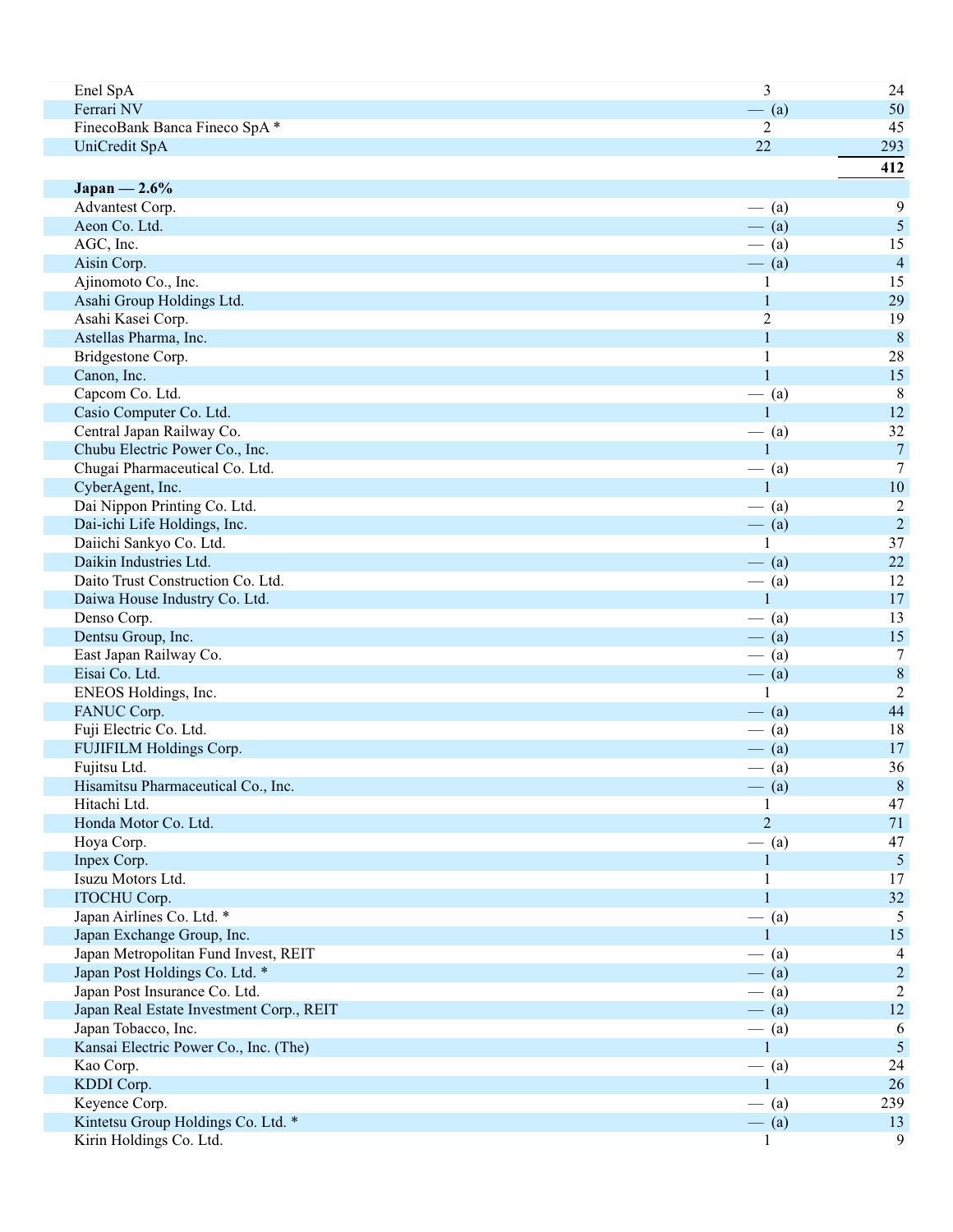| Komatsu Ltd.          | $-$ (a) | $\overline{7}$ |
|-----------------------|---------|----------------|
| Konami Holdings Corp. | $-$ (a) | 13             |
| Kubota Corp.          |         | 23             |
| Kyocera Corp.         | $-$ (a) | 19             |
| Kyowa Kirin Co. Ltd.  |         | 130            |
| $M3$ , Inc.           | $-$ (a) | 21             |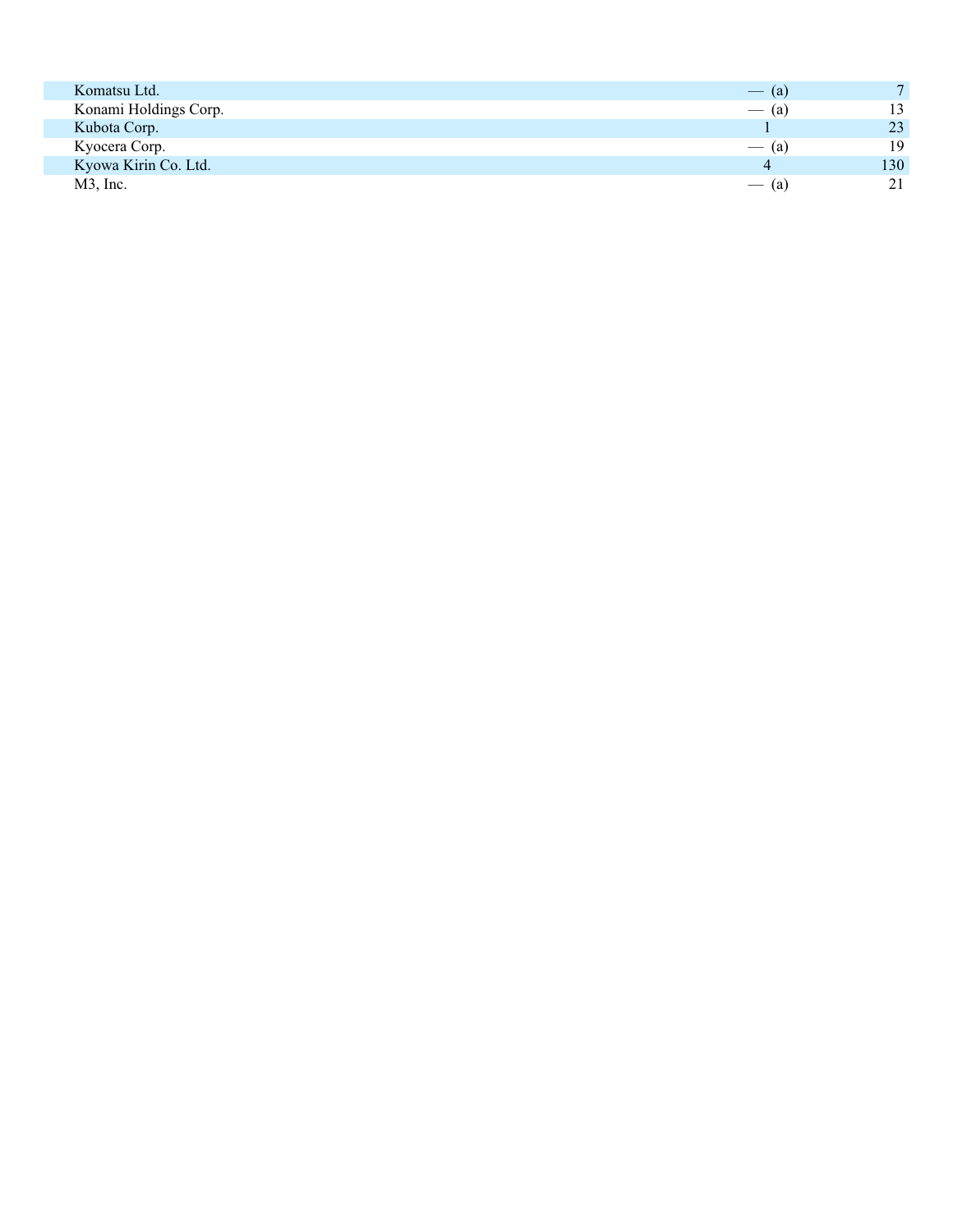## **SCHEDULE OF PORTFOLIO INVESTMENTS**

| <b>Investments</b>                                     | <b>Shares</b> (000) | <b>Value (\$000)</b> |
|--------------------------------------------------------|---------------------|----------------------|
| MEIJI Holdings Co. Ltd.                                | $-$ (a)             | 6                    |
| Mercari, Inc. *                                        | $-$ (a)             | 6                    |
| MINEBEA MITSUMI, Inc.                                  | $\mathbf{1}$        | 13                   |
| MISUMI Group, Inc.                                     | $-$ (a)             | 17                   |
| Mitsubishi Chemical Holdings Corp.                     | $\mathbf{1}$        | 13                   |
| Mitsubishi Corp.                                       | 1                   | 31                   |
| Mitsubishi Electric Corp.                              | 1                   | 14                   |
| Mitsubishi Estate Co. Ltd.                             | $-$ (a)             | 5                    |
| Mitsubishi Heavy Industries Ltd.                       | $-$ (a)             | $\overline{3}$       |
| Mitsubishi UFJ Financial Group, Inc.                   | 10                  | 61                   |
| Mitsui & Co. Ltd.                                      | 1                   | 22                   |
| Mitsui Chemicals, Inc.                                 | $-$ (a)             | 10                   |
| Mitsui Fudosan Co. Ltd.                                | $\mathbf{1}$        | 24                   |
| Mizuho Financial Group, Inc.                           | 1                   | 12                   |
| MonotaRO Co. Ltd.                                      | $-$ (a)             | $\overline{2}$       |
| MS&AD Insurance Group Holdings, Inc.                   | $-$ (a)             | 7                    |
| Murata Manufacturing Co. Ltd.                          | $-$ (a)             | 35                   |
| Nabtesco Corp.                                         | $-$ (a)             | 8                    |
| Nidec Corp.                                            | $-$ (a)             | 33                   |
| Nihon M&A Center Holdings, Inc.                        |                     | 3                    |
| Nintendo Co. Ltd.                                      | $-$ (a)             | 48                   |
| Nippon Building Fund, Inc., REIT                       | $-$ (a)             | 13                   |
| Nippon Express Co. Ltd.                                | $-$ (a)             | $\overline{7}$       |
| Nippon Paint Holdings Co. Ltd.                         | $-$ (a)             |                      |
|                                                        | $-$ (a)             | 4                    |
| Nippon Prologis REIT, Inc., REIT<br>Nippon Steel Corp. | $-$ (a)             | 10<br>13             |
|                                                        | 1<br>1              | 36                   |
| Nippon Telegraph & Telephone Corp.<br>Nippon Yusen KK  |                     | 15                   |
| Nissan Motor Co. Ltd. *                                | $-$ (a)<br>1        | $\overline{7}$       |
|                                                        |                     |                      |
| Nitori Holdings Co. Ltd.                               | $-$ (a)             | 20                   |
| Nomura Holdings, Inc.                                  | 1                   | $\overline{4}$       |
| Nomura Research Institute Ltd.                         | $-$ (a)             | 15                   |
| Obayashi Corp.                                         | $\mathbf{1}$        | 10                   |
| Olympus Corp.                                          | 1                   | $20\,$               |
| Ono Pharmaceutical Co. Ltd.                            | 1                   | 18                   |
| Oriental Land Co. Ltd.                                 | $-$ (a)             | 16                   |
| ORIX Corp.                                             | $\mathbf{1}$        | $22\,$               |
| Otsuka Corp.                                           | $-$ (a)             | 15                   |
| Otsuka Holdings Co. Ltd.                               | $-$ (a)             | 9                    |
| Pan Pacific International Holdings Corp.               | $-$ (a)             | 6                    |
| Panasonic Corp.                                        | $\mathbf{1}$        | 6                    |
| Rakuten Group, Inc.                                    | 1                   | 9                    |
| Recruit Holdings Co. Ltd.                              | $\mathbf{1}$        | 61                   |
| Rohm Co. Ltd.                                          | $-$ (a)             | 19                   |
| Ryohin Keikaku Co. Ltd.                                | 1                   | 20                   |
| SBI Holdings, Inc.                                     | $-$ (a)             | 7                    |
| Secom Co. Ltd.                                         | $-$ (a)             | $\overline{7}$       |
| Sekisui House Ltd.                                     | 1                   | 19                   |
| Seven & i Holdings Co. Ltd.                            | 1                   | 36                   |
| Shimadzu Corp.                                         | $-$ (a)             | 13                   |
| Shin-Etsu Chemical Co. Ltd.                            | $-$ (a)             | 51                   |
| Shionogi & Co. Ltd.                                    | $-$ (a)             | 21                   |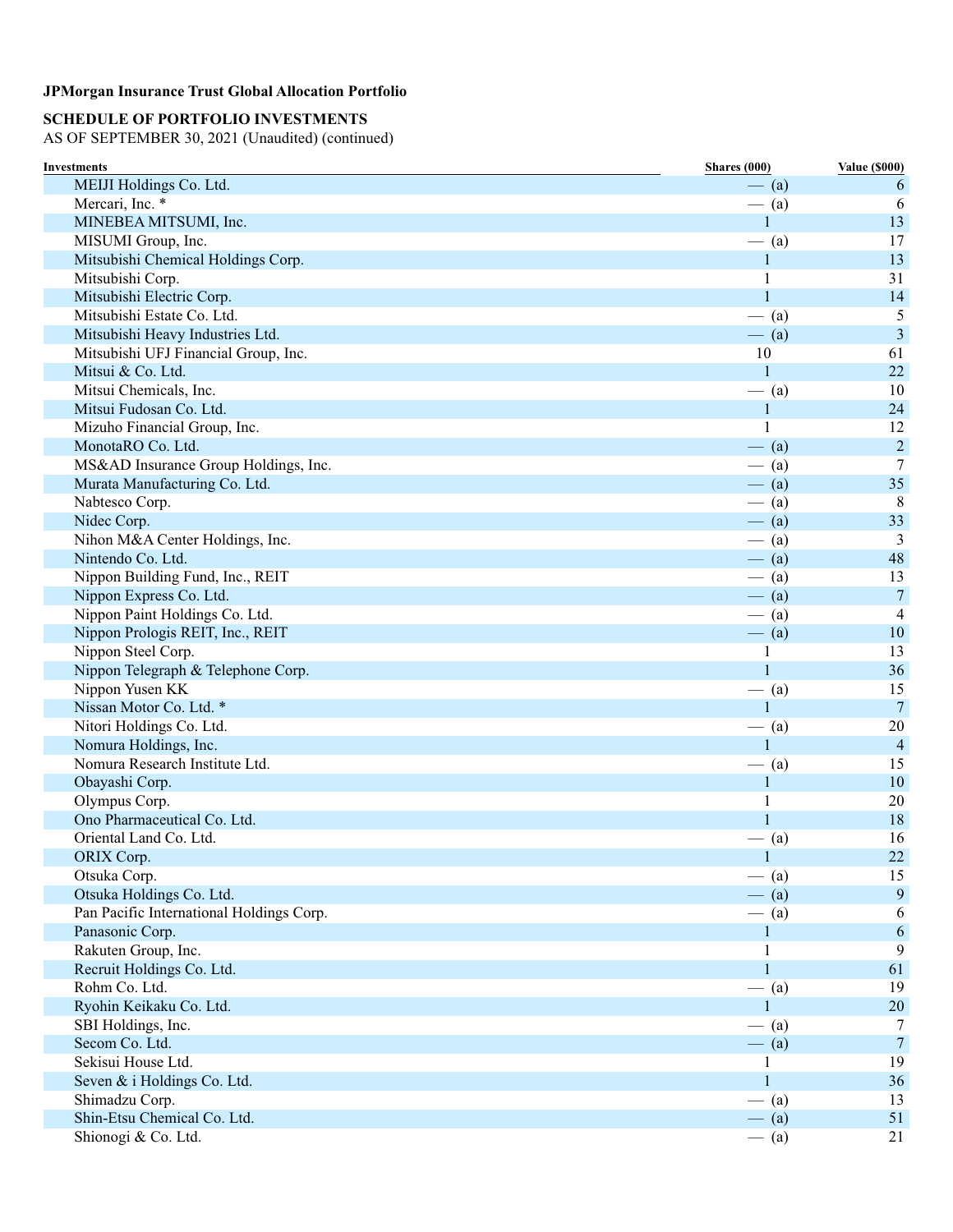| Shiseido Co. Ltd.                         | $-$ (a)        | 13                       |
|-------------------------------------------|----------------|--------------------------|
| SMC Corp.                                 | $-$ (a)        | 125                      |
| SoftBank Corp.                            | $\mathbf{1}$   | 12                       |
| SoftBank Group Corp.                      | 1              | 40                       |
| Sompo Holdings, Inc.                      | $-$ (a)        | $\overline{4}$           |
| Sony Group Corp.                          | 3              | 322                      |
| Stanley Electric Co. Ltd.                 | $-$ (a)        | $\mathfrak{Z}$           |
| Sumitomo Electric Industries Ltd.         |                | 9                        |
| Sumitomo Metal Mining Co. Ltd.            | $-$ (a)        | 14                       |
| Sumitomo Mitsui Financial Group, Inc.     |                | 35                       |
| Sumitomo Mitsui Trust Holdings, Inc.      | $-$ (a)        | 14                       |
| Sumitomo Realty & Development Co. Ltd.    | $-$ (a)        | $\overline{4}$           |
| Suntory Beverage & Food Ltd.              | $-$ (a)        | $\overline{4}$           |
| Suzuki Motor Corp.                        | $-$ (a)        | 9                        |
| T&D Holdings, Inc.                        | $\mathbf{1}$   | 14                       |
| Taisei Corp.                              | $-$ (a)        | 6                        |
| Takeda Pharmaceutical Co. Ltd.            | $\mathbf{1}$   | 23                       |
| TDK Corp.                                 | $-$ (a)        | $\overline{4}$           |
| Terumo Corp.                              | $\mathbf{1}$   | 28                       |
| Tohoku Electric Power Co., Inc.           | $-$ (a)        | $\overline{2}$           |
| Tokio Marine Holdings, Inc.               | $\mathbf{1}$   | 38                       |
| Tokyo Electric Power Co. Holdings, Inc. * | $-$ (a)        | -1                       |
| Tokyo Electron Ltd.                       | $-$ (a)        | 44                       |
| Tokyo Gas Co. Ltd.                        | 1              | 11                       |
| TOPPAN, Inc.                              | $-$ (a)        | $\sqrt{2}$               |
| Toshiba Corp.                             | $-$ (a)        | $\,8\,$                  |
| TOTO Ltd.                                 | $-$ (a)        | 5                        |
| Toyota Motor Corp.                        | 15             | 267                      |
| Toyota Tsusho Corp.                       | $-$ (a)        | $\overline{4}$           |
| Unicharm Corp.                            | $-$ (a)        | 13                       |
| Yakult Honsha Co. Ltd.                    | $-$ (a)        | 10                       |
| Yamada Holdings Co. Ltd.                  | $\mathbf{1}$   | 3                        |
| Yamato Holdings Co. Ltd.                  | $\mathbf{1}$   | 15                       |
| Yaskawa Electric Corp.                    | $-$ (a)        | 5                        |
| Z Holdings Corp.                          | $-$ (a)        | $\mathfrak{Z}$           |
| ZOZO, Inc.                                | $-$ (a)        | $\overline{\mathcal{A}}$ |
|                                           |                | 3,297                    |
|                                           |                |                          |
| Macau — $0.0\%$ (d)                       |                |                          |
| Galaxy Entertainment Group Ltd. *         | 1              | 5                        |
| Sands China Ltd. *                        | 3              | $\boldsymbol{7}$         |
|                                           |                | 12                       |
| Mexico — $0.1\%$                          |                |                          |
| Wal-Mart de Mexico SAB de CV (c)          | 49             | 166                      |
| Netherlands $-1.0\%$                      |                |                          |
| Adyen $NV * (b)$                          | $-$ (a)        | 47                       |
| Akzo Nobel NV                             | $-$ (a)        | 35                       |
| <b>ASML Holding NV</b>                    | 1              | 790                      |
| Heineken NV                               | $-$ (a)        | 8                        |
| <b>ING Groep NV</b>                       | $\overline{2}$ | 33                       |
| Koninklijke Ahold Delhaize NV             | 1              | 32                       |
| Koninklijke DSM NV                        | $-$ (a)        | 47                       |
| Koninklijke KPN NV                        | 10             | 31                       |
| Koninklijke Philips NV                    | $-$ (a)        | 18                       |
| NN Group NV                               | 1              | 52                       |
| Randstad NV                               | $-$ (a)        | 5                        |
| Royal Dutch Shell plc, Class A            | 2              | 39                       |
| Royal Dutch Shell plc, Class B            | $\overline{2}$ | 45                       |
|                                           |                |                          |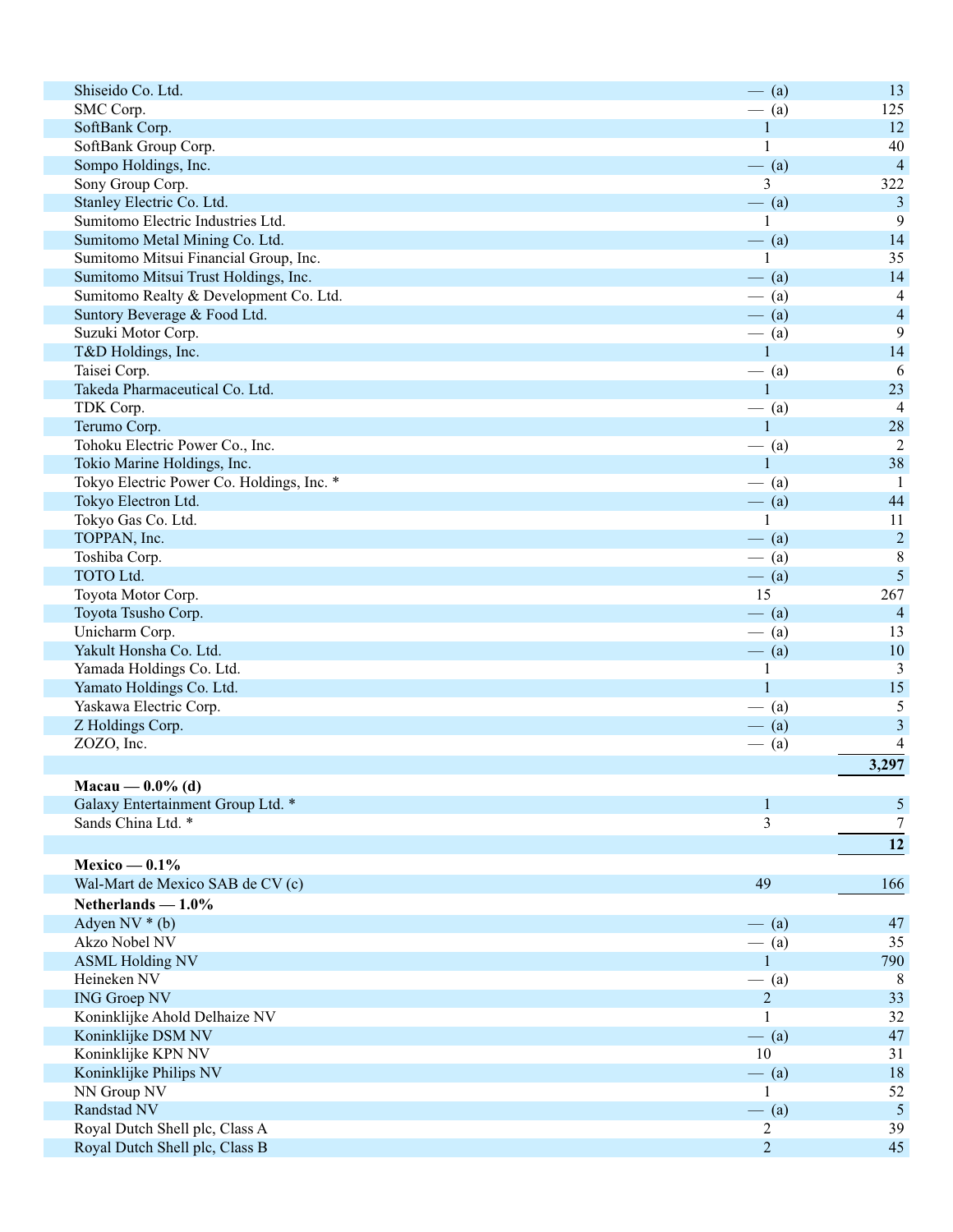| Wolters Kluwer NV                     |         | 57    |
|---------------------------------------|---------|-------|
|                                       |         | 1,239 |
| New Zealand — $0.0\%$ (d)             |         |       |
| Fisher & Paykel Healthcare Corp. Ltd. | $-$ (a) |       |
| Xero Ltd. *                           | $-$ (a) |       |
|                                       |         |       |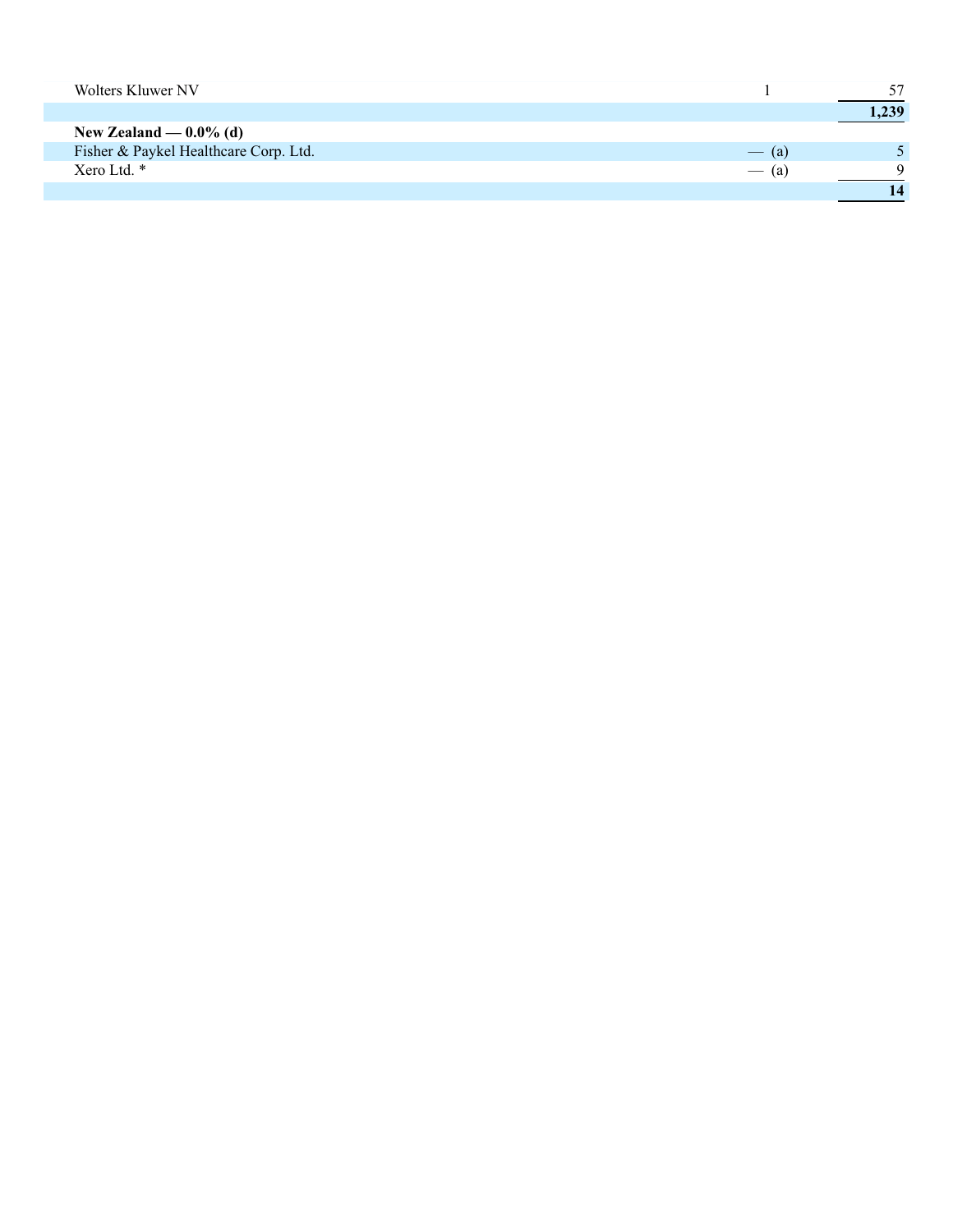## **SCHEDULE OF PORTFOLIO INVESTMENTS**

| Investments                                  | Shares (000)   | <b>Value (\$000)</b>     |
|----------------------------------------------|----------------|--------------------------|
| Russia $-0.1\%$                              |                |                          |
| Sberbank of Russia PJSC, ADR                 | 5              | 99                       |
| Singapore $-0.2\%$                           |                |                          |
| Ascendas, REIT                               | 1              | 2                        |
| CapitaLand Integrated Commercial Trust, REIT | 3              | $\overline{\mathcal{L}}$ |
| Capitaland Investment Ltd. *                 | 3              | 7                        |
| DBS Group Holdings Ltd.                      | 8              | 175                      |
| Oversea-Chinese Banking Corp. Ltd.           | 2              | 13                       |
| Singapore Exchange Ltd.                      | 1              | $\mathfrak{S}$           |
| Singapore Technologies Engineering Ltd.      | 1              | 2                        |
| Singapore Telecommunications Ltd.            | $\overline{2}$ | $\overline{\mathcal{A}}$ |
| United Overseas Bank Ltd.                    | $-$ (a)        | 4                        |
| Venture Corp. Ltd.                           | $-$ (a)        | 3                        |
|                                              |                | 219                      |
| South Africa $-0.2\%$                        |                |                          |
| Anglo American plc                           | 6              | 211                      |
| South Korea $-0.6\%$                         |                |                          |
| Delivery Hero SE $*$ (b)                     | 1              | 161                      |
| Samsung Electronics Co. Ltd.                 | 9              | 565                      |
|                                              |                | 726                      |
| $Spain - 0.5%$                               |                |                          |
| Banco Bilbao Vizcaya Argentaria SA           | 8              | 54                       |
| <b>Banco Santander SA</b>                    | 4              | 15                       |
| CaixaBank SA                                 | 11             | 34                       |
| Cellnex Telecom SA (b)                       | 3              | 163                      |
| Endesa SA                                    | 2              | 35                       |
| Iberdrola SA                                 | 30             | 300                      |
| Industria de Diseno Textil SA                | 1              | 48                       |
|                                              |                | 649                      |
| Sweden $-0.7%$                               |                |                          |
| Atlas Copco AB, Class A                      | $\overline{4}$ | 224                      |
| Atlas Copco AB, Class B                      | $-$ (a)        | 9                        |
| Boliden AB <sup>*</sup>                      | 1              | 19                       |
| Investor AB, Class B                         | 1              | 12                       |
| Lundin Energy AB                             | 1              | 28                       |
| Sandvik AB                                   | $\overline{c}$ | 36                       |
| SKF AB, Class B                              | 1              | 29                       |
| Svenska Handelsbanken AB, Class A            | 17             | 190                      |
| Telefonaktiebolaget LM Ericsson, Class B (c) | $\mathbf 1$    | <sup>11</sup>            |
| Volvo AB, Class B                            | 17             | 381                      |
|                                              |                | 939                      |
| Switzerland $-1.5%$                          |                |                          |
| ABB Ltd. (Registered)                        | $\mathbf{1}$   | 27                       |
| Adecco Group AG (Registered)                 | $-$ (a)        | 16                       |
| Alcon, Inc.                                  | $-$ (a)        | $\tau$                   |
| Cie Financiere Richemont SA (Registered)     | $-$ (a)        | 19                       |
| Givaudan SA (Registered)                     | $-$ (a)        | 64                       |
| Holcim Ltd. *                                | $-$ (a)        | 22                       |
| Lonza Group AG (Registered)                  | $-$ (a)        | 247                      |
| Nestle SA (Registered)                       | 5              | 554                      |
| Novartis AG (Registered)                     | $\overline{2}$ | 141                      |
|                                              |                |                          |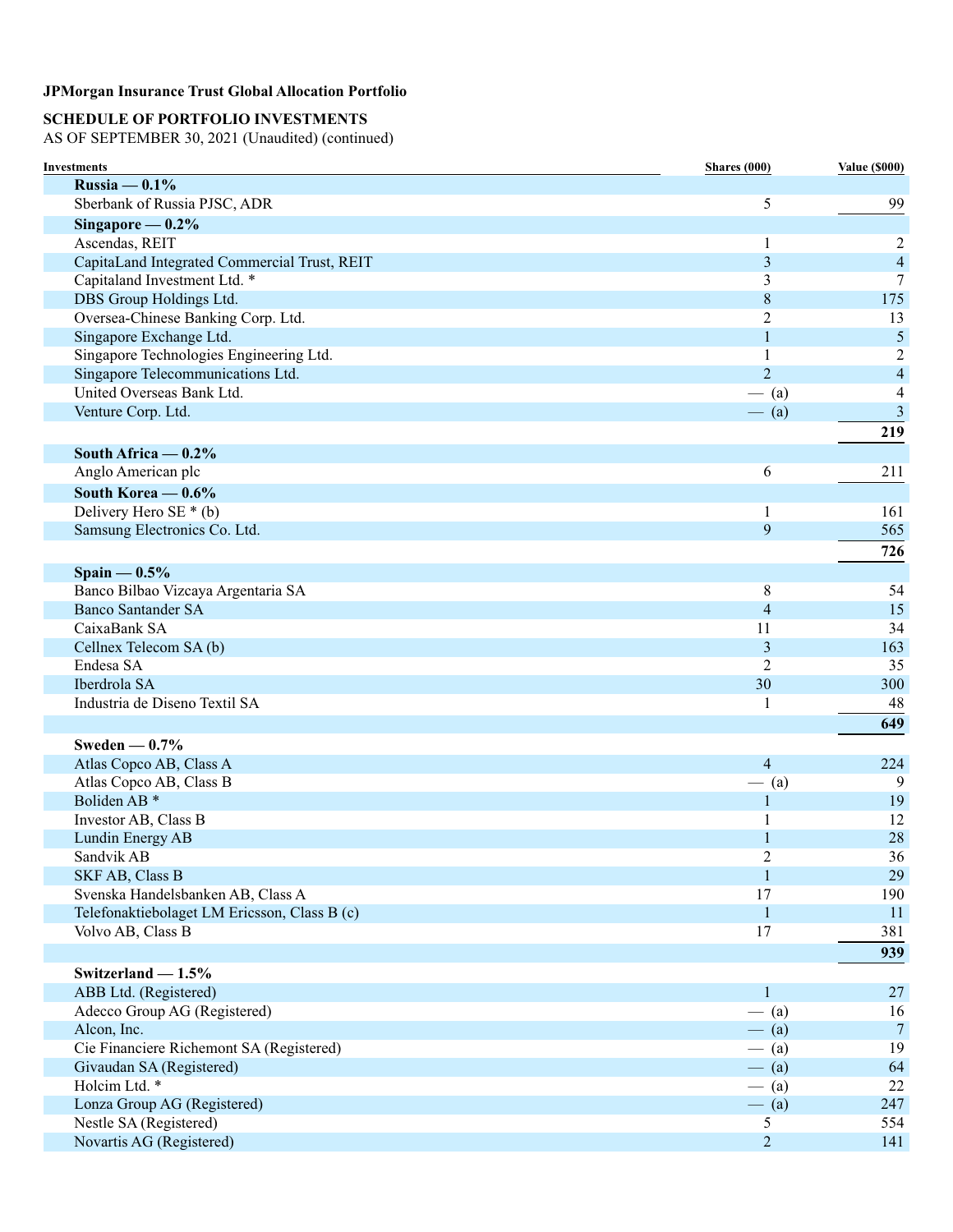| Partners Group Holding AG                        | $-$ (a)        | 6              |
|--------------------------------------------------|----------------|----------------|
| Roche Holding AG                                 | 1              | 193            |
| SGS SA (Registered)                              | $-$ (a)        | 204            |
| Sika AG (Registered)                             | $-$ (a)        | 37             |
| STMicroelectronics NV                            | $-$ (a)        | 8              |
| Straumann Holding AG (Registered)                | $-$ (a)        | 9              |
| UBS Group AG (Registered)                        | $\overline{2}$ | 33             |
| Zurich Insurance Group AG                        | $\mathbf{1}$   | 308            |
|                                                  |                | 1,895          |
| Taiwan $-0.5%$                                   |                |                |
| Sea Ltd., ADR *                                  | $\mathbf{1}$   | 224            |
| Taiwan Semiconductor Manufacturing Co. Ltd., ADR | $\overline{4}$ | 439            |
|                                                  |                | 663            |
| United Kingdom - 1.9%                            |                |                |
| 3i Group plc                                     | 3              | 48             |
| Ashtead Group plc                                | $-$ (a)        | 10             |
| AstraZeneca plc                                  | 1              | 107            |
| Barclays plc                                     | 10             | 25             |
| Berkeley Group Holdings plc                      | 1              | 30             |
| BP plc                                           | 51             | 233            |
| British American Tobacco plc                     | 1              | 31             |
| CK Hutchison Holdings Ltd.                       | $\overline{2}$ | 10             |
| DCC plc                                          | $-$ (a)        | 29             |
| Diageo plc                                       | 12             | 569            |
| Experian plc                                     | $-$ (a)        | 8              |
| GlaxoSmithKline plc                              | $\overline{2}$ | 44             |
| HSBC Holdings plc                                | 8              | 40             |
| InterContinental Hotels Group plc *              | $\mathbf{1}$   | 40             |
| Intertek Group plc                               | $-$ (a)        | 28             |
| Linde plc                                        | $\mathbf{1}$   | 212            |
| Lloyds Banking Group plc                         | 86             | 53             |
| London Stock Exchange Group plc                  | $\mathbf{1}$   | 123            |
| Next plc                                         | $-$ (a)        | 31             |
| Persimmon plc                                    | $\overline{4}$ | 147            |
| Prudential plc                                   | 1              | 27             |
| Reckitt Benckiser Group plc                      | $\mathbf{1}$   | 71             |
| RELX plc                                         | $\tau$         | 211            |
| RELX plc                                         | $\overline{2}$ | 66             |
| Smith & Nephew plc                               | 1              | 9              |
| <b>Standard Chartered plc</b>                    | 5              | 28             |
| Taylor Wimpey plc                                | 64             | 133            |
| Unilever plc                                     | $\mathbf{1}$   | 33             |
| Unilever plc                                     | 1              | 36             |
|                                                  |                | 2,432          |
| United States - 30.7%                            |                |                |
| AbbVie, Inc.                                     | $\mathfrak{S}$ | 547            |
| Advanced Micro Devices, Inc. *                   | 3              | 307            |
| Agios Pharmaceuticals, Inc. *                    | $\mathbf{1}$   | 34             |
| Airbnb, Inc., Class A*                           | $-$ (a)        | 37             |
| Alleghany Corp. *                                | $-$ (a)        | 49             |
| Alnylam Pharmaceuticals, Inc. *                  | $-$ (a)        | 78             |
| Alphabet, Inc., Class A*                         | $-$ (a)        | 51             |
| Alphabet, Inc., Class C $*(e)$                   | 1              | 1,647          |
| Altice USA, Inc., Class A*                       | $-$ (a)        | $\overline{2}$ |
| Amazon.com, Inc. * (e)                           | $-$ (a)        | 1,606          |
| American Electric Power Co., Inc.                | $\mathbf{1}$   | 60             |
|                                                  |                |                |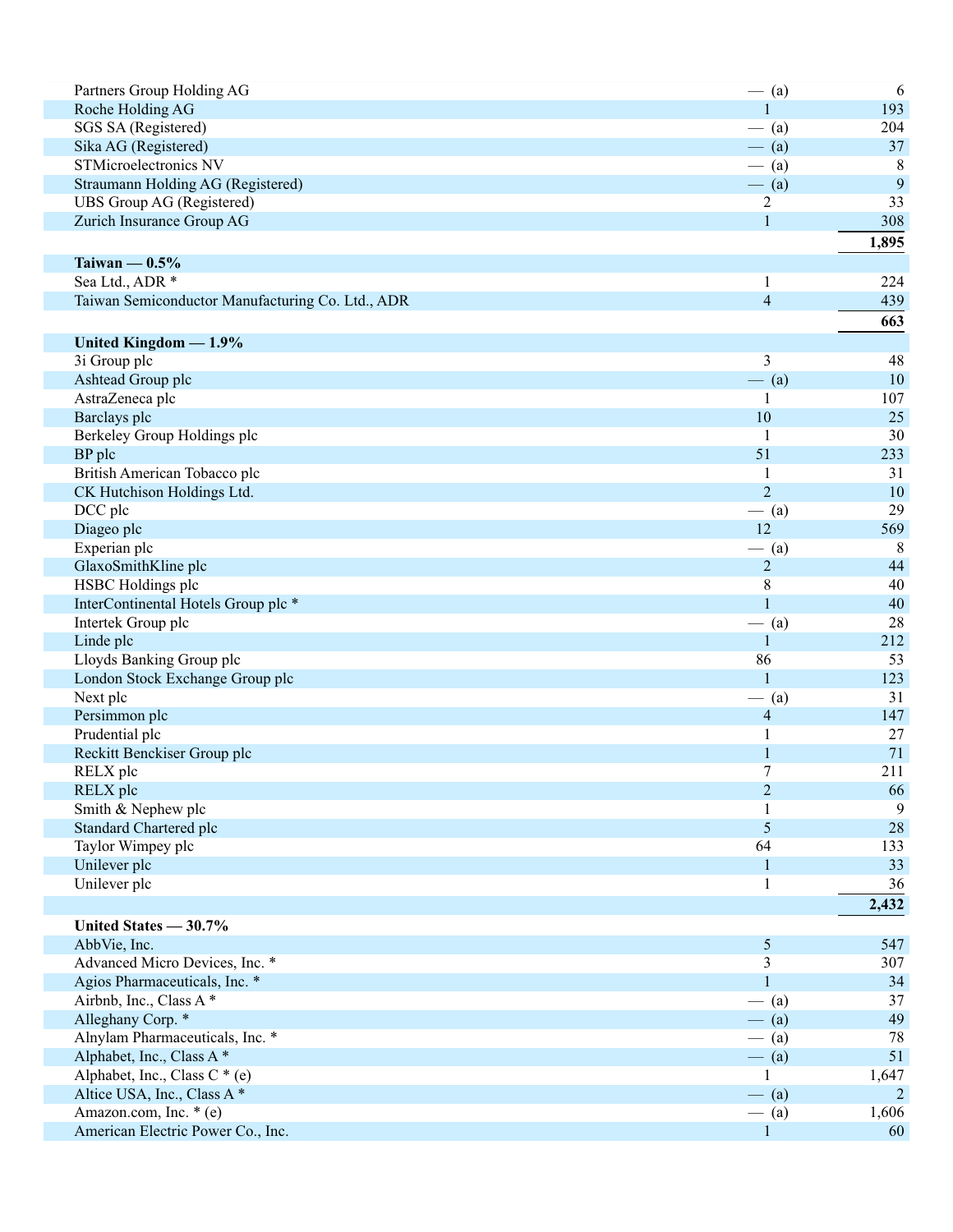| American Express Co.                 | $-$ (a) |      |
|--------------------------------------|---------|------|
| American Homes 4 Rent, Class A, REIT |         |      |
| American International Group, Inc.   |         | 162. |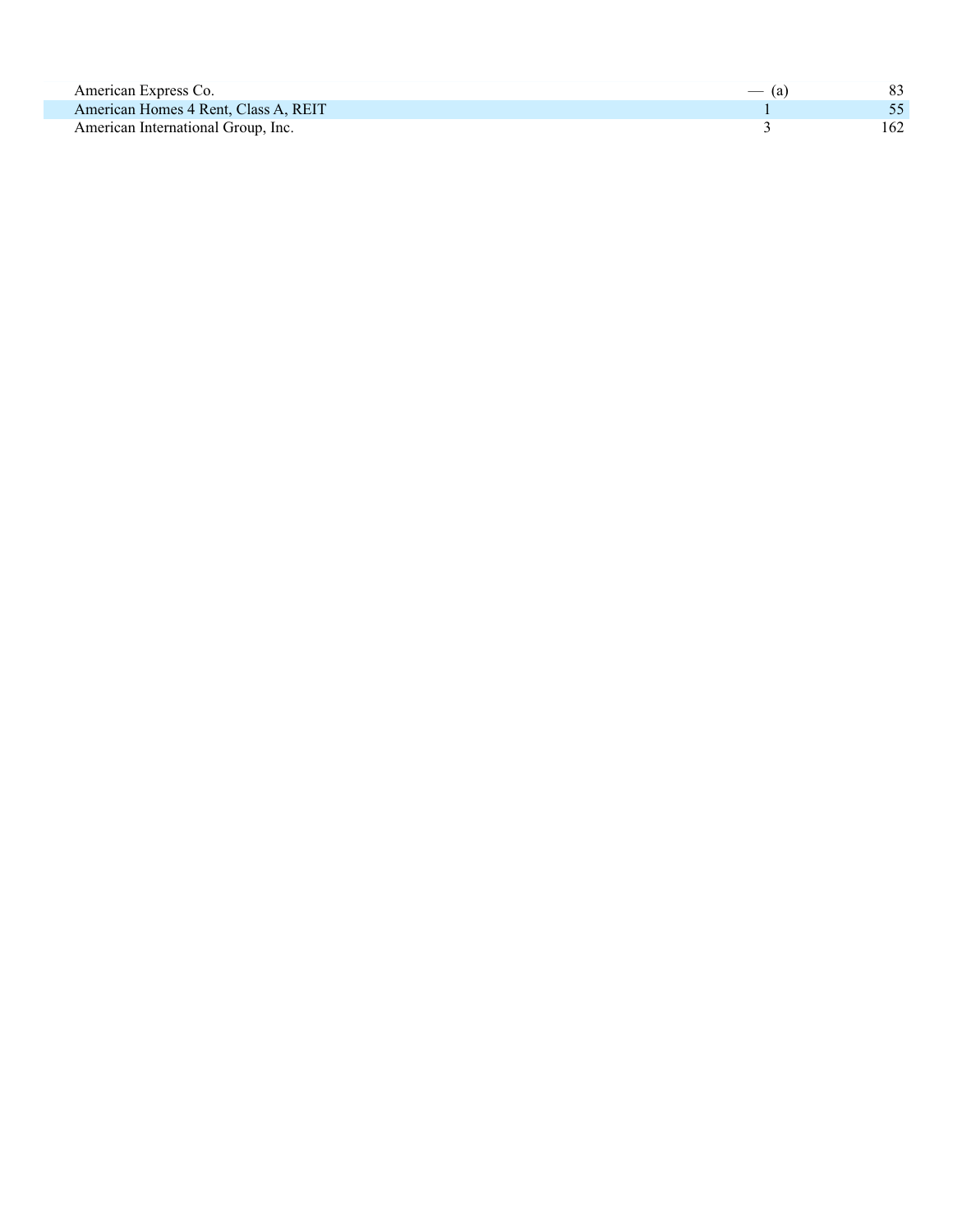## **SCHEDULE OF PORTFOLIO INVESTMENTS**

| Investments                              | Shares (000)   | <b>Value (\$000)</b> |
|------------------------------------------|----------------|----------------------|
| AmerisourceBergen Corp.                  |                | 79                   |
| AMETEK, Inc.                             | 1              | 104                  |
| Analog Devices, Inc.                     | $\overline{2}$ | 387                  |
| Apple Hospitality REIT, Inc., REIT       | 1              | 20                   |
| Apple, Inc. (e)                          | 10             | 1,463                |
| Arrow Electronics, Inc. *                | $-$ (a)        | 14                   |
| AutoZone, Inc. *                         | $-$ (a)        | 136                  |
| Axalta Coating Systems Ltd. *            | 1              | 31                   |
| Bank of America Corp.                    | $\,8\,$        | 361                  |
| Berkshire Hathaway, Inc., Class B *      | 1              | 224                  |
| Best Buy Co., Inc.                       | 1              | 55                   |
| Biogen, Inc. *                           | 1              | 146                  |
| BlackRock, Inc.                          | $-$ (a)        | 132                  |
| Blackstone, Inc.                         | $\overline{2}$ | 214                  |
| Booking Holdings, Inc. *                 | $-$ (a)        | 425                  |
| Booz Allen Hamilton Holding Corp.        | 1              | 59                   |
| Boston Scientific Corp. *                | $\tau$         | 284                  |
| Bright Horizons Family Solutions, Inc. * | 1              | 74                   |
| Bristol-Myers Squibb Co.                 | $\,8\,$        | 468                  |
| Brixmor Property Group, Inc., REIT       | 3              | 64                   |
| Bumble, Inc., Class A*                   | $\overline{2}$ | 92                   |
| Cabot Oil & Gas Corp.                    | 3              | 69                   |
| Capital One Financial Corp.              | $\overline{2}$ | 263                  |
| Carlisle Cos., Inc. (e)                  | $-$ (a)        | 59                   |
| CarMax, Inc. *                           | 1              | 91                   |
| Catalent, Inc. *                         | 1              | 116                  |
| CBRE Group, Inc., Class A*               | 1              | 62                   |
| CenterPoint Energy, Inc.                 | 3              | 78                   |
| Ceridian HCM Holding, Inc. *             | 1              | 94                   |
| CF Industries Holdings, Inc.             | 1              | 50                   |
| Charles Schwab Corp. (The)               | 3              | 243                  |
| Charter Communications, Inc., Class A*   | $-$ (a)        | 331                  |
| Chevron Corp.                            | 1              | 78                   |
| Chubb Ltd.                               | $-$ (a)        | 73                   |
| Cigna Corp.                              | 1              | 154                  |
| Cisco Systems, Inc.                      |                | 52                   |
| Citigroup, Inc.                          | $\mathbf{1}$   | 83                   |
| Citizens Financial Group, Inc.           | 3              | 122                  |
| CNA Financial Corp.                      | $\mathbf{1}$   | 28                   |
| Coca-Cola Co. (The)                      | 7              | 360                  |
| Columbia Sportswear Co.                  | $-$ (a)        | 41                   |
| Comcast Corp., Class A                   | 5              | 288                  |
| CommScope Holding Co., Inc. *            | 3              | 47                   |
| Confluent, Inc., Class A*                | 1              | 59                   |
| ConocoPhillips                           | 9              | 618                  |
| Constellation Brands, Inc., Class A      | 1              | 229                  |
| Cooper Cos., Inc. (The)                  | $-$ (a)        | 103                  |
| Copart, Inc. *                           | 1              | 127                  |
| Coty, Inc., Class A*                     | 3              | 21                   |
| Cracker Barrel Old Country Store, Inc.   | $-$ (a)        | 24                   |
| Cree, Inc. *                             | 1              | 56                   |
| Crowdstrike Holdings, Inc., Class A*     | $-$ (a)        | 77                   |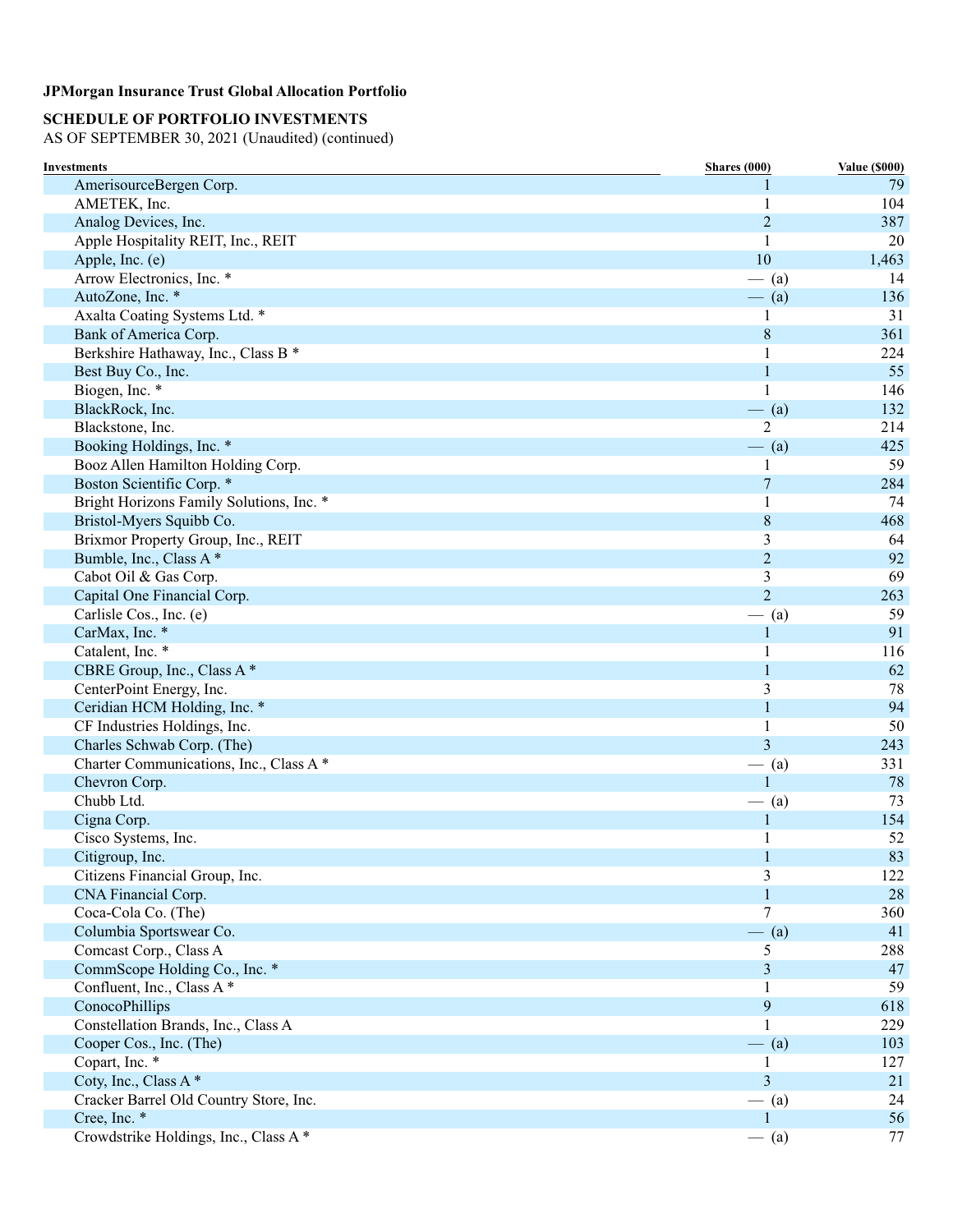| CVS Health Corp.                              | $\mathbf{1}$              | 90  |
|-----------------------------------------------|---------------------------|-----|
| Deere & Co.                                   |                           | 164 |
|                                               | $-$ (a)<br>$\overline{2}$ |     |
| Delta Air Lines, Inc. *                       |                           | 80  |
| Dexcom, Inc. *                                | $-$ (a)                   | 155 |
| Diamondback Energy, Inc.                      | $-$ (a)                   | 27  |
| <b>Discover Financial Services</b>            | $-$ (a)                   | 61  |
| DISH Network Corp., Class A*                  | $\mathbf{1}$              | 54  |
| Dollar General Corp.                          | $-$ (a)                   | 46  |
| Dover Corp.                                   | $\mathbf{1}$              | 108 |
| DraftKings, Inc., Class A * (c)               | $\overline{2}$            | 83  |
| EastGroup Properties, Inc., REIT              | $-$ (a)                   | 51  |
| Eastman Chemical Co.                          | $\overline{2}$            | 231 |
| Eaton Corp. plc                               | $\overline{c}$            | 258 |
| Edison International                          | 1                         | 38  |
| Energizer Holdings, Inc.                      | $\mathbf{1}$              | 50  |
| Entegris, Inc.                                | $\mathbf{1}$              | 132 |
| Entergy Corp.                                 | $-$ (a)                   | 36  |
| EOG Resources, Inc.                           |                           | 92  |
| Equifax, Inc.                                 | $-$ (a)                   | 64  |
| Equitrans Midstream Corp.                     | $\overline{2}$            | 18  |
| Estee Lauder Cos., Inc. (The), Class A        | $-$ (a)                   | 92  |
| Exact Sciences Corp. *                        | 1                         | 62  |
| Exelixis, Inc. *                              | $\overline{\mathbf{3}}$   | 57  |
| Facebook, Inc., Class A*                      | $\mathbf{1}$              | 396 |
| Federal Realty Investment Trust, REIT         | $-$ (a)                   | 39  |
| FedEx Corp.                                   | 1                         | 184 |
| Ferguson plc                                  | $\overline{2}$            | 271 |
| First Republic Bank                           | $\mathbf{1}$              | 106 |
| Five9, Inc. *                                 | $-$ (a)                   | 68  |
| FleetCor Technologies, Inc. *                 | 1                         | 163 |
| Fortune Brands Home & Security, Inc.          | $\overline{2}$            | 155 |
| Freeport-McMoRan, Inc.                        | $\mathfrak{Z}$            | 85  |
| Gap, Inc. (The)                               | $\overline{\mathbf{3}}$   | 66  |
| Garmin Ltd.                                   | $\mathbf{1}$              | 99  |
|                                               |                           | 176 |
| Generac Holdings, Inc. *                      | $-$ (a)                   |     |
| General Dynamics Corp.                        | $-$ (a)                   | 69  |
| Global Payments, Inc.                         | $\mathbf{1}$              | 129 |
| Graphic Packaging Holding Co.                 | $\sqrt{2}$                | 35  |
| Hartford Financial Services Group, Inc. (The) | $\mathbf{1}$              | 90  |
| HCA Healthcare, Inc.                          | $-$ (a)                   | 31  |
| Home Depot, Inc. (The)                        | 1                         | 236 |
| Honeywell International, Inc.                 | $-$ (a)                   | 80  |
| Horizon Therapeutics plc *                    | $\mathbf{1}$              | 140 |
| HubSpot, Inc. *                               | $-$ (a)                   | 131 |
| IHS Markit Ltd.                               | $\mathbf{1}$              | 92  |
| Ingersoll Rand, Inc. *                        | 8                         | 392 |
| Insulet Corp. *                               | $-$ (a)                   | 49  |
| InterActiveCorp.*                             | $-$ (a)                   | 35  |
| International Business Machines Corp.         | $-$ (a)                   | 40  |
| Intuit, Inc.                                  | $-$ (a)                   | 162 |
| Intuitive Surgical, Inc. *                    | $- (a)$                   | 144 |
| Invesco Ltd.                                  | $\overline{2}$            | 37  |
| ITT, Inc.                                     | $\mathbf{1}$              | 57  |
| James Hardie Industries plc, CHDI             | $-$ (a)                   | 11  |
| Jazz Pharmaceuticals plc *                    | $\mathbf{1}$              | 68  |
| JB Hunt Transport Services, Inc.              | $-$ (a)                   | 44  |
| Johnson & Johnson                             | $\mathbf{1}$              | 115 |
|                                               |                           |     |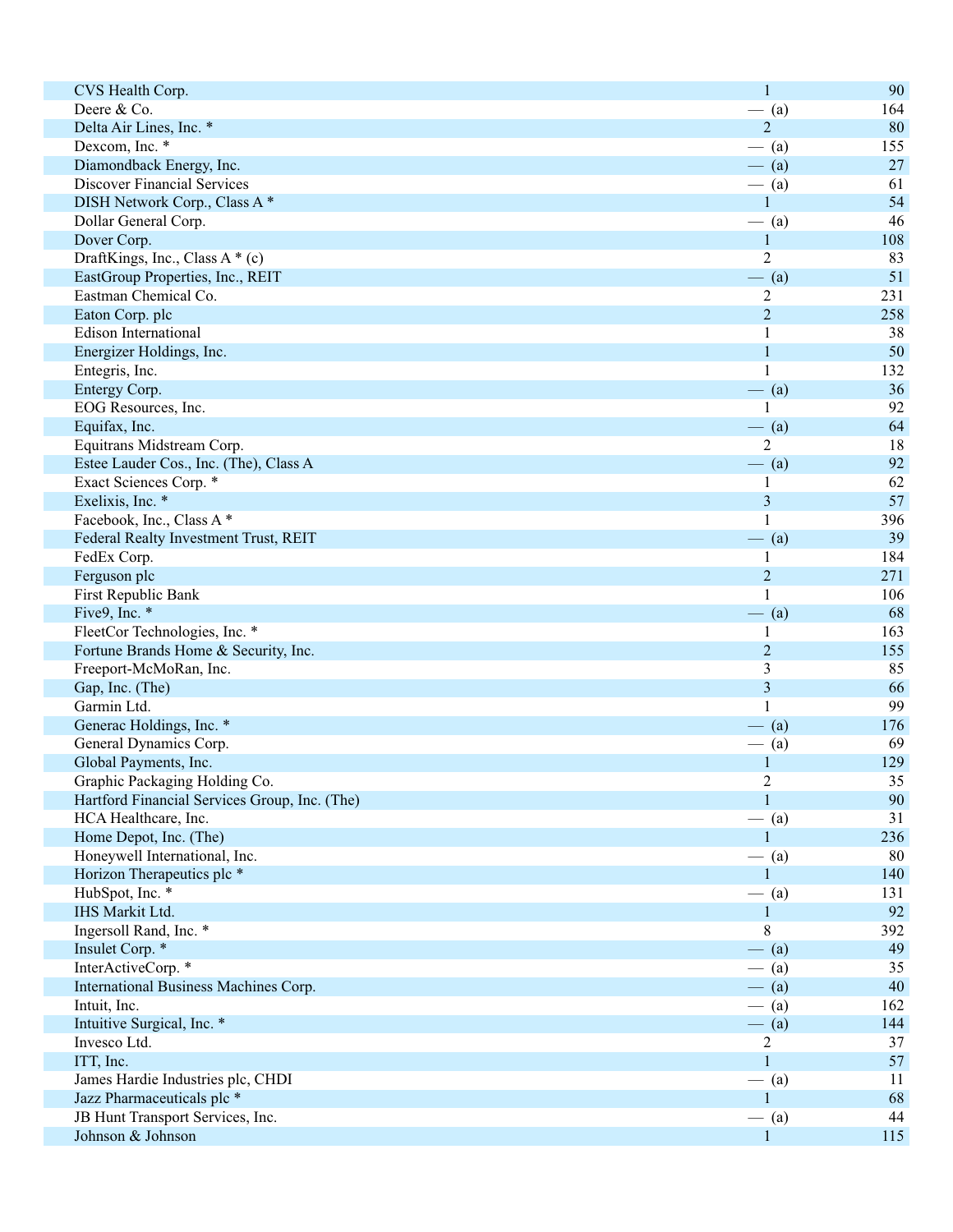| Keurig Dr Pepper, Inc.               |         | 45  |
|--------------------------------------|---------|-----|
| Keysight Technologies, Inc. *        |         | 125 |
| Kimco Realty Corp., REIT             | 4       | 76  |
| Kinder Morgan, Inc.                  | 4       | 69  |
| Kohl's Corp.                         |         | 45  |
| Kraft Heinz Co. (The)                |         | 67  |
| Lam Research Corp.                   | $-$ (a) | 170 |
| Lamar Advertising Co., Class A, REIT | $-$ (a) |     |
|                                      |         |     |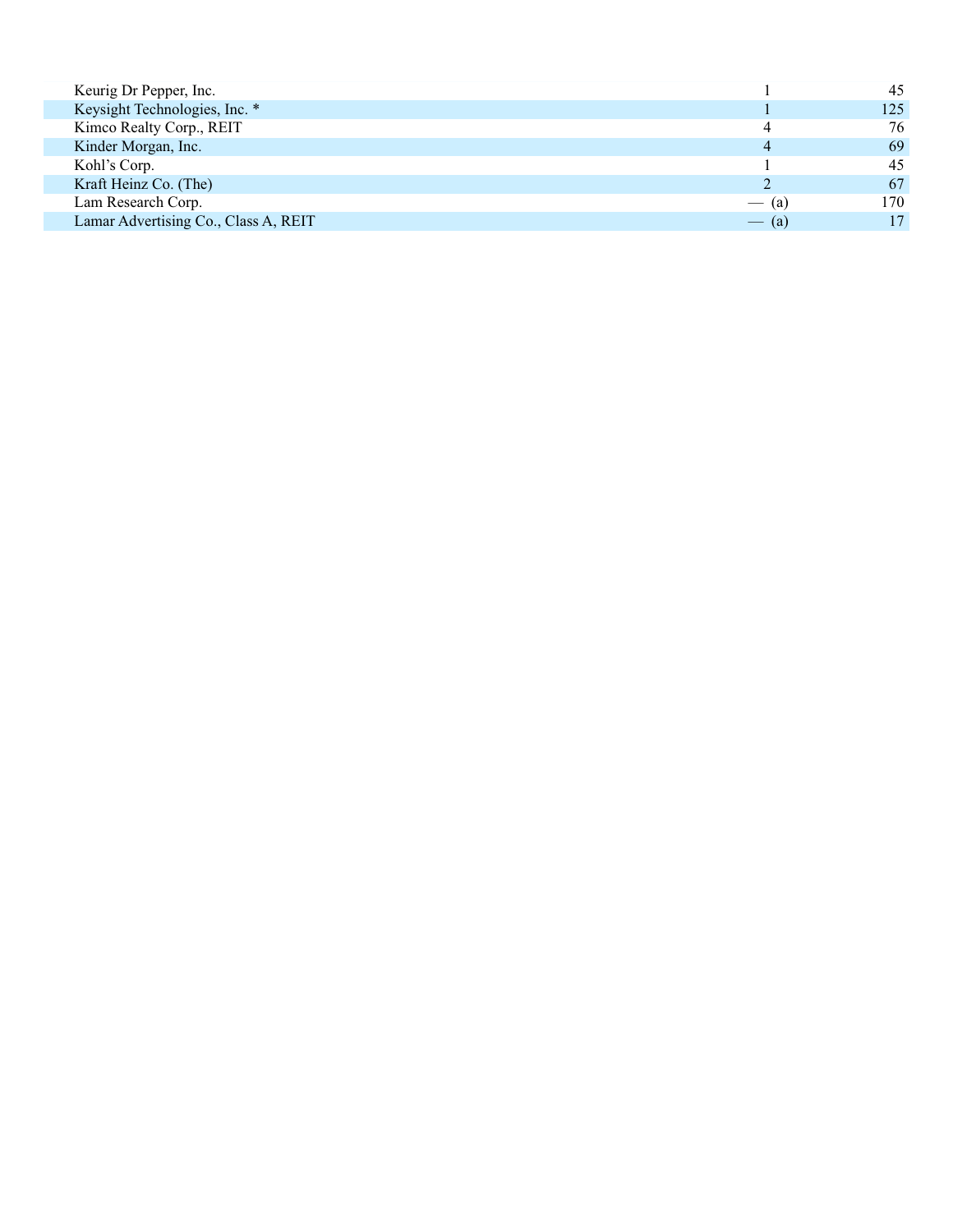## **SCHEDULE OF PORTFOLIO INVESTMENTS**

| <b>Investments</b>                              | Shares (000)   | <b>Value (\$000)</b> |
|-------------------------------------------------|----------------|----------------------|
| Las Vegas Sands Corp. *                         |                | 41                   |
| Leidos Holdings, Inc.                           |                | 65                   |
| Liberty Broadband Corp., Class C*               | 1              | 88                   |
| Liberty Media Corp.-Liberty SiriusXM, Class A * |                | 65                   |
| Liberty Media Corp.-Liberty SiriusXM, Class C * | 3              | 133                  |
| Loews Corp. (e)                                 | 3              | 153                  |
| Lowe's Cos., Inc.                               | 1              | 193                  |
| Lyft, Inc., Class A*                            | 8              | 450                  |
| M&T Bank Corp.                                  | 1              | 148                  |
| Marathon Petroleum Corp.                        |                | 64                   |
| Marsh & McLennan Cos., Inc.                     | $-$ (a)        | 55                   |
| Martin Marietta Materials, Inc.                 | $-$ (a)        | 78                   |
| Mastercard, Inc., Class A (e)                   | $\overline{c}$ | 776                  |
| Match Group, Inc. *                             | 1              | 88                   |
| McDonald's Corp.                                | $\overline{2}$ | 404                  |
| McKesson Corp.                                  | $-$ (a)        | 93                   |
| Medtronic plc                                   | 1              | 70                   |
| Merck & Co., Inc.                               |                | 49                   |
| Mettler-Toledo International, Inc. *            | $-$ (a)        | 87                   |
| Microchip Technology, Inc.                      | $-$ (a)        | 72                   |
| Microsoft Corp. (e)                             | $\overline{7}$ | 1,902                |
| Mid-America Apartment Communities, Inc., REIT   | $-$ (a)        | 78                   |
| Mohawk Industries, Inc. *                       | $-$ (a)        | 69                   |
| Molson Coors Beverage Co., Class B              | $-$ (a)        | 16                   |
| MongoDB, Inc. *                                 | $-$ (a)        | 108                  |
| Morgan Stanley                                  |                | 57                   |
| Motorola Solutions, Inc.                        | $-$ (a)        | 53                   |
| Murphy USA, Inc.                                |                | 88                   |
| Natera, Inc. *                                  | 1              | 76                   |
| National Vision Holdings, Inc. *                |                | 53                   |
| Netflix, Inc. *                                 | $-$ (a)        | 264                  |
| Newell Brands, Inc.                             | 3              | 58                   |
| Nexstar Media Group, Inc., Class A              | $-$ (a)        | 51                   |
| NextEra Energy, Inc.                            | 5              | 397                  |
| NIKE, Inc., Class B                             | 1              | 139                  |
| Norfolk Southern Corp.                          |                | 194                  |
| Northern Trust Corp.                            | $\mathbf{1}$   | 68                   |
| Northrop Grumman Corp.                          | $-$ (a)        | 70                   |
| NVIDIA Corp.                                    | $\overline{c}$ | 364                  |
| Oatly Group AB, ADR *                           | $\overline{c}$ | 28                   |
| Old Dominion Freight Line, Inc.                 | 1              | 176                  |
| Open Lending Corp., Class A *                   |                | 23                   |
| O'Reilly Automotive, Inc. *                     |                | 437                  |
| Organon & Co.                                   |                | 32                   |
| Packaging Corp. of America                      | 1              | 91                   |
| Palo Alto Networks, Inc. *                      | $-$ (a)        | 81                   |
| PayPal Holdings, Inc. *                         | 1              | 223                  |
| PG&E Corp. *                                    | 3              | 33                   |
| Philip Morris International, Inc.               | 1              | 58                   |
| Phillips 66                                     |                | 48                   |
| PNC Financial Services Group, Inc. (The)        | 1              | 123                  |
| Post Holdings, Inc. *                           | $\mathbf{1}$   | 86                   |
|                                                 |                |                      |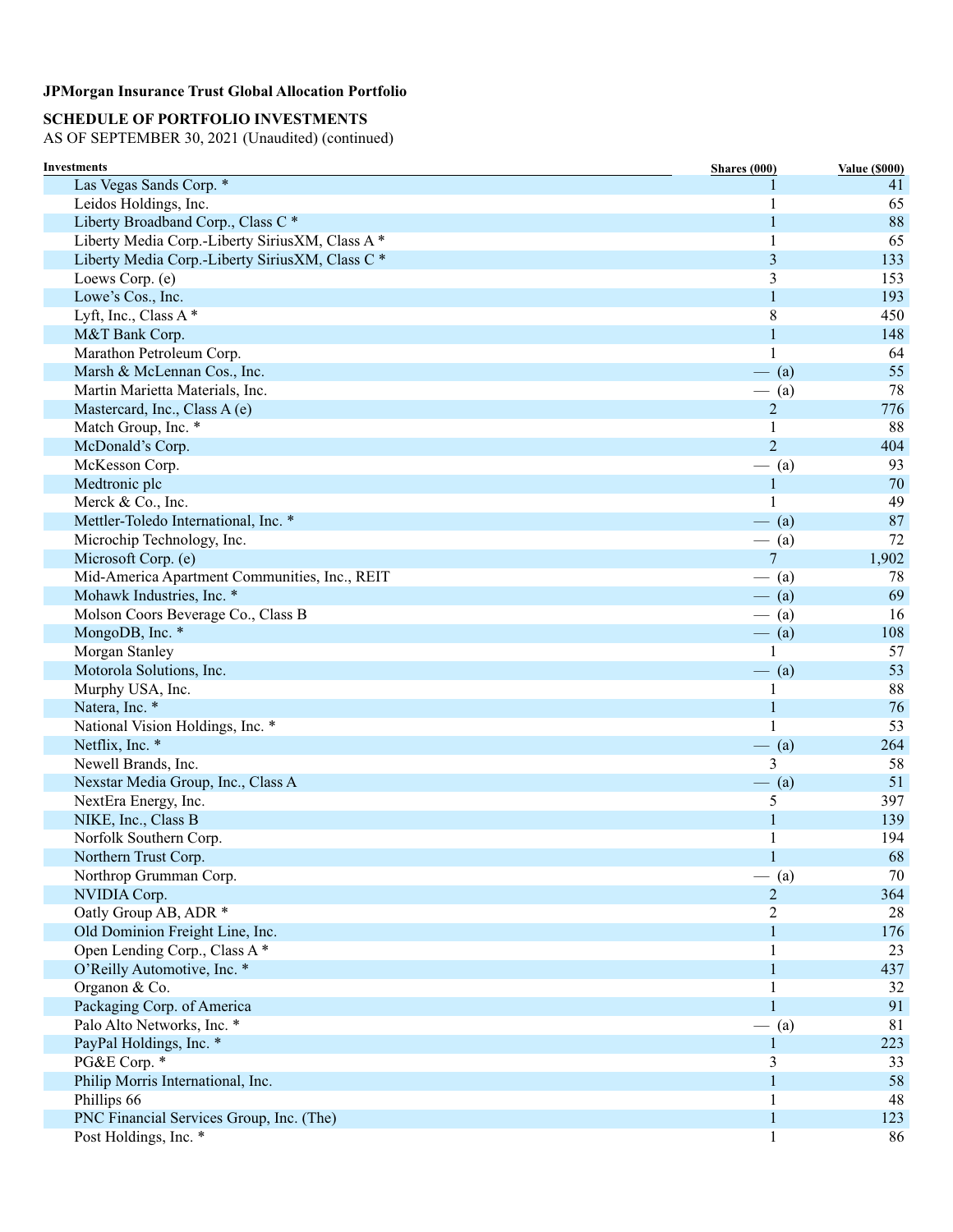| Procter & Gamble Co. (The)        | 3              | 437 |
|-----------------------------------|----------------|-----|
| Progressive Corp. (The)           | 3              | 280 |
| Prologis, Inc., REIT              | $\overline{2}$ | 236 |
| Public Storage, REIT              | $-$ (a)        | 78  |
| QUALCOMM, Inc.                    | 1              | 160 |
| Quanta Services, Inc.             |                | 129 |
| Ralph Lauren Corp.                | $-$ (a)        | 50  |
| Rayonier, Inc., REIT              | $\overline{c}$ | 74  |
| Raytheon Technologies Corp.       | $\mathbf{1}$   | 107 |
| Regeneron Pharmaceuticals, Inc. * | 1              | 387 |
| Roku, Inc. *                      | $-$ (a)        | 116 |
| Royal Caribbean Cruises Ltd. *    |                | 97  |
| Royalty Pharma plc, Class A       |                | 47  |
| S&P Global, Inc.                  | $-$ (a)        | 93  |
| Schneider Electric SE             | 3              | 509 |
| Seagate Technology Holdings plc   | 3              | 223 |
| ServiceNow, Inc. *                | $-$ (a)        | 115 |
| <b>Signature Bank</b>             | $-$ (a)        | 75  |
| Snap, Inc., Class A*              | 1              | 94  |
|                                   |                | 86  |
| Snowflake, Inc., Class A*         | $-$ (a)        |     |
| SolarEdge Technologies, Inc. *    | $- (a)$        | 104 |
| Southwest Airlines Co. *          | 3              | 162 |
| Stanley Black & Decker, Inc.      | 1              | 187 |
| State Street Corp.                | 4              | 373 |
| <b>Stellantis NV</b>              | 3              | 53  |
| Sun Communities, Inc., REIT       |                | 134 |
| SVB Financial Group *             | $-$ (a)        | 65  |
| SYNNEX Corp.                      |                | 64  |
| Synopsys, Inc. *                  | $-$ (a)        | 106 |
| Sysco Corp.                       |                | 54  |
| T. Rowe Price Group, Inc.         | $-$ (a)        | 57  |
| Teradyne, Inc.                    |                | 65  |
| Tesla, Inc. *                     |                | 553 |
| Texas Instruments, Inc. (e)       | $-$ (a)        | 83  |
| Thermo Fisher Scientific, Inc.    |                | 374 |
| Timken Co. (The)                  | (a)            | 29  |
| T-Mobile US, Inc. *               | $\overline{2}$ | 227 |
| Tractor Supply Co.                | $-$ (a)        | 101 |
| Trane Technologies plc            | 3              | 523 |
| Travelers Cos., Inc. (The)        |                | 154 |
| Truist Financial Corp.            | 6              | 328 |
| Uber Technologies, Inc. *         | $\overline{2}$ | 100 |
| UiPath, Inc., Class $A * (c)$     | $-$ (a)        | 24  |
| UnitedHealth Group, Inc.          | $\overline{c}$ | 669 |
| <b>US Bancorp</b>                 | $\overline{c}$ | 90  |
| Verizon Communications, Inc.      | 3              | 167 |
| Vertex Pharmaceuticals, Inc. *    | $\mathbf{1}$   | 135 |
| Viatris, Inc.                     | 3              | 37  |
| Walt Disney Co. (The) *           | $\mathbf{1}$   | 114 |
| Wells Fargo & Co.                 | 13             | 590 |
| Welltower, Inc., REIT             | $-$ (a)        | 27  |
| Westrock Co.                      |                | 65  |
|                                   | 1              |     |
| Weyerhaeuser Co., REIT            | $\mathfrak{Z}$ | 104 |
| Williams Cos., Inc. (The)         | $\overline{c}$ | 62  |
| Workday, Inc., Class A*           | $\mathbf{1}$   | 127 |
| Xcel Energy, Inc.                 | $\overline{c}$ | 96  |
| Yum! Brands, Inc.                 | $-$ (a)        | 34  |
|                                   |                |     |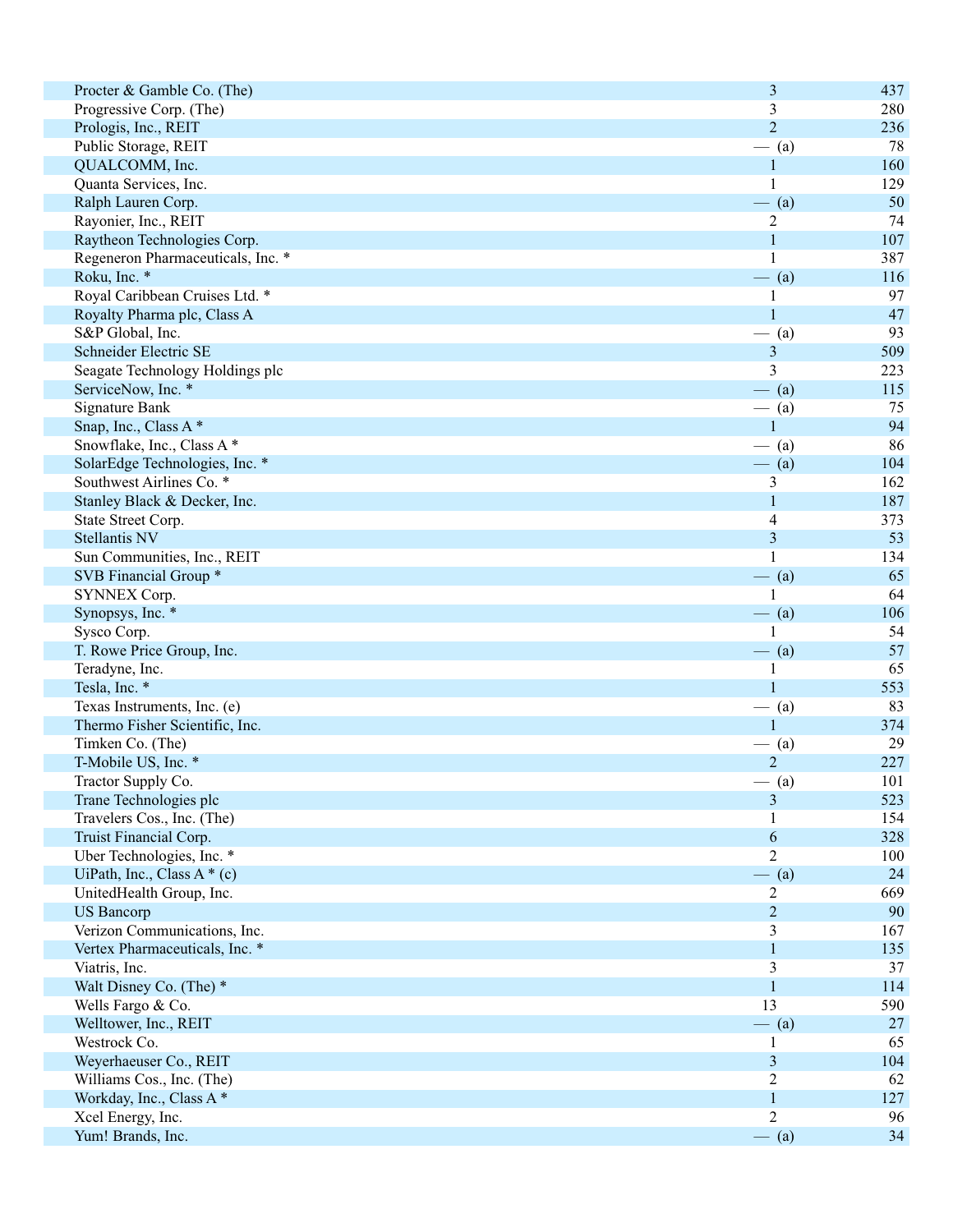| Zebra Technologies Corp., Class A * | $-$ (a) | 109    |
|-------------------------------------|---------|--------|
| Zimmer Biomet Holdings, Inc.        |         | 438    |
| Zscaler, Inc. *                     |         | 176.   |
|                                     |         | 39,373 |
| <b>TOTAL COMMON STOCKS</b>          |         |        |
| (Cost \$46,220)                     |         | 64.309 |

**(Cost \$46,220) 64,309**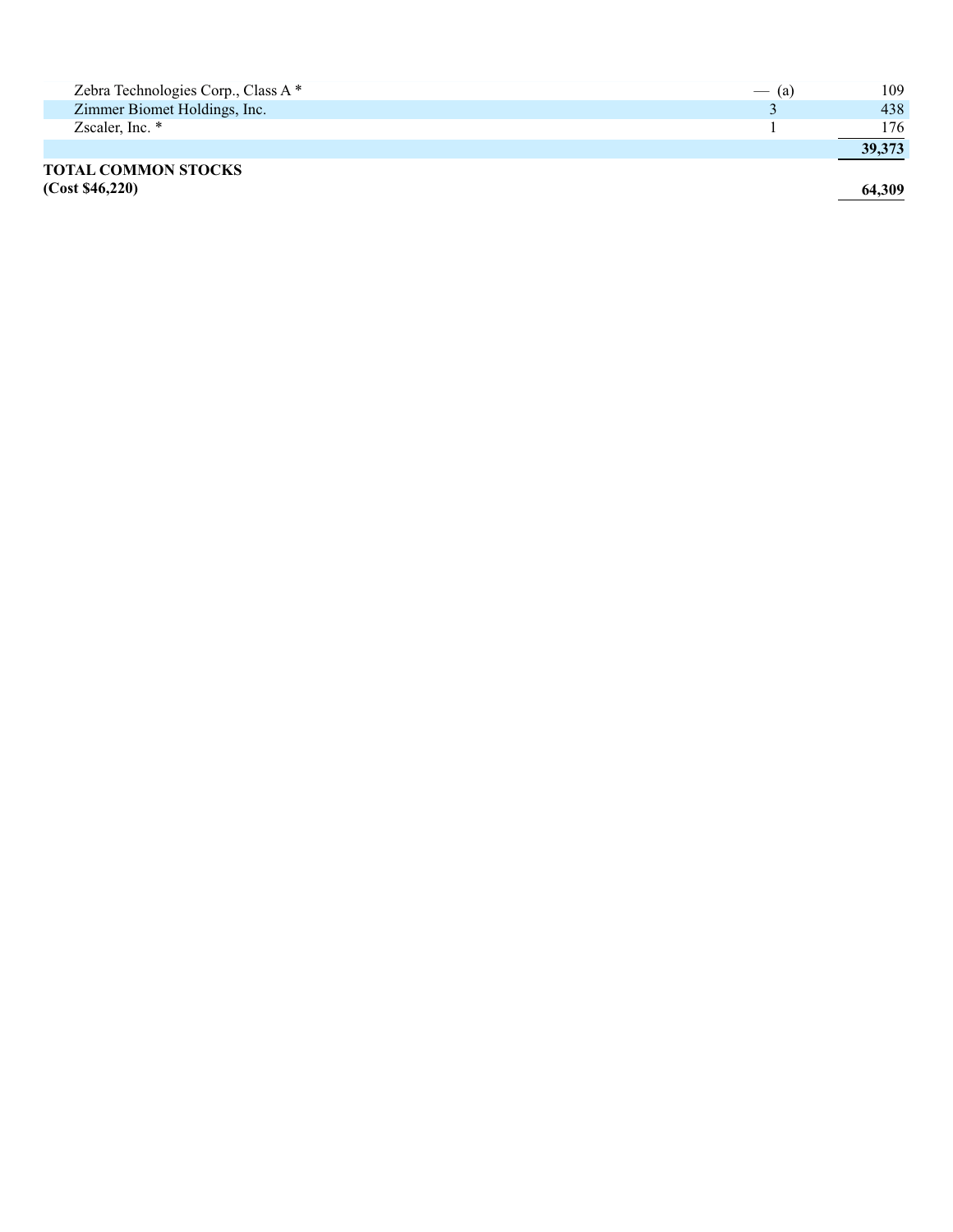## **SCHEDULE OF PORTFOLIO INVESTMENTS**

AS OF SEPTEMBER 30, 2021 (Unaudited) (continued)

| Investments                                                | Shares (000) | <b>Value (\$000)</b> |
|------------------------------------------------------------|--------------|----------------------|
| <b>INVESTMENT COMPANIES — 22.3%</b>                        |              |                      |
| JPM organ Emerging Markets Equity Fund Class R6 Shares (f) | 141          | 5,860                |
| JPM organ High Yield Fund Class R6 Shares (f)              | 1,266        | 9,253                |
| JPM organ Income Fund Class R6 Shares (f)                  | 942          | 8.944                |
| JPM organ Large Cap Value Fund Class R6 Shares (f)         | 238          | 4,595                |
| <b>TOTAL INVESTMENT COMPANIES</b>                          |              |                      |
| (Cost \$25,195)                                            |              | 28.652               |

|                                              | Principal<br>Amount (\$000) |     |                |
|----------------------------------------------|-----------------------------|-----|----------------|
| <b>FOREIGN GOVERNMENT SECURITIES - 10.8%</b> |                             |     |                |
| Australia — $0.3\%$                          |                             |     |                |
| Commonwealth of Australia                    |                             |     |                |
| 2.25%, 11/21/2022                            | <b>AUD</b>                  | 65  | 48             |
| $0.50\%, 9/21/2026$ (b)                      | <b>AUD</b>                  | 80  | 57             |
| $2.75\%, 11/21/2027$ (b)                     | <b>AUD</b>                  | 135 | 108            |
| $1.00\%, 12/21/2030$ (b)                     | <b>AUD</b>                  | 45  | 31             |
| $1.00\%, 11/21/2031$ (b)                     | <b>AUD</b>                  | 44  | 30             |
| $3.75\%, \frac{4}{21/2037}$ (b)              | <b>AUD</b>                  | 40  | 36             |
| $2.75\%, 5/21/2041$ (b)                      | <b>AUD</b>                  | 1   | $\mathbf{1}$   |
| $3.00\%, 3/21/2047$ (b)                      | <b>AUD</b>                  | 19  | 15             |
| 1.75%, 6/21/2051 (b)                         | <b>AUD</b>                  | 20  | 13             |
|                                              |                             |     | 339            |
| Belgium $-0.3\%$                             |                             |     |                |
| Kingdom of Belgium                           |                             |     |                |
| $0.80\%, 6/22/2027$ (b)                      | <b>EUR</b>                  | 60  | 74             |
| $0.10\%, 6/22/2030$ (b)                      | <b>EUR</b>                  | 50  | 59             |
| $3.00\%, 6/22/2034$ (b)                      | <b>EUR</b>                  | 69  | 107            |
| 1.90%, $6/22/2038$ (b)                       | <b>EUR</b>                  | 30  | 43             |
| 1.60%, $6/22/2047$ (b)                       | <b>EUR</b>                  | 11  | 15             |
| $1.70\%, 6/22/2050$ (b)                      | <b>EUR</b>                  | 5   | $\overline{7}$ |
| $2.15\%, 6/22/2066$ (b)                      | <b>EUR</b>                  | 17  | $27\,$         |
|                                              |                             |     | 332            |
| Canada — $0.3\%$                             |                             |     |                |
| Canada Government Bond                       |                             |     |                |
| 2.00%, 9/1/2023                              | CAD                         | 62  | 50             |
| 1.50%, 9/1/2024                              | CAD                         | 72  | 58             |
| 1.25%, 3/1/2025                              | CAD                         | 7   | 6              |

| $0.50\%, 9/1/2025$                | <b>CAD</b> | 63  | 49  |
|-----------------------------------|------------|-----|-----|
| $0.25\%, 3/1/2026$                | <b>CAD</b> | 43  | 33  |
| $1.00\%$ , $6/1/2027$             | <b>CAD</b> | 30  | 23  |
| $0.50\%, 12/1/2030$               | <b>CAD</b> | 132 | 96  |
| $5.00\%, 6/1/2037$                | <b>CAD</b> | 15  | 17  |
| 3.50%, 12/1/2045                  | <b>CAD</b> | 9   | 9   |
| 2.75%, 12/1/2048                  | <b>CAD</b> | 69  | 63  |
| 2.75%, 12/1/2064                  | <b>CAD</b> | 3   | 3   |
|                                   |            |     | 407 |
| China — $0.1\%$                   |            |     |     |
| Export-Import Bank of China (The) |            |     |     |
| $0.75\%$ , 5/28/2023 (b)          | <b>EUR</b> | 100 | 117 |

## **Denmark — 0.0% (d)**

Kingdom of Denmark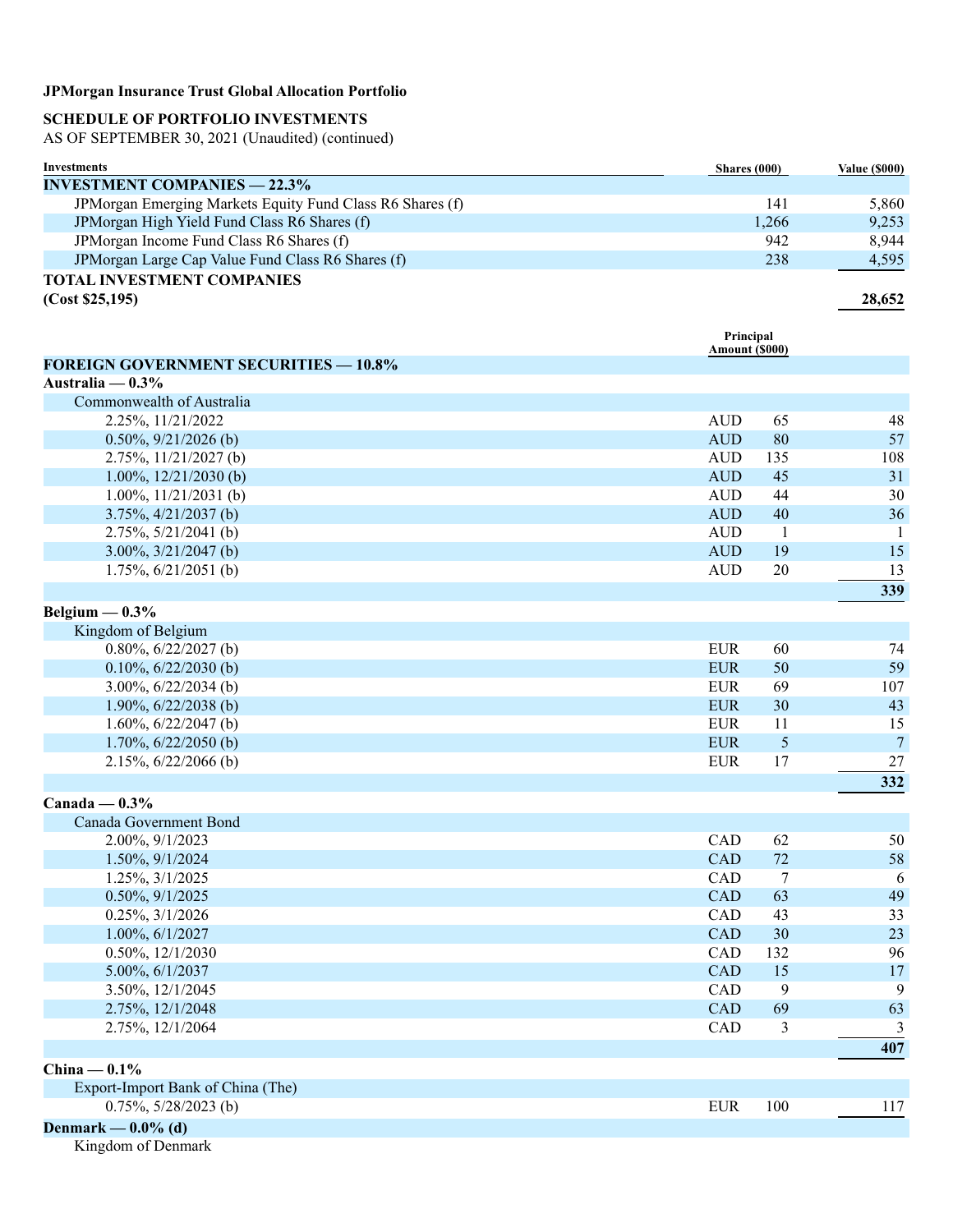| $1.50\%, 11/15/2023$     | <b>DKK</b> | 36  | 6           |
|--------------------------|------------|-----|-------------|
| 1.75%, 11/15/2025        | <b>DKK</b> | 28  |             |
| $0.50\%, 11/15/2027$     | <b>DKK</b> | 10  |             |
| $0.50\%, 11/15/2029$ (b) | <b>DKK</b> | 86  | 14          |
| 4.50%, 11/15/2039        | <b>DKK</b> | 108 | 29          |
| $0.25\%, 11/15/2052$ (b) | DKK        | 60  | $\mathbf Q$ |

**64** 

| France $-1.2\%$           |            |                |       |
|---------------------------|------------|----------------|-------|
| French Republic           |            |                |       |
| $0.00\%, 3/25/2023$ (b)   | <b>EUR</b> | 39             | 46    |
| $1.75\%, 11/25/2024$ (b)  | <b>EUR</b> | 156            | 193   |
| $0.25\%$ , 11/25/2026 (b) | <b>EUR</b> | 246            | 294   |
| $0.50\%, 5/25/2029$ (b)   | <b>EUR</b> | 15             | 17    |
| $0.00\%, 11/25/2029$ (b)  | <b>EUR</b> | 42             | 49    |
| $0.00\%, 11/25/2030$ (b)  | <b>EUR</b> | 245            | 282   |
| $0.00\%, 11/25/2031$ (b)  | <b>EUR</b> | 20             | 23    |
| $1.25\%, 5/25/2034$ (b)   | <b>EUR</b> | 145            | 187   |
| $3.25\%, 5/25/2045$ (b)   | <b>EUR</b> | 86             | 155   |
| 2.00%, $5/25/2048$ (b)    | <b>EUR</b> | 2              | 3     |
| $1.50\%, 5/25/2050$ (b)   | <b>EUR</b> | 73             | 98    |
| $0.75\%, 5/25/2052$ (b)   | <b>EUR</b> | 9              | 10    |
| $0.75\%, 5/25/2053$ (b)   | <b>EUR</b> | 65             | 71    |
| 4.00%, $4/25/2055$ (b)    | <b>EUR</b> | $\overline{4}$ | 9     |
| 4.00%, $4/25/2060$ (b)    | <b>EUR</b> |                | 2     |
| $1.75\%, 5/25/2066$ (b)   | <b>EUR</b> | 33             | 48    |
|                           |            |                | 1,487 |

| Germany $-1.0\%$                  |            |     |       |
|-----------------------------------|------------|-----|-------|
| Bundesobligation                  |            |     |       |
| $0.00\%, 10/10/2025$ (b)          | <b>EUR</b> | 239 | 284   |
| <b>Bundesrepublik Deutschland</b> |            |     |       |
| $0.00\%, 2/15/2031$ (b)           | <b>EUR</b> | 351 | 416   |
| $0.00\%, 8/15/2031$ (b)           | EUR        | 90  | 106   |
| $0.00\%, 5/15/2035$ (b)           | EUR        | 61  | 70    |
| $2.50\%, 7/4/2044$ (b)            | EUR        | 44  | 78    |
| $1.25\%, 8/15/2048$ (b)           | <b>EUR</b> | 34  | 50    |
| $0.00\%, 8/15/2050$ (b)           | EUR        | 32  | 35    |
| Bundesschatzanweisungen           |            |     |       |
| $0.00\%, 6/16/2023$ (b)           | EUR        | 185 | 217   |
|                                   |            |     | 1,256 |

| Italy $-2.0\%$                 |            |     |     |
|--------------------------------|------------|-----|-----|
| Buoni Poliennali del Tesoro    |            |     |     |
| $1.20\%, \frac{4}{1/2022}$ (b) | <b>EUR</b> | 260 | 304 |
| $1.45\%, 9/15/2022$ (b)        | <b>EUR</b> | 76  | 90  |
| 0.00%, $1/15/2024$ (b)         | EUR        | 167 | 195 |
| $0.35\%, 2/1/2025$ (b)         | <b>EUR</b> | 490 | 577 |
| 1.40\%, $5/26/2025$ (b)        | EUR        | 89  | 113 |
| $1.85\%, 7/1/2025$ (b)         | <b>EUR</b> | 36  | 45  |
| $0.50\%, 2/1/2026$ (b)         | <b>EUR</b> | 57  | 67  |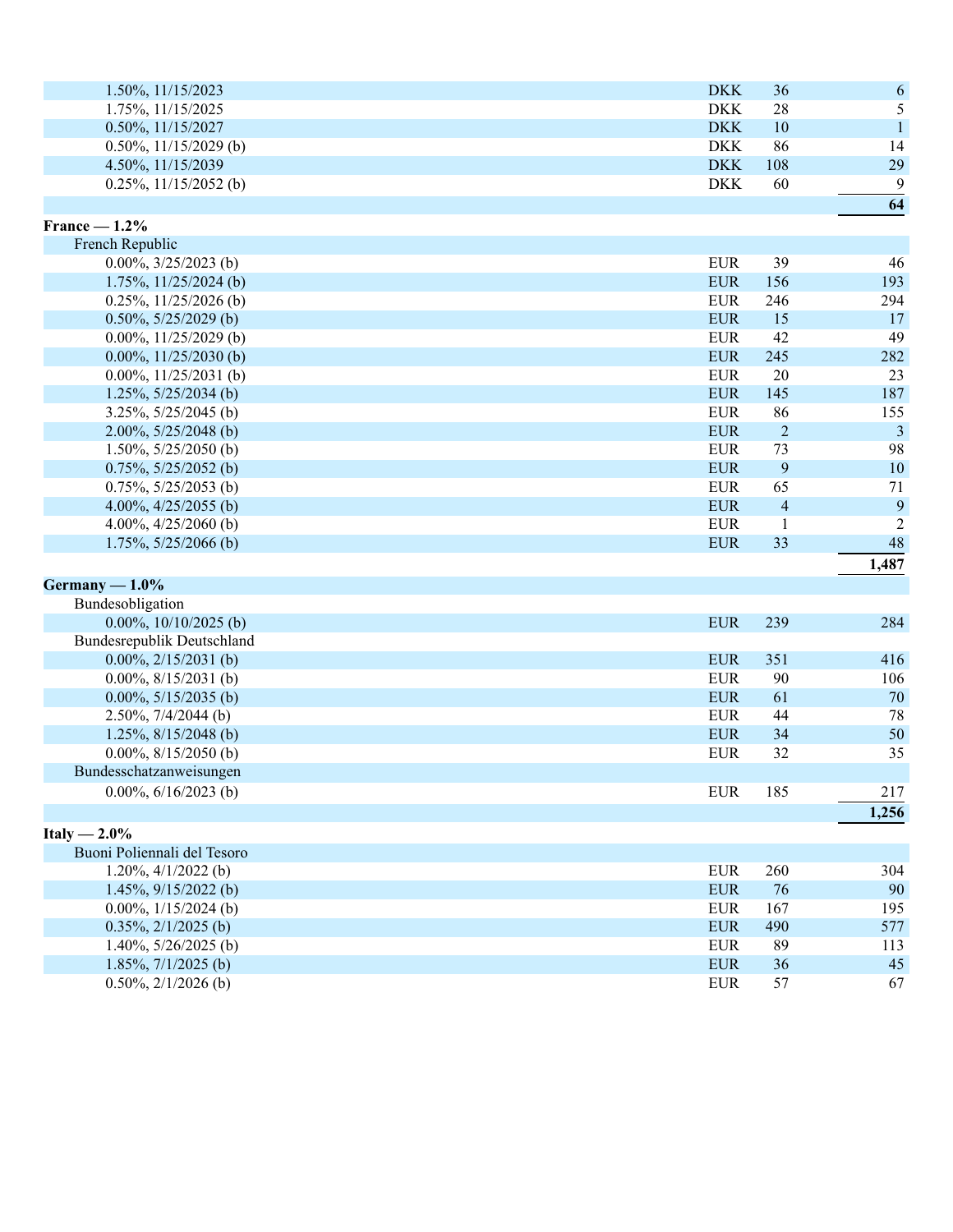## **SCHEDULE OF PORTFOLIO INVESTMENTS**

| Investments                     | Principal<br>Amount (\$000) | <b>Value (\$000)</b> |
|---------------------------------|-----------------------------|----------------------|
| $0.00\%, 4/1/2026$ (b)          | <b>EUR</b><br>150           | 173                  |
| 1.60%, $6/1/2026$ (b)           | <b>EUR</b><br>24            | 30                   |
| 2.80%, $12/1/2028$ (b)          | <b>EUR</b><br>190           | 256                  |
| $3.00\%, 8/1/2029$ (b)          | <b>EUR</b><br>14            | 19                   |
| $1.35\%, \frac{4}{1/2030}$ (b)  | <b>EUR</b><br>133           | 163                  |
| $0.95\%, 12/1/2031$ (b)         | <b>EUR</b><br>50            | 58                   |
| $1.65\%, 3/1/2032$ (b)          | <b>EUR</b><br>39            | 48                   |
| $2.45\%, 9/1/2033$ (b)          | <b>EUR</b><br>9             | 12                   |
| $2.25\%, 9/1/2036$ (b)          | <b>EUR</b><br>166           | 218                  |
| 4.00%, $2/1/2037$ (b)           | <b>EUR</b><br>19            | 30                   |
| 4.75%, $9/1/2044$ (b)           | <b>EUR</b><br>19            | 35                   |
| $1.50\%, \frac{4}{30/2045}$ (b) | <b>EUR</b><br>50            | 56                   |
| $3.45\%, \frac{3}{1/2048}$ (b)  | <b>EUR</b><br>35            | 55                   |
| $3.85\%, 9/1/2049$ (b)          | <b>EUR</b><br>14            | 24                   |
| $2.80\%, \frac{3}{1/2067}$ (b)  | <b>EUR</b><br>14            | 19                   |
|                                 |                             | 2,587                |
| $Japan - 3.4\%$                 |                             |                      |
| Japan Government Bond           |                             |                      |
| 0.10%, 12/20/2022               | <b>JPY</b><br>9,400         | 85                   |
| 0.60%, 12/20/2023               | JPY 41,800                  | 381                  |
| 0.10%, 9/20/2024                | JPY 12,600                  | 114                  |
| 0.10%, 12/20/2024               | JPY 55,400                  | 501                  |
| 0.10%, 3/20/2025                | <b>JPY</b><br>3,500         | 32                   |
| 0.30%, 12/20/2025               | JPY 25,650                  | 234                  |
| 0.10%, 12/20/2027               | JPY 36,450                  | 331                  |
| 0.10%, 9/20/2029                | <b>JPY</b><br>750           | 7                    |
| 0.10%, 3/20/2030                | JPY 52,800                  | 478                  |
| 1.50%, 3/20/2034                | JPY 65,250                  | 682                  |
| 0.60%, 12/20/2037               | JPY 35,950                  | 337                  |
| 2.50%, 3/20/2038                | <b>JPY</b><br>500           | 6                    |
| 0.30%, 12/20/2039               | JPY 51,700                  | 457                  |
| 1.70%, 9/20/2044                | <b>JPY</b><br>50            | -1                   |
| 1.40%, 12/20/2045               | <b>JPY</b><br>6,300         | 67                   |
| 0.80%, 3/20/2047                | JPY 21,350                  | 202                  |
| 0.40%, 9/20/2049                | JPY 19,900                  | 168                  |
| 0.40%, 12/20/2049               | JPY 4,500                   | 38                   |
| 0.90%, 3/20/2057                | JPY 19,200                  | 182                  |
|                                 |                             | 4,303                |
| Netherlands $-0.1\%$            |                             |                      |
| Kingdom of Netherlands          |                             |                      |
| $0.25\%, 7/15/2029$ (b)         | <b>EUR</b><br>20            | 24                   |
| $0.00\%, 7/15/2031$ (b)         | <b>EUR</b><br>70            | 82                   |
| 0.50%, $1/15/2040$ (b)          | <b>EUR</b><br>28            | 34                   |
| $2.75\%, \frac{1}{15/2047}$ (b) | <b>EUR</b><br>20            | 37                   |
| 0.00%, $1/15/2052$ (b)          | <b>EUR</b><br>13            | 14                   |
|                                 |                             | 191                  |
| $Qatar - 0.2%$                  |                             |                      |
| State of Qatar                  |                             |                      |
| $3.88\%, \frac{4}{23}/2023$ (g) | 200                         | 210                  |
| South Korea $-0.1\%$            |                             |                      |
| Export-Import Bank of Korea     |                             |                      |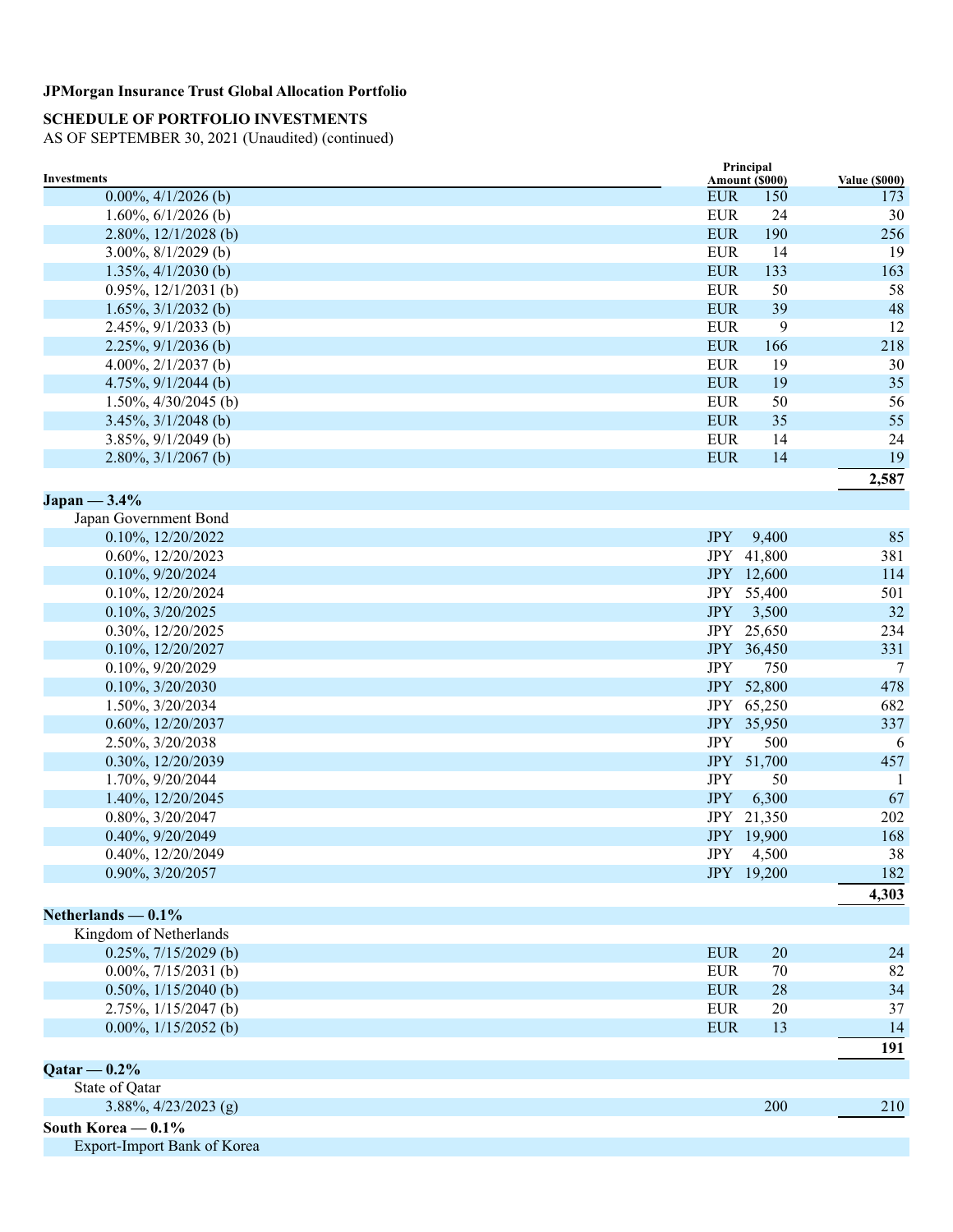| $0.38\%, 3/26/2024$ (b)                              | <b>EUR</b> | 100            | 118              |
|------------------------------------------------------|------------|----------------|------------------|
| Spain $-0.8\%$                                       |            |                |                  |
| Bonos and Obligaciones del Estado                    |            |                |                  |
| 0.00%, 4/30/2023                                     | <b>EUR</b> | 84             | 98               |
| $0.25\%, 7/30/2024$ (b)                              | <b>EUR</b> | 66             | 78               |
| $1.60\%, \frac{4}{30/2025}$ (b)                      | <b>EUR</b> | 170            | 211              |
| 1.40%, $7/30/2028$ (b)                               | <b>EUR</b> | 163            | 207              |
| $1.45\%, \frac{4}{30/2029}$ (b)                      | <b>EUR</b> | 31             | 39               |
| 1.95%, $7/30/2030$ (b)                               | <b>EUR</b> | $\overline{c}$ | 3                |
| $0.10\%, \frac{4}{30/2031}$ (b)                      | <b>EUR</b> | 111            | 125              |
| 2.35%, 7/30/2033 (b)                                 | <b>EUR</b> | $\,8\,$        | 11               |
| $1.85\%, 7/30/2035$ (b)                              | <b>EUR</b> | 15             | 20               |
| 4.20%, $1/31/2037$ (b)                               | <b>EUR</b> | 31             | 54               |
| 1.20%, $10/31/2040$ (b)                              | <b>EUR</b> | 98             | 117              |
| 1.00%, $7/30/2042$ (b)                               | <b>EUR</b> | 25             | 29               |
| $2.70\%, 10/31/2048$ (b)                             | <b>EUR</b> | 25             | 38               |
| $3.45\%, 7/30/2066$ (b)                              | <b>EUR</b> | 13             | 23               |
|                                                      |            |                | 1,053            |
| Sweden — $0.0\%$ (d)                                 |            |                |                  |
| Kingdom of Sweden                                    |            |                |                  |
| 2.50%, 5/12/2025                                     | <b>SEK</b> | 90             | 11               |
| 0.75%, 5/12/2028                                     | <b>SEK</b> | 270            | 32               |
| 0.75%, 11/12/2029 (b)                                | <b>SEK</b> | 40             | 5                |
| $2.25\%, 6/1/2032$ (b)                               | <b>SEK</b> | 15             | $\boldsymbol{2}$ |
| 3.50%, 3/30/2039                                     | <b>SEK</b> | 45             | $\tau$           |
|                                                      |            |                | 57               |
| United Kingdom $-1.0\%$                              |            |                |                  |
| United Kingdom of Great Britain and Northern Ireland |            |                |                  |
| $0.75\%, 7/22/2023$ (b)                              | <b>GBP</b> | 13             | 18               |
| $0.63\%, 6/7/2025$ (b)                               | <b>GBP</b> | 188            | 255              |
| 6.00%, $12/7/2028$ (b)                               | <b>GBP</b> | 35             | 64               |
| 4.75%, 12/7/2038 (b)                                 | <b>GBP</b> | 136            | 281              |
| 3.50%, $1/22/2045$ (b)                               | <b>GBP</b> | 16             | 31               |
| 4.25%, 12/7/2046 (b)                                 | <b>GBP</b> | 100            | 216              |
| $1.75\%, 1/22/2049$ (b)                              | <b>GBP</b> | 88             | 127              |
| $0.63\%, 10/22/2050$ (b)                             | <b>GBP</b> | 128            | 141              |
| 4.25%, 12/7/2055 (b)                                 | <b>GBP</b> | 15             | 35               |
| $2.50\%, 7/22/2065$ (b)                              | <b>GBP</b> | 62             | 117              |
| 3.50%, $7/22/2068$ (b)                               | <b>GBP</b> | 6              | 15               |
|                                                      |            |                | 1,300            |
| <b>TOTAL FOREIGN GOVERNMENT SECURITIES</b>           |            |                |                  |
| (Cost \$14,035)                                      |            |                | 13,821           |
| <b>CORPORATE BONDS - 3.7%</b>                        |            |                |                  |
| Australia $-0.2\%$                                   |            |                |                  |
| Macquarie Bank Ltd.                                  |            |                |                  |
| $(SOFR + 0.30\%), 0.35\%, 4/6/2023$ (g) (h)          |            | 200            | 200              |
|                                                      |            |                |                  |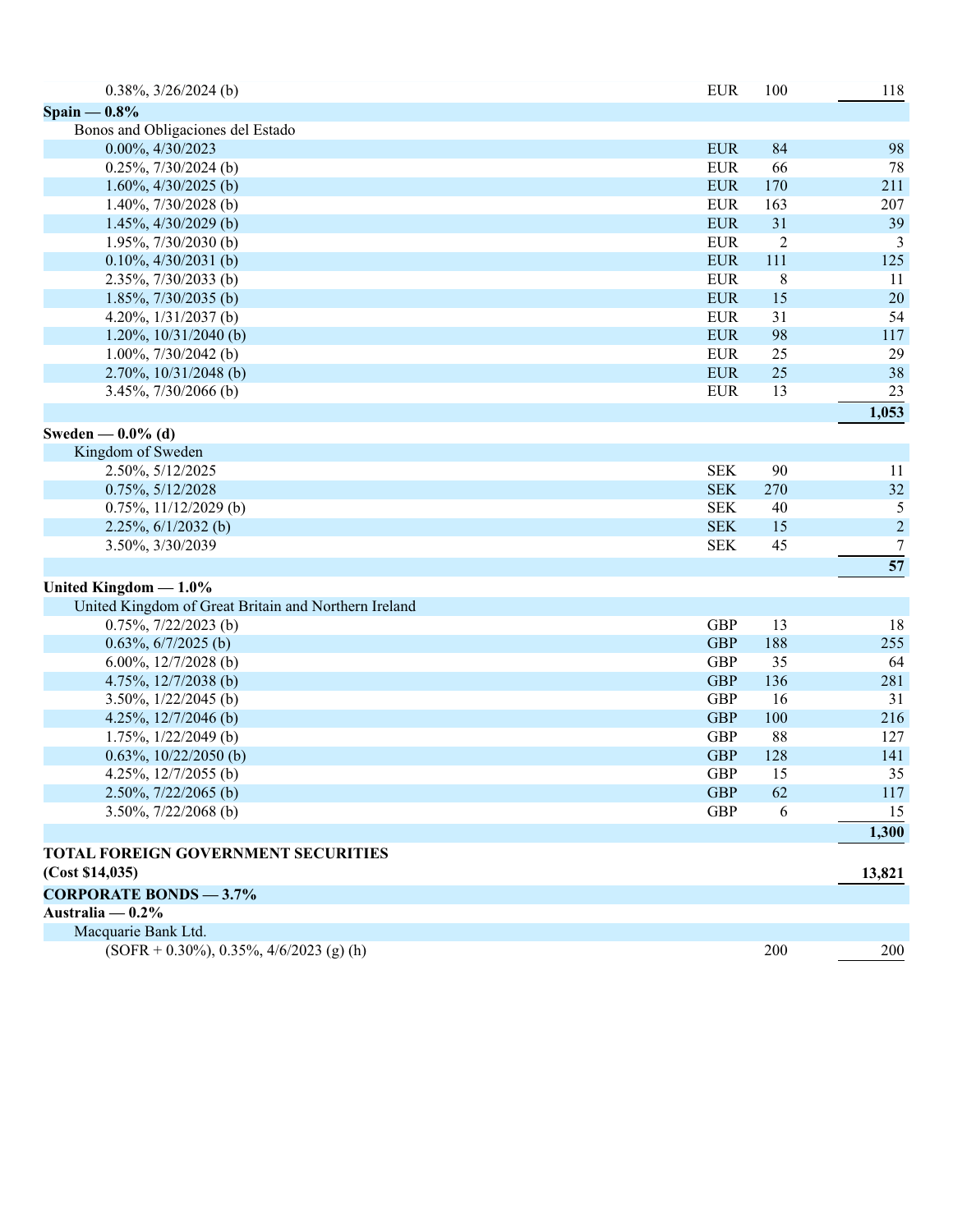## **SCHEDULE OF PORTFOLIO INVESTMENTS**

| <b>Investments</b>                                     | Principal<br>Amount (\$000) |     | <b>Value (\$000)</b> |
|--------------------------------------------------------|-----------------------------|-----|----------------------|
| Canada — $0.2\%$                                       |                             |     |                      |
| <b>Ontario Teachers' Finance Trust</b>                 |                             |     |                      |
| $0.10\%, 5/19/2028$ (b)                                | <b>EUR</b>                  | 230 | 266                  |
| China $-0.2%$                                          |                             |     |                      |
| China Development Bank                                 |                             |     |                      |
| $0.88\%, 1/24/2024$ (b)                                | <b>EUR</b>                  | 200 | 236                  |
| France $-0.4\%$                                        |                             |     |                      |
| <b>BPCE SA</b>                                         |                             |     |                      |
| $3.00\%, 5/22/2022$ (g)                                |                             | 262 | 267                  |
| Dexia Credit Local SA                                  |                             |     |                      |
| $0.75\%, 1/25/2023$ (b)                                | <b>EUR</b>                  | 100 | 117                  |
| 1.63%, $12/8/2023$ (b)                                 | <b>GBP</b>                  | 100 | 138                  |
|                                                        |                             |     | 522                  |
|                                                        |                             |     |                      |
| Netherlands $-0.1%$<br><b>BNG Bank NV</b>              |                             |     |                      |
| 4.75%, $3/6/2023$ (b)                                  | <b>AUD</b>                  | 15  | 12                   |
| 1.90%, $11/26/2025$ (b)                                | <b>AUD</b>                  | 90  | 67                   |
|                                                        |                             |     |                      |
|                                                        |                             |     | 79                   |
| Singapore $-0.1\%$                                     |                             |     |                      |
| Temasek Financial I Ltd.                               |                             |     |                      |
| $0.50\%, 3/1/2022$ (b)                                 | <b>EUR</b>                  | 150 | 174                  |
| South Korea $-0.4\%$                                   |                             |     |                      |
| Korea Development Bank (The)                           |                             |     |                      |
| 3.00%, 9/14/2022                                       |                             | 200 | 205                  |
| $1.75\%, 12/15/2022$ (b)                               | <b>GBP</b>                  | 100 | 137                  |
| $0.63\%, \frac{7}{17/2023}$ (b)                        | <b>EUR</b>                  | 100 | 117                  |
|                                                        |                             |     | 459                  |
| United Kingdom $-0.4%$                                 |                             |     |                      |
| Santander UK Group Holdings plc                        |                             |     |                      |
| 3.57%, 1/10/2023                                       |                             | 359 | 362                  |
| Vodafone Group plc                                     |                             |     |                      |
| 2.50%, 9/26/2022                                       |                             | 185 | 189                  |
|                                                        |                             |     | 551                  |
| United States $-1.7\%$                                 |                             |     |                      |
| AbbVie, Inc.                                           |                             |     |                      |
| 2.90%, 11/6/2022                                       |                             | 168 | 173                  |
| Amgen, Inc.                                            |                             |     |                      |
| 2.65%, 5/11/2022                                       |                             | 306 | 310                  |
| AT&T, Inc.                                             |                             |     |                      |
| 2.63%, 12/1/2022                                       |                             | 196 | 200                  |
| Athene Global Funding                                  |                             |     |                      |
| $3.00\%, 7/1/2022$ (g)                                 |                             | 232 | 237                  |
| Bank of America Corp.                                  |                             |     |                      |
| (ICE LIBOR USD 3 Month + 1.16%), 3.12%, 1/20/2023 (h)  |                             | 359 | 362                  |
| DH Europe Finance II SARL                              |                             |     |                      |
| 2.05%, 11/15/2022                                      |                             | 166 | 169                  |
| Goldman Sachs Group, Inc. (The)                        |                             |     |                      |
| (ICE LIBOR USD 3 Month + 0.82%), 2.88%, 10/31/2022 (h) |                             | 178 | 178                  |
| Morgan Stanley                                         |                             |     |                      |
| 2.75%, 5/19/2022                                       |                             | 265 | 269                  |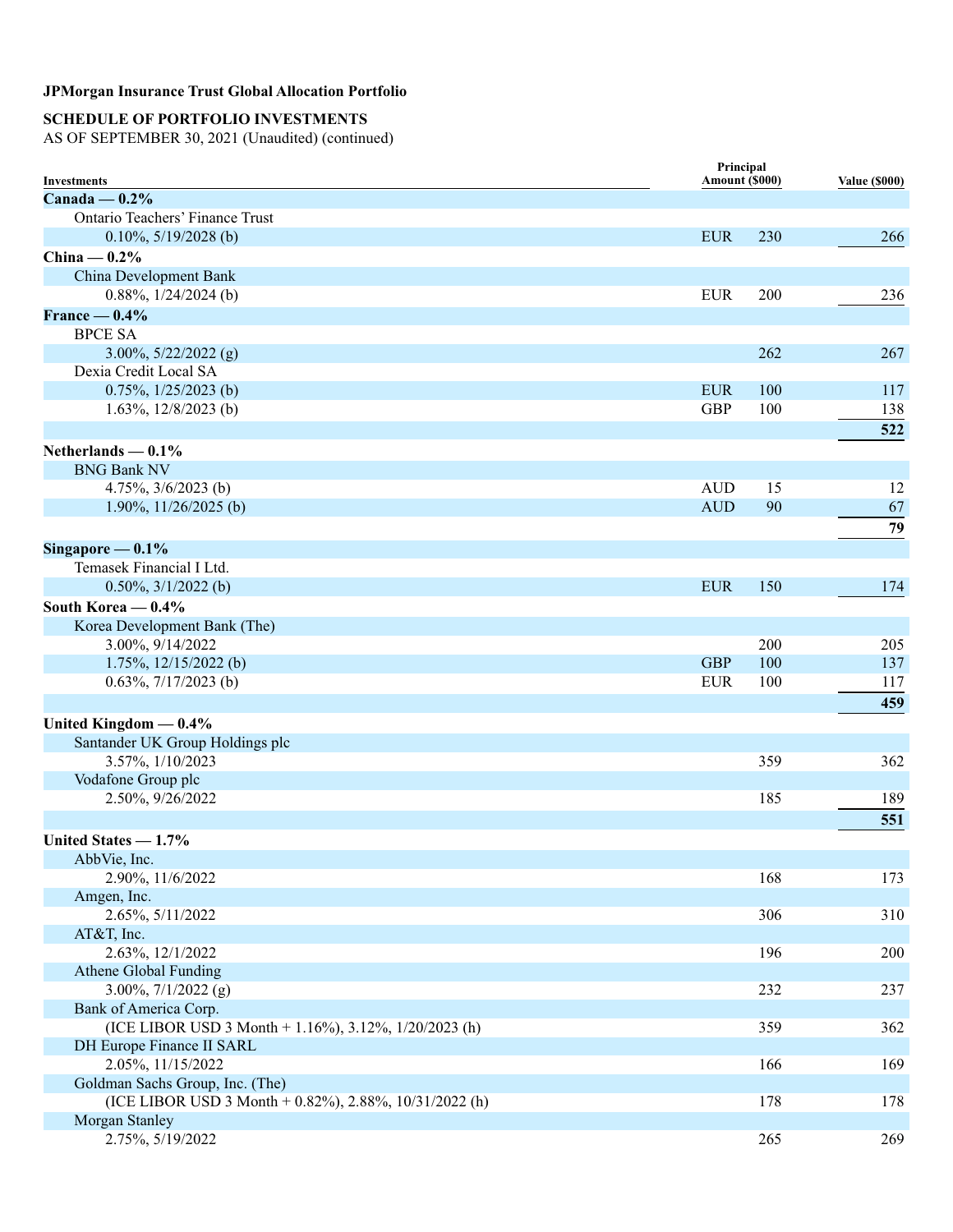| NextEra Energy Capital Holdings, Inc.                    |                      |       |
|----------------------------------------------------------|----------------------|-------|
| 2.90%, 4/1/2022                                          | 318                  | 322   |
| Rockwell Automation, Inc.                                |                      |       |
| $0.35\%, 8/15/2023$ (c)                                  | 19                   | 19    |
|                                                          |                      | 2,239 |
| <b>TOTAL CORPORATE BONDS</b>                             |                      |       |
| (Cost \$4,708)                                           |                      | 4,726 |
|                                                          |                      |       |
|                                                          | Shares $(000)$       |       |
| <b>EXCHANGE-TRADED FUNDS - 2.0%</b>                      |                      |       |
| United States $-2.0\%$                                   |                      |       |
| Invesco S&P 500 Equal Weight ETF (c)(Cost \$2,420)       | 17                   | 2,567 |
|                                                          |                      |       |
|                                                          | Principal            |       |
| <b>U.S. TREASURY OBLIGATIONS - 1.7%</b>                  | <b>Amount (\$000</b> |       |
| U.S. Treasury Notes                                      |                      |       |
| 1.38%, 1/31/2022 (i)                                     | 2,076                | 2,085 |
| 0.25%, 9/30/2023                                         | 100                  | 100   |
| <b>TOTAL U.S. TREASURY OBLIGATIONS</b>                   |                      |       |
| (Cost \$2,185)                                           |                      | 2,185 |
| <b>COMMERCIAL MORTGAGE-BACKED SECURITIES - 0.2%</b>      |                      |       |
| United States $-0.2\%$                                   |                      |       |
| Citigroup Commercial Mortgage Trust                      |                      |       |
| Series 2012-GC8, Class D, 5.04%, 9/10/2045‡ (g) (j)      | 100                  | 90    |
| FHLMC, Multi-Family Structured Pass-Through Certificates |                      |       |
| Series K083, Class X1, IO, 0.18%, 9/25/2028 (j)          | 14,549               | 77    |
| <b>FREMF</b>                                             |                      |       |
| Series 2018-KF46, Class B, 2.03%, 3/25/2028 (g) (j)      | 5                    | 5     |
| <b>FREMF</b> Mortgage Trust                              |                      |       |
| Series 2017-KF32, Class B, 2.63%, 5/25/2024 (g) (j)      | 6                    | 6     |
| Series 2017-KF38, Class B, 2.58%, 9/25/2024 (g) (j)      | 5                    | 5     |
| Series 2018-KF45, Class B, 2.03%, 3/25/2025 (g) (j)      | 10                   | 10    |
| Series 2018-KF49, Class B, 1.98%, 6/25/2025 (g) (j)      | 3                    | 4     |
| Series 2019-KF63, Class B, 2.43%, 5/25/2029 (g) (j)      | 55                   | 55    |
| LB Commercial Mortgage Trust                             |                      |       |
| Series 2007-C3, Class AJ, 6.10%, 7/15/2044 (j)           | $\overline{4}$       | 4     |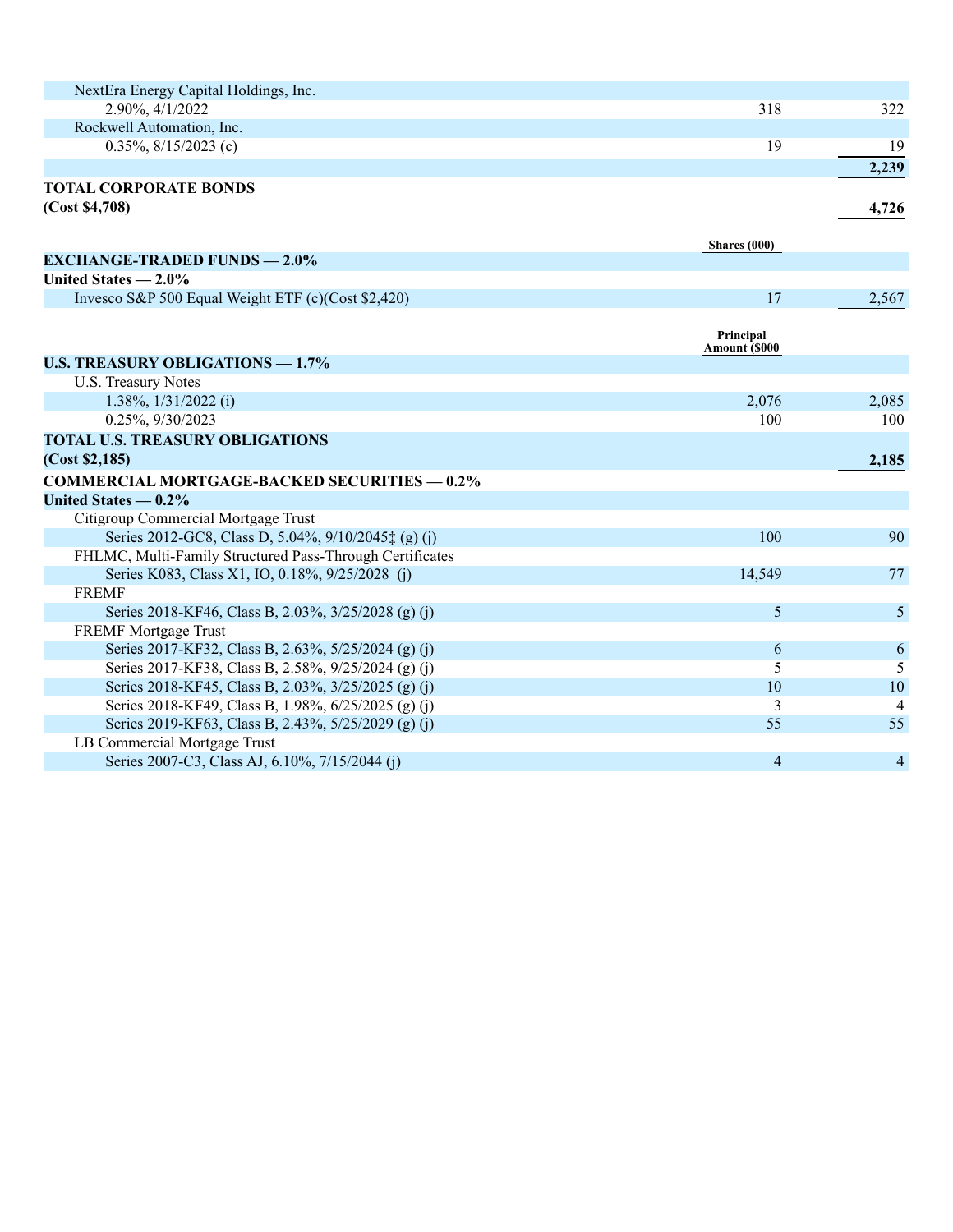## **SCHEDULE OF PORTFOLIO INVESTMENTS**

|                                                       | Principal<br>Amount |                      |
|-------------------------------------------------------|---------------------|----------------------|
| <b>Investments</b>                                    | (5000)              | <b>Value (\$000)</b> |
| LB-UBS Commercial Mortgage Trust                      |                     |                      |
| Series 2006-C6, Class AJ, 5.45%, 9/15/2039 ‡ (j)      | 32                  | 14                   |
| TOTAL COMMERCIAL MORTGAGE-BACKED SECURITIES           |                     |                      |
| (Cost \$283)                                          |                     | <b>270</b>           |
| <b>COLLATERALIZED MORTGAGE OBLIGATIONS - 0.1%</b>     |                     |                      |
| United States $-0.1\%$                                |                     |                      |
| American Home Mortgage Investment Trust               |                     |                      |
| Series 2005-1, Class 6A, 2.16%, 6/25/2045 (j)         | 15                  | 15                   |
| Banc of America Funding Trust                         |                     |                      |
| Series 2006-A, Class 1A1, 2.61%, 2/20/2036 (j)        | 11                  | 11                   |
| Banc of America Mortgage Trust                        |                     |                      |
| Series 2005-A, Class 2A2, 2.50%, 2/25/2035 (j)        | 11                  | 12                   |
| Deutsche Alt-A Securities Mortgage Loan Trust         |                     |                      |
| Series 2007-3, Class 2A1, 0.84%, 10/25/2047 (j)       | $-$ (a)             | $-$ (a)              |
| <b>GSR Mortgage Loan Trust</b>                        |                     |                      |
| Series 2005-AR3, Class 1A1, 0.53%, 5/25/2035 (j)      | 40                  | 40                   |
| Impac CMB Trust                                       |                     |                      |
| Series 2004-7, Class 1A2, 1.01%, 11/25/2034 (j)       | 46                  | 47                   |
| JPMorgan Mortgage Trust                               |                     |                      |
| Series 2005-A3, Class 4A1, 2.73%, 6/25/2035 (j)       | 3                   | 3                    |
| Lehman Mortgage Trust                                 |                     |                      |
| Series 2005-3, Class 2A3, 5.50%, 1/25/2036            | 6                   | 6                    |
| Merrill Lynch Mortgage Investors Trust                |                     |                      |
| Series 2007-1, Class 4A3, 2.37%, 1/25/2037 (j)        | 6                   | 6                    |
| Morgan Stanley Mortgage Loan Trust                    |                     |                      |
| Series 2004-5AR, Class 4A, 2.61%, 7/25/2034 (j)       | 12                  | 13                   |
| <b>Residential Asset Securitization Trust</b>         |                     |                      |
| Series 2004-A6, Class A1, 5.00%, 8/25/2019            | $\mathbf{1}$        | $\mathbf{1}$         |
| WaMu Mortgage Pass-Through Certificates Trust         |                     |                      |
| Series 2005-AR3, Class A1, 2.72%, 3/25/2035 (j)       | $-$ (a)             | $-$ (a)              |
| Series 2005-AR5, Class A6, 2.80%, 5/25/2035 (j)       | 14                  | 15                   |
| <b>TOTAL COLLATERALIZED MORTGAGE OBLIGATIONS</b>      |                     |                      |
| (Cost \$158)                                          |                     | 169                  |
| <b>ASSET-BACKED SECURITIES - 0.1%</b>                 |                     |                      |
| United States $-0.1\%$                                |                     |                      |
| Asset-Backed Securities Corp. Home Equity Loan Trust  |                     |                      |
| Series 2003-HE6, Class M2, 2.56%, 11/25/2033 ‡ (j)    | 33                  | 33                   |
| Bear Stearns Asset-Backed Securities Trust            |                     |                      |
| Series 2004-HE5, Class M2, 1.96%, 7/25/2034 ‡ (j)     | 9                   | 9                    |
| CWABS, Inc. Asset-Backed Certificates                 |                     |                      |
| Series 2004-1, Class M2, 0.91%, 3/25/2034 ‡ (j)       | 36                  | 36                   |
| Morgan Stanley ABS Capital I, Inc. Trust              |                     |                      |
| Series 2003-NC10, Class M1, 1.11%, 10/25/2033 ‡ (j)   | 27                  | 27                   |
| <b>Structured Asset Investment Loan Trust</b>         |                     |                      |
| Series 2003-BC11, Class M1, 1.06%, 10/25/2033 ‡ (j)   | 6                   | 6                    |
| Structured Asset Securities Corp. Mortgage Loan Trust |                     |                      |
| Series 2007-WF2, Class A1, 1.09%, 8/25/2037 ‡ (j)     | 22                  | 22                   |
| <b>TOTAL ASSET-BACKED SECURITIES</b>                  |                     |                      |
|                                                       |                     |                      |
| (Cost \$125)                                          |                     | 133                  |
| <b>SUPRANATIONAL - 0.1%</b>                           |                     |                      |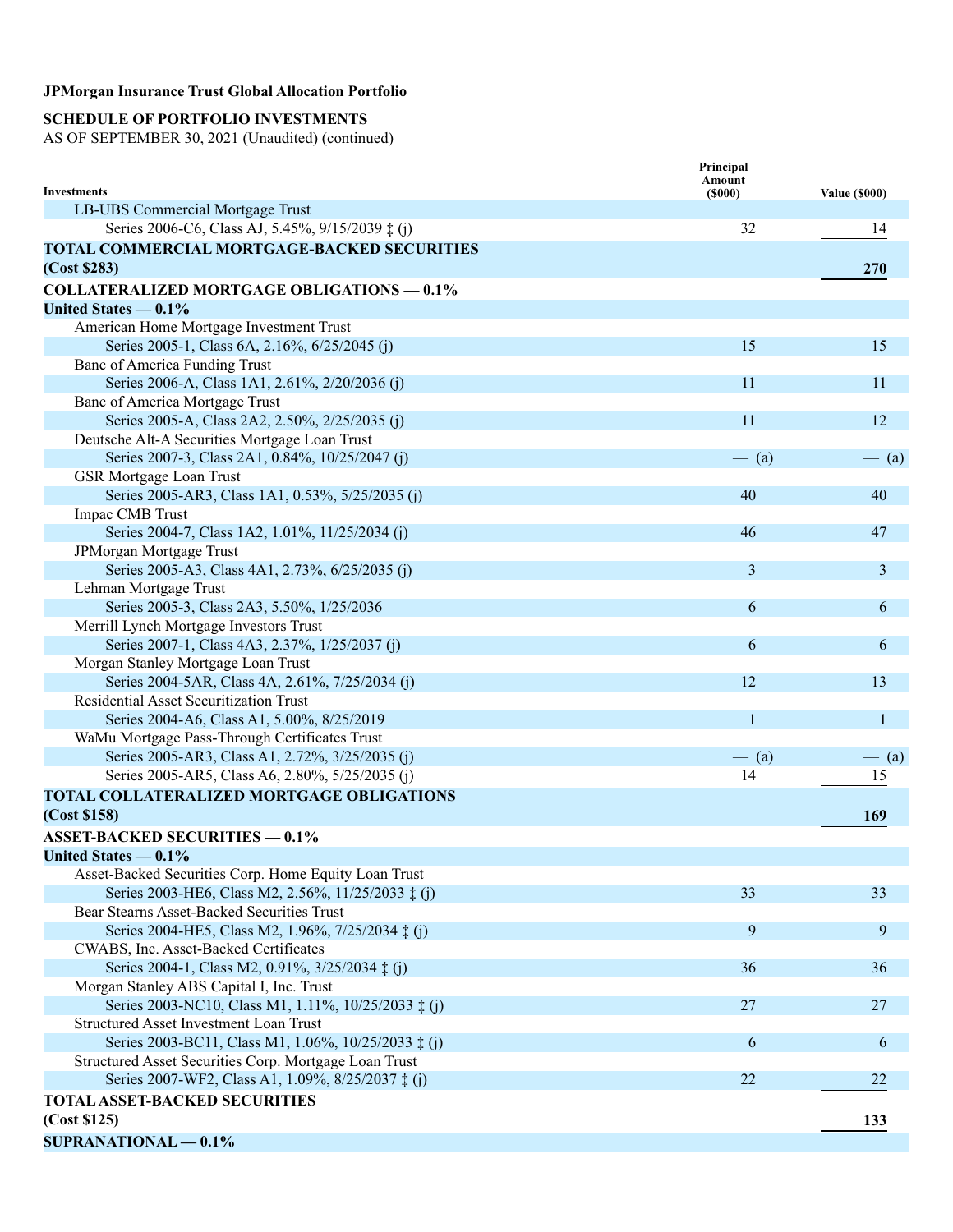| European Investment Bank                            |                  |                   |
|-----------------------------------------------------|------------------|-------------------|
| $0.50\%, 6/21/2023$                                 | <b>AUD</b><br>30 | 22                |
| Inter-American Development Bank                     |                  |                   |
| $0.50\%, 5/23/2023$                                 | CAD<br>-63       | 50                |
| 4.40%, $1/26/2026$                                  | CAD<br>- 16      | 14                |
| <b>TOTAL SUPRANATIONAL</b>                          |                  |                   |
| (Cost \$84)                                         |                  | 86                |
|                                                     |                  |                   |
|                                                     | No. of           |                   |
|                                                     | Rights $(000)$   |                   |
| $RIGHTS - 0.0\%$ (d)                                |                  |                   |
| Australia — $0.0\%$ (d)                             |                  |                   |
| Transurban Group, expiring 10/8/2021 *              | $-$ (a)          | $\left( a\right)$ |
| France — $0.0\%$ (d)                                |                  |                   |
| Veolia Environmement SA, expiring $10/1/2021$ * (c) | 2                |                   |
| <b>TOTAL RIGHTS</b>                                 |                  |                   |
| $(Cost S-)$                                         |                  |                   |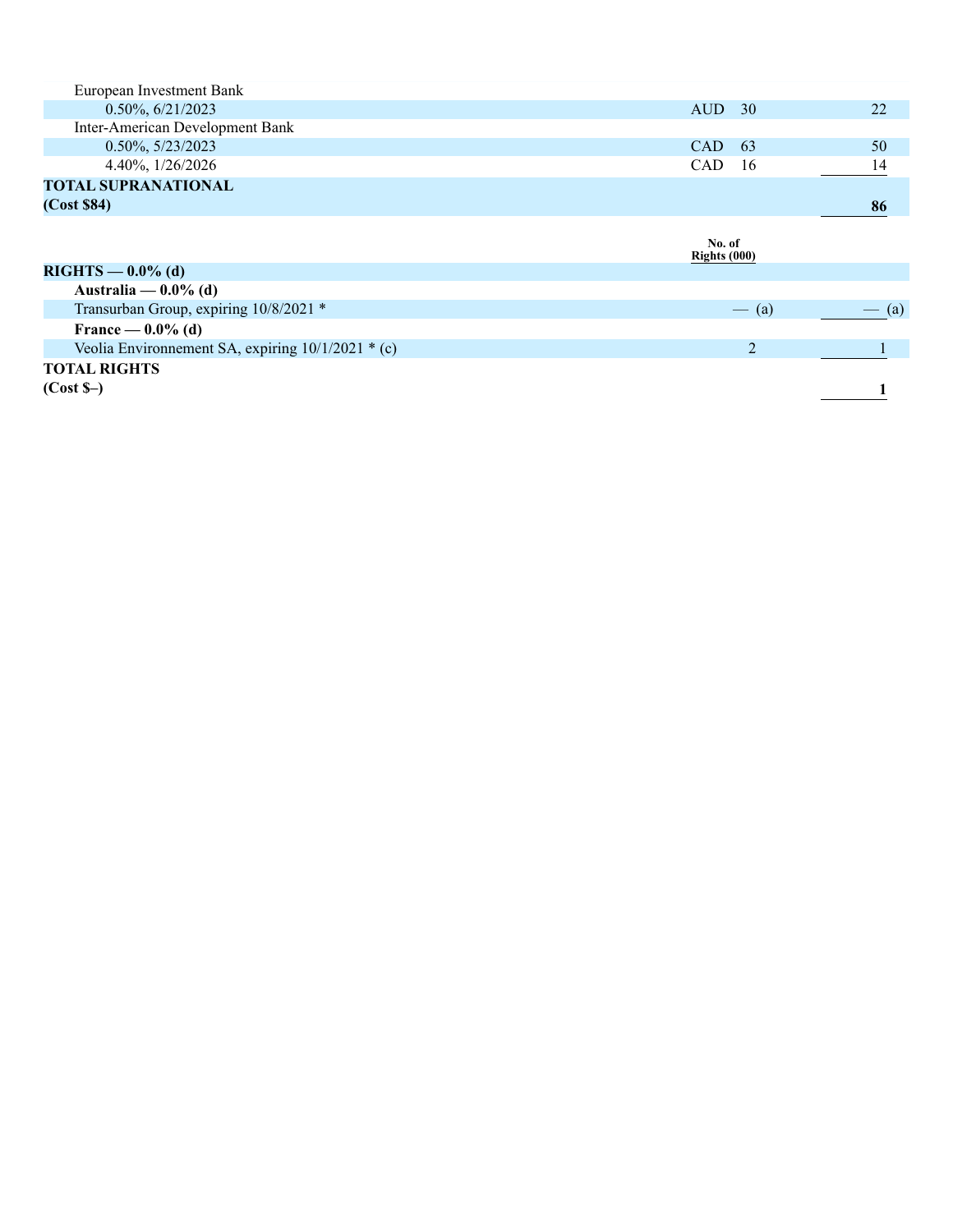## **SCHEDULE OF PORTFOLIO INVESTMENTS**

| <b>Investments</b>                                                                  | Principal<br>Amount (\$000) | <b>Value (\$000)</b> |
|-------------------------------------------------------------------------------------|-----------------------------|----------------------|
| <b>SHORT-TERM INVESTMENTS - 10.9%</b>                                               |                             |                      |
| <b>CERTIFICATES OF DEPOSIT - 0.8%</b>                                               |                             |                      |
| <b>Bank of Montreal</b>                                                             |                             |                      |
| 0.20%, 7/26/2022                                                                    | 250                         | 250                  |
| Bank of Nova Scotia (The)                                                           |                             |                      |
| 0.20%, 7/21/2022                                                                    | 250                         | 250                  |
| <b>MUFG Bank Ltd.</b>                                                               |                             |                      |
| 0.23%, 7/15/2022                                                                    | 250                         | 250                  |
| Nordea Bank Abp                                                                     |                             |                      |
| 0.19%, 6/24/2022                                                                    | 250                         | 250                  |
| <b>TOTAL CERTIFICATES OF DEPOSIT</b>                                                |                             |                      |
| (Cost \$1,000)                                                                      |                             | 1,000                |
| <b>COMMERCIAL PAPER - 0.8%</b>                                                      |                             |                      |
| Banco del Estado de Chile                                                           |                             |                      |
| 0.23%, $7/14/2022$ (g) (k)                                                          | 250                         | 250                  |
| HSBC USA, Inc.                                                                      |                             |                      |
| 0.28%, $7/15/2022$ (g) (k)                                                          | 250                         | 249                  |
| NatWest Markets plc                                                                 |                             |                      |
| 0.22%, $4/22/2022$ (g) (k)                                                          | 250                         | 250                  |
| Waste Management, Inc.                                                              |                             |                      |
| $0.31\%, 9/8/2022$ (g) (k)                                                          | 250                         | 249                  |
|                                                                                     |                             |                      |
| <b>TOTAL COMMERCIAL PAPER</b>                                                       |                             |                      |
| (Cost \$998)                                                                        |                             | 998                  |
| <b>FOREIGN GOVERNMENT TREASURY BILLS - 3.5%</b>                                     |                             |                      |
| <b>Canadian Treasury Bills</b>                                                      |                             |                      |
| $0.18\%, 2/3/2022$ (k)                                                              | CAD 1,893                   | 1,494                |
| $0.16\%, \frac{3}{3}2022$ (k)                                                       | CAD 1,898                   | 1,498                |
| $0.18\%, 3/31/2022$ (k)                                                             | CAD 1,892                   | 1,492                |
| <b>TOTAL FOREIGN GOVERNMENT TREASURY BILLS</b>                                      |                             |                      |
| (Cost \$4,580)                                                                      |                             | 4,484                |
| <b>Investments</b>                                                                  | Shares $(000)$              | <b>Value (\$000)</b> |
| <b>INVESTMENT COMPANIES - 3.5%</b>                                                  |                             |                      |
| JPMorgan Prime Money Market Fund Class Institutional Shares, 0.05% (f) (l)          |                             |                      |
| (Cost \$4,486)                                                                      | 4,485                       | 4,487                |
| <b>INVESTMENT OF CASH COLLATERAL FROM SECURITIES LOANED - 2.3%</b>                  |                             |                      |
| JPMorgan Securities Lending Money Market Fund Agency SL Class Shares, 0.08% (f) (l) | 2,499                       | 2,499                |
| JPMorgan U.S. Government Money Market Fund Class IM Shares, 0.03% (f) (l)           | 501                         | 501                  |
| TOTAL INVESTMENT OF CASH COLLATERAL FROM SECURITIES LOANED                          |                             |                      |
| (Cost \$3,000)                                                                      |                             | 3,000                |
| <b>TOTAL SHORT-TERM INVESTMENTS</b>                                                 |                             |                      |
| (Cost \$14,064)                                                                     |                             | 13,969               |
| <b>TOTAL LONG POSITIONS</b>                                                         |                             |                      |
| (Cost \$109,477)                                                                    |                             | 130,888              |
|                                                                                     |                             |                      |
| <b>SHORT POSITIONS — <math>(0.7)\%</math></b>                                       |                             |                      |
| COMMON STOCKS $-$ (0.4)%                                                            |                             |                      |
| China — $0.0\%$ (d)                                                                 |                             |                      |
| Alibaba Group Holding Ltd., ADR *                                                   | $-$ (a)                     | (27)                 |
| United States $- (0.4)\%$                                                           |                             |                      |
| 3M Co.                                                                              | $-$ (a)                     | (53)                 |
| Alteryx, Inc., Class A*                                                             | (1)                         | (46)                 |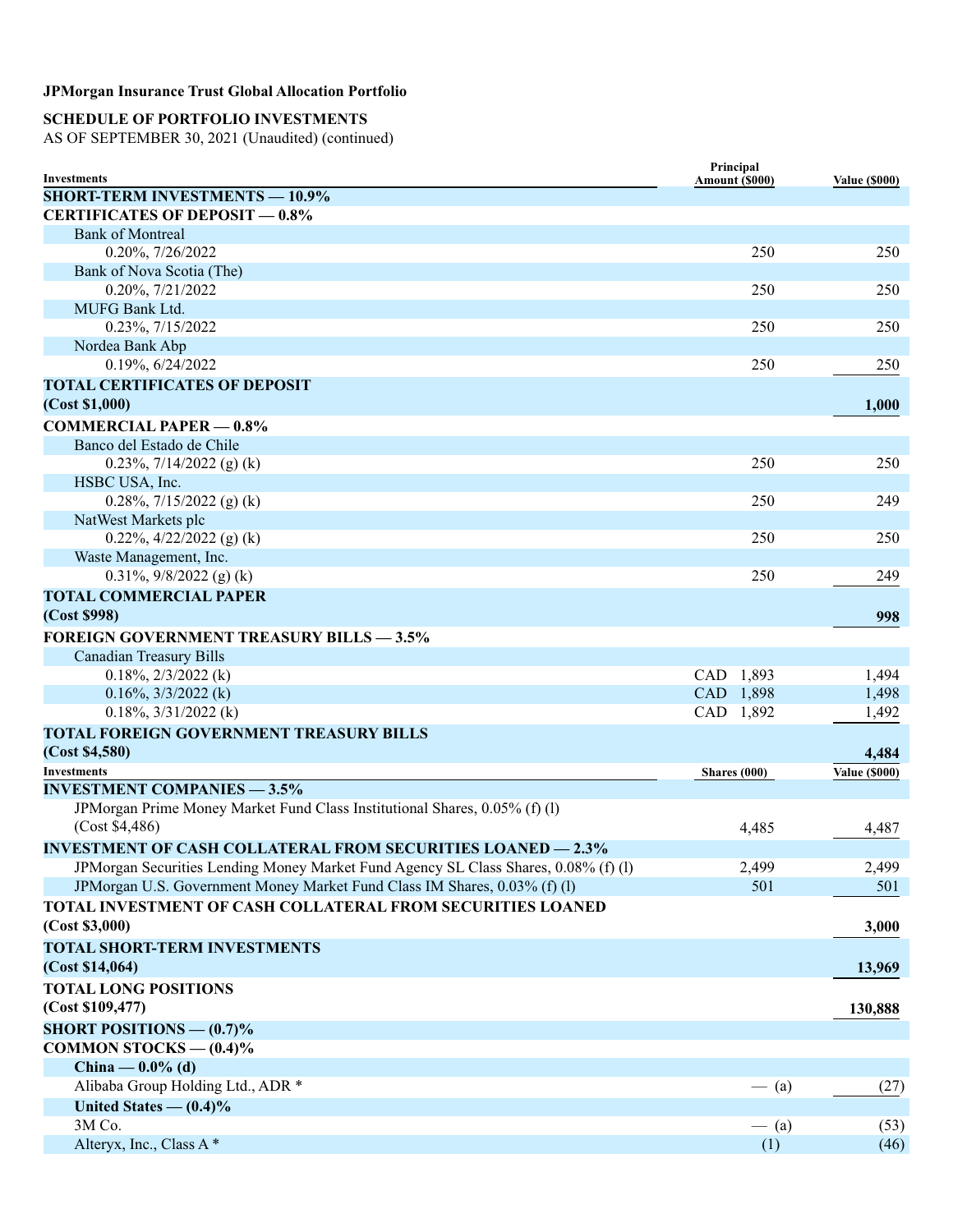| Best Buy Co., Inc.                                  | $-$ (a) | (11)    |
|-----------------------------------------------------|---------|---------|
| Campbell Soup Co.                                   | (1)     | (26)    |
| Caterpillar, Inc.                                   | $-$ (a) | (38)    |
| Conagra Brands, Inc.                                | $-$ (a) | (14)    |
| Cummins, Inc.                                       | $-$ (a) | (33)    |
| Dow, Inc.                                           | $-$ (a) | (11)    |
| Freeport-McMoRan, Inc.                              | $-$ (a) | (11)    |
| Intel Corp.                                         | $-$ (a) | (7)     |
| Kellogg Co.                                         | $-$ (a) | (14)    |
| Micron Technology, Inc.                             | $-$ (a) | (26)    |
| Sirius XM Holdings, Inc.                            | (21)    | (129)   |
| Tapestry, Inc.                                      | (1)     | (19)    |
|                                                     |         | (438)   |
| <b>TOTAL COMMON STOCKS</b>                          |         |         |
| (Process \$(467))                                   |         | (465)   |
| <b>EXCHANGE-TRADED FUNDS — <math>(0.3)\%</math></b> |         |         |
| United States $- (0.3)\%$                           |         |         |
| Invesco QQQ Trust *                                 | $-$ (a) | (132)   |
| iShares Russell 1000 Growth ETF                     | $-$ (a) | (132)   |
| SPDR S&P 500 ETF Trust                              | $-$ (a) | (131)   |
| <b>TOTAL EXCHANGE-TRADED FUNDS</b>                  |         |         |
| (Process \$(397))                                   |         | (395)   |
| <b>TOTAL SHORT POSITIONS</b>                        |         |         |
| (Process \$(864))                                   |         | (860)   |
| Total Investments — 101.4%                          |         |         |
| (Cost \$108, 613)                                   |         | 130,028 |
| Liabilities in Excess of Other Assets $- (1.4)\%$   |         | (1,801) |
| Net Assets - 100.0%                                 |         | 128,227 |
|                                                     |         |         |

Percentages indicated are based on net assets.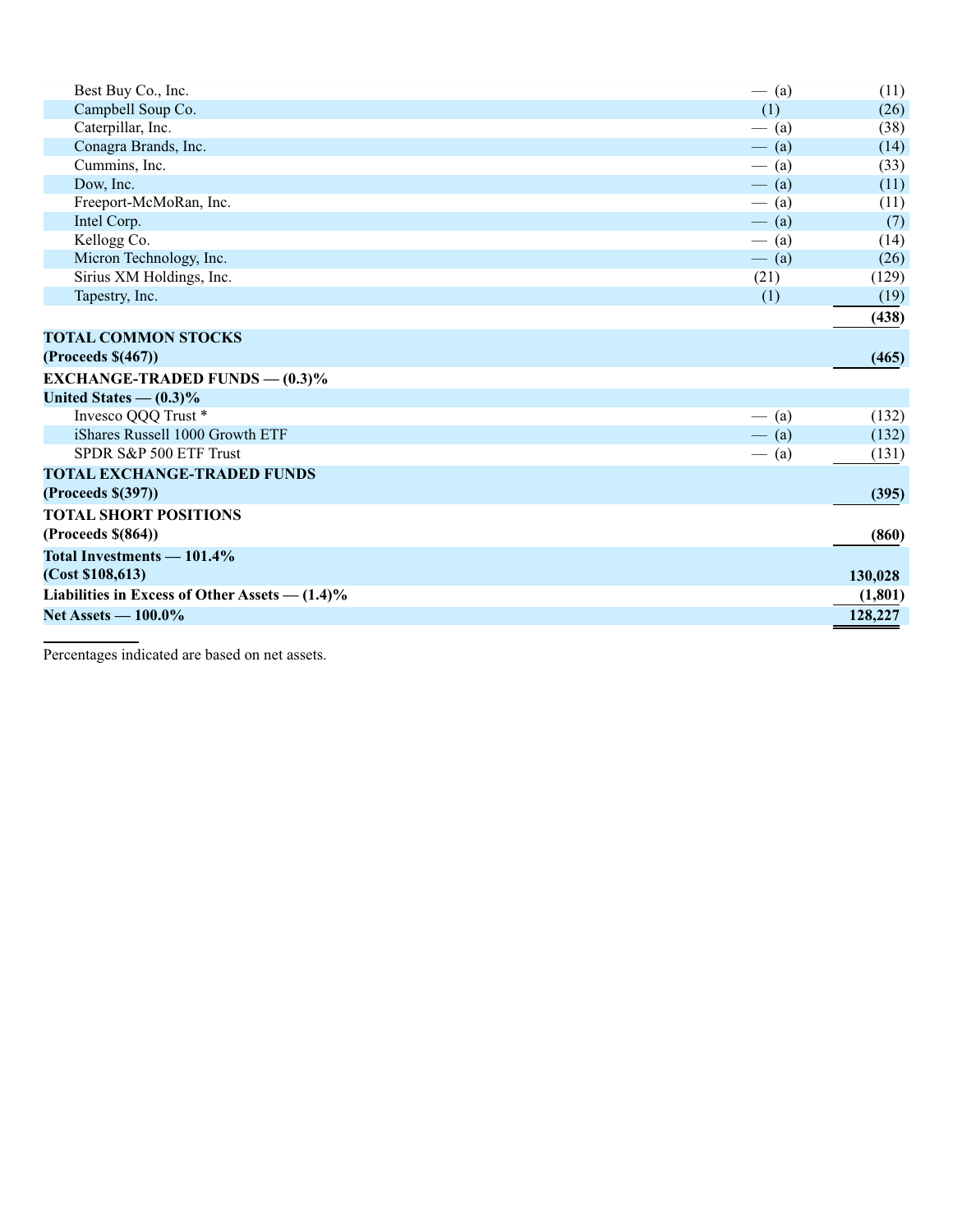## **SCHEDULE OF PORTFOLIO INVESTMENTS**

AS OF SEPTEMBER 30, 2021 (Unaudited) (continued)

#### **Summary of Investments by Industry, September 30, 2021**

The following table represents the portfolio investments of the Portfolio by industry classifications as a percentage of total investments:

| LONG PORTFOLIO COMPOSITION BY INDUSTRY     | PERCENT OF TOTAL<br><b>INVESTMENTS</b> |
|--------------------------------------------|----------------------------------------|
| <b>Fixed Income</b>                        | 13.9%                                  |
| <b>Foreign Government Securities</b>       | 10.7                                   |
| <b>Banks</b>                               | 5.3                                    |
| <b>International Equity</b>                | 4.5                                    |
| U.S. Equity                                | 3.5                                    |
| Foreign Government Treasury Bills          | 3.4                                    |
| Semiconductors & Semiconductor Equipment   | 2.8                                    |
| Software                                   | 2.5                                    |
| Insurance                                  | 2.2                                    |
| Capital Markets                            | 2.1                                    |
| Interactive Media & Services               | 2.1                                    |
| Pharmaceuticals                            | 2.0                                    |
| <b>Exchange-Traded Fund</b>                | 2.0                                    |
| Technology Hardware, Storage & Peripherals | 1.7                                    |
| Biotechnology                              | 1.7                                    |
| <b>U.S. Treasury Notes</b>                 | 1.7                                    |
| <b>IT Services</b>                         | 1.6                                    |
| Machinery                                  | 1.6                                    |
| Internet & Direct Marketing Retail         | 1.6                                    |
| Oil, Gas & Consumable Fuels                | 1.3                                    |
| <b>Electric Utilities</b>                  | 1.2                                    |
| Health Care Equipment & Supplies           | 1.2                                    |
| <b>Specialty Retail</b>                    | 1.2                                    |
| <b>Beverages</b>                           | 1.1                                    |
| Automobiles                                | 1.1                                    |
| Textiles, Apparel & Luxury Goods           | 1.0                                    |
| Road & Rail                                | 1.0                                    |
| Others (each less than 1.0%)               | 18.3                                   |
| <b>Short-Term Investments</b>              | 5.7                                    |

| <b>SHORT PORTFOLIO COMPOSITION BY INDUSTRY</b> | PERCENT OF TOTAL<br><b>INVESTMENTS</b> |
|------------------------------------------------|----------------------------------------|
| Exchange-Traded Fund                           | $45.9\%$                               |
| Media                                          | 14.9                                   |
| Machinery                                      | 8.4                                    |
| <b>Food Products</b>                           | 6.3                                    |
| <b>Industrial Conglomerates</b>                | 6.2                                    |
| Software                                       | 5.3                                    |
| Semiconductors & Semiconductor Equipment       | 3.8                                    |
| Internet & Direct Marketing Retail             | 3.1                                    |
| Textiles, Apparel & Luxury Goods               | 2.2                                    |
| Chemicals                                      | 1.3                                    |
| <b>Specialty Retail</b>                        | 1.3                                    |
| Metals & Mining                                | 1.3                                    |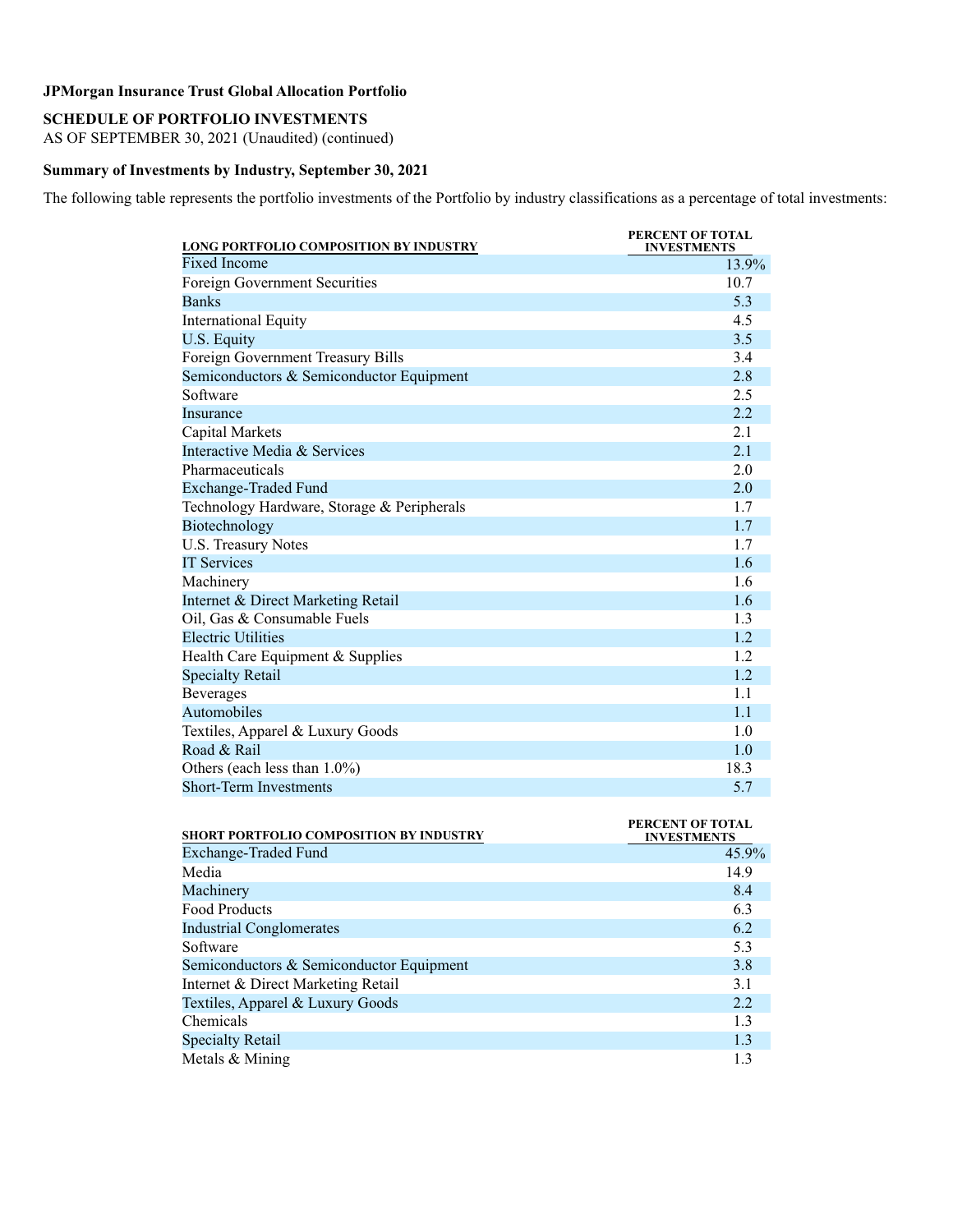## **SCHEDULE OF PORTFOLIO INVESTMENTS**

AS OF SEPTEMBER 30, 2021 (Unaudited) (continued)

### **Abbreviations**

| <b>ABS</b>   | Asset-Backed Securities                                                                                                     |
|--------------|-----------------------------------------------------------------------------------------------------------------------------|
| <b>ADR</b>   | <b>American Depositary Receipt</b>                                                                                          |
| <b>APAC</b>  | Asia Pacific                                                                                                                |
| <b>AUD</b>   | Australian Dollar                                                                                                           |
| CAD          | Canadian Dollar                                                                                                             |
| <b>CHDI</b>  | Clearing House Electronic Subregister System (CHESS) Depository Interest                                                    |
| <b>DKK</b>   | Danish Krone                                                                                                                |
| <b>ETF</b>   | Exchange-Traded Fund                                                                                                        |
| <b>EUR</b>   | Euro                                                                                                                        |
| <b>FHLMC</b> | Federal Home Loan Mortgage Corp.                                                                                            |
| <b>GBP</b>   | <b>British Pound</b>                                                                                                        |
| ICE          | Intercontinental Exchange                                                                                                   |
| IO           | Interest Only represents the right to receive the monthly interest payments on an underlying pool of mortgage loans. The    |
|              | principal amount shown represents the par value on the underlying pool. The yields on these securities are subject to       |
|              | accelerated principal paydowns as a result of prepayment or refinancing of the underlying pool of mortgage instruments.     |
|              | As a result, interest income may be reduced considerably.                                                                   |
| <b>JPY</b>   | Japanese Yen                                                                                                                |
| <b>LIBOR</b> | London Interbank Offered Rate                                                                                               |
| <b>OYJ</b>   | Public Limited Company                                                                                                      |
| <b>PJSC</b>  | Public Joint Stock Company                                                                                                  |
| Preference   | A special type of equity investment that shares in the earnings of the company, has limited voting rights, and may have a   |
|              | dividend preference. Preference shares may also have liquidation preference.                                                |
| PT           | Limited liability company                                                                                                   |
| <b>REIT</b>  | Real Estate Investment Trust                                                                                                |
| <b>SEK</b>   | Swedish Krona                                                                                                               |
| <b>SOFR</b>  | Secured Overnight Financing Rate                                                                                            |
| <b>SPDR</b>  | Standard & Poor's Depository Receipts                                                                                       |
| <b>USD</b>   | <b>United States Dollar</b>                                                                                                 |
| (a)          | Amount rounds to less than one thousand.                                                                                    |
| (b)          | Security exempt from registration pursuant to Regulation S under the Securities Act of 1933, as amended. Regulation S       |
|              | applies to securities offerings that are made outside of the United States and do not involve direct selling efforts in the |
|              | United States and as such may have restrictions on resale.                                                                  |
| (c)          | The security or a portion of this security is on loan at September 30, 2021. The total value of securities on loan at       |
|              | September 30, 2021 is \$2,875.                                                                                              |
| (d)          | Amount rounds to less than 0.1% of net assets.                                                                              |
| (e)          | All or a portion of this security is segregated as collateral for short sales. The total value of securities segregated as  |
|              | collateral is \$2,413.                                                                                                      |
| (f)          | Investment in an affiliated fund, which is registered under the Investment Company Act of 1940, as amended, and is          |
|              | advised by J.P. Morgan Investment Management Inc.                                                                           |
| (g)          | Securities exempt from registration under Rule 144A or section $4(a)(2)$ , of the Securities Act of 1933, as amended.       |
| (h)          | Variable or floating rate security, linked to the referenced benchmark. The interest rate shown is the current rate as of   |
|              | September 30, 2021.                                                                                                         |
| (i)          | All or a portion of this security is deposited with the broker as initial margin for futures contracts.                     |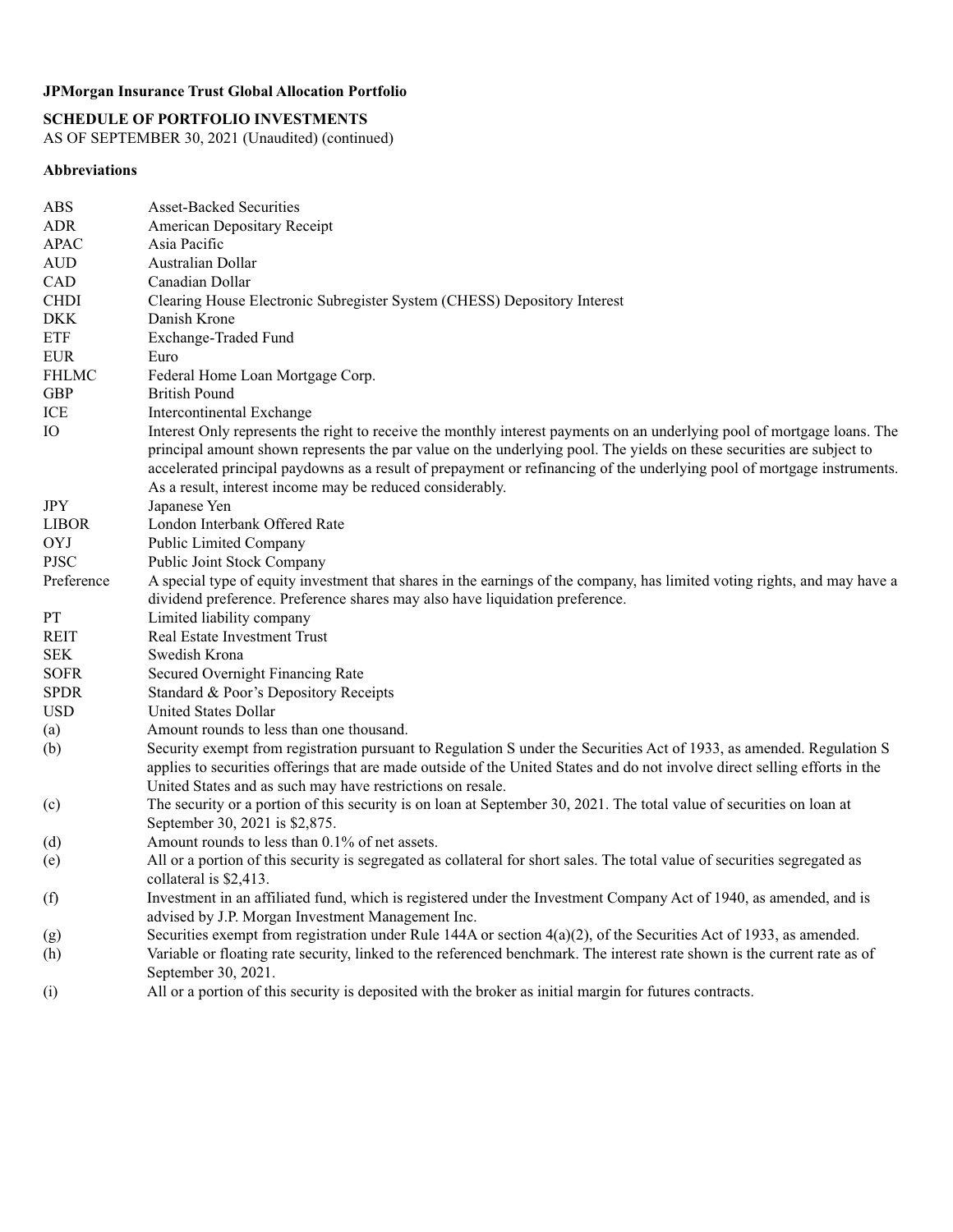### **SCHEDULE OF PORTFOLIO INVESTMENTS**

AS OF SEPTEMBER 30, 2021 (Unaudited) (continued)

- (j) Variable or floating rate security, the interest rate of which adjusts periodically based on changes in current interest rates and prepayments on the underlying pool of assets. The interest rate shown is the current rate as of September 30, 2021.
- (k) The rate shown is the effective yield as of September 30, 2021.
- (l) The rate shown is the current yield as of September 30, 2021.<br>Non-income producing security
- Non-income producing security.
- ‡ Value determined using significant unobservable inputs.

Detailed information about investment portfolios of the underlying funds and ETFs can be found in shareholder reports filed with the Securities and Exchange Commission (SEC) by each such underlying fund semi-annually on Form N-CSR and in portfolio holdings filed quarterly on Form N-PORT, and are available for download from both the SEC's as well as the respective underlying fund's website. Detailed information about underlying J.P. Morgan Funds can also be found at www.jpmorganfunds.com or by calling 1-800-480-4111.

#### **Futures contracts outstanding as of September 30, 2021 (amounts in thousands, except number of contracts):**

| <b>Description</b>                 | Number of<br>Contracts | <b>Expiration</b><br>Date | Trading<br>Currency | <b>Notional</b><br>Amount (\$) | Value and<br>Unrealized<br>Appreciation<br>(Depreciation) (\$) |
|------------------------------------|------------------------|---------------------------|---------------------|--------------------------------|----------------------------------------------------------------|
| <b>Long Contracts</b>              |                        |                           |                     |                                |                                                                |
| Australia 10 Year Bond             | 11                     | 12/2021                   | <b>AUD</b>          | 1,125                          | (22)                                                           |
| Canada 10 Year Bond                | 15                     | 12/2021                   | <b>CAD</b>          | 1,696                          | (42)                                                           |
| EURO STOXX 50 Index                | 69                     | 12/2021                   | <b>EUR</b>          | 3,216                          | (89)                                                           |
| Euro-Bund                          | 22                     | 12/2021                   | <b>EUR</b>          | 4,332                          | (64)                                                           |
| Foreign Exchange AUD/USD           | 20                     | 12/2021                   | <b>USD</b>          | 1,446                          | (28)                                                           |
| Foreign Exchange CAD/USD           | 38                     | 12/2021                   | <b>USD</b>          | 3,000                          | 8                                                              |
| Foreign Exchange EUR/USD           | 61                     | 12/2021                   | <b>USD</b>          | 8,844                          | (186)                                                          |
| Foreign Exchange GBP/USD           | 26                     | 12/2021                   | <b>USD</b>          | 2,189                          | (56)                                                           |
| Foreign Exchange JPY/USD           | 61                     | 12/2021                   | <b>USD</b>          | 6,854                          | (87)                                                           |
| Japan 10 Year Bond                 | $\mathbf{1}$           | 12/2021                   | <b>JPY</b>          | 1,361                          | (3)                                                            |
| Japan 10 Year Bond Mini            | 5                      | 12/2021                   | <b>JPY</b>          | 681                            | (2)                                                            |
| Long Gilt                          | $\mathbf{1}$           | 12/2021                   | <b>GBP</b>          | 169                            | (5)                                                            |
| S&P 500 E-Mini Index               | 29                     | 12/2021                   | <b>USD</b>          | 6,239                          | (262)                                                          |
| S&P/TSX 60 Index                   | 5                      | 12/2021                   | <b>CAD</b>          | 944                            | (27)                                                           |
| SPI 200 Index                      | 2                      | 12/2021                   | <b>AUD</b>          | 259                            | (8)                                                            |
| U.S. Treasury Long Bond            | 33                     | 12/2021                   | <b>USD</b>          | 5,263                          | (132)                                                          |
|                                    |                        |                           |                     |                                | (1,005)                                                        |
| <b>Short Contracts</b>             |                        |                           |                     |                                |                                                                |
| Euro-Bobl                          | (2)                    | 12/2021                   | <b>EUR</b>          | (313)                          | 1                                                              |
| Euro-Bund                          | (1)                    | 12/2021                   | <b>EUR</b>          | (197)                          | 3                                                              |
| Euro-Schatz                        | (1)                    | 12/2021                   | <b>EUR</b>          | (130)                          | $-$ (a)                                                        |
| <b>MSCI EAFE E-Mini Index</b>      | (27)                   | 12/2021                   | <b>USD</b>          | (3,061)                        | 132                                                            |
| MSCI Emerging Markets E-Mini Index | (43)                   | 12/2021                   | <b>USD</b>          | (2,678)                        | 86                                                             |
| U.S. Treasury 2 Year Note          | (1)                    | 12/2021                   | <b>USD</b>          | (220)                          | (a)                                                            |
| U.S. Treasury 5 Year Note          | (4)                    | 12/2021                   | <b>USD</b>          | (491)                          | 3                                                              |
| U.S. Treasury 10 Year Ultra Note   | (1)                    | 12/2021                   | <b>USD</b>          | (145)                          |                                                                |
|                                    |                        |                           |                     |                                | 226                                                            |
|                                    |                        |                           |                     |                                | (779)                                                          |

#### **Abbreviations**

AUD Australian Dollar

CAD Canadian Dollar

EAFE Europe, Australasia and Far East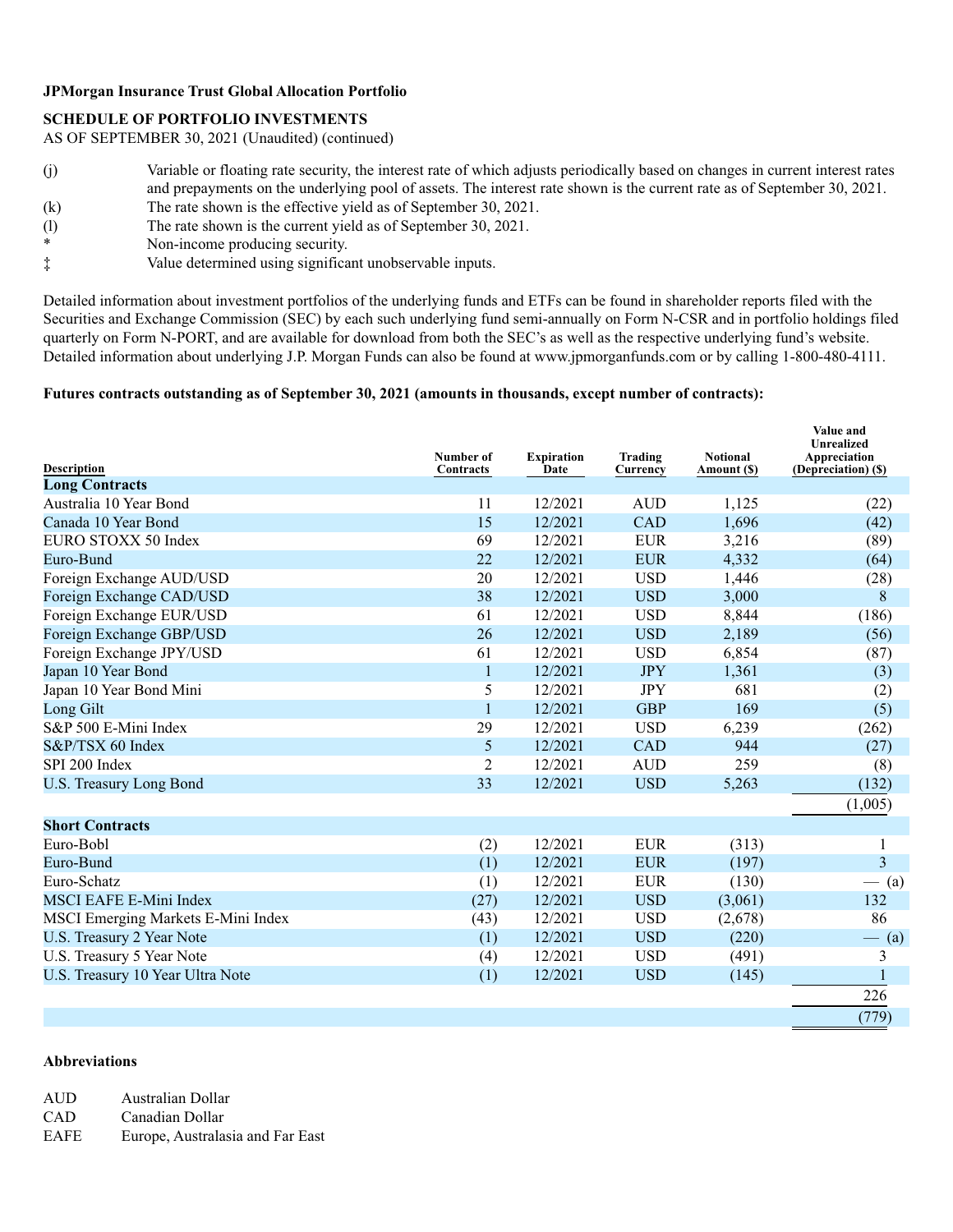EUR Euro<br>GBP Britis GBP British Pound<br>JPY Japanese Yen JPY Japanese Yen<br>MSCI Morgan Stanle Morgan Stanley Capital International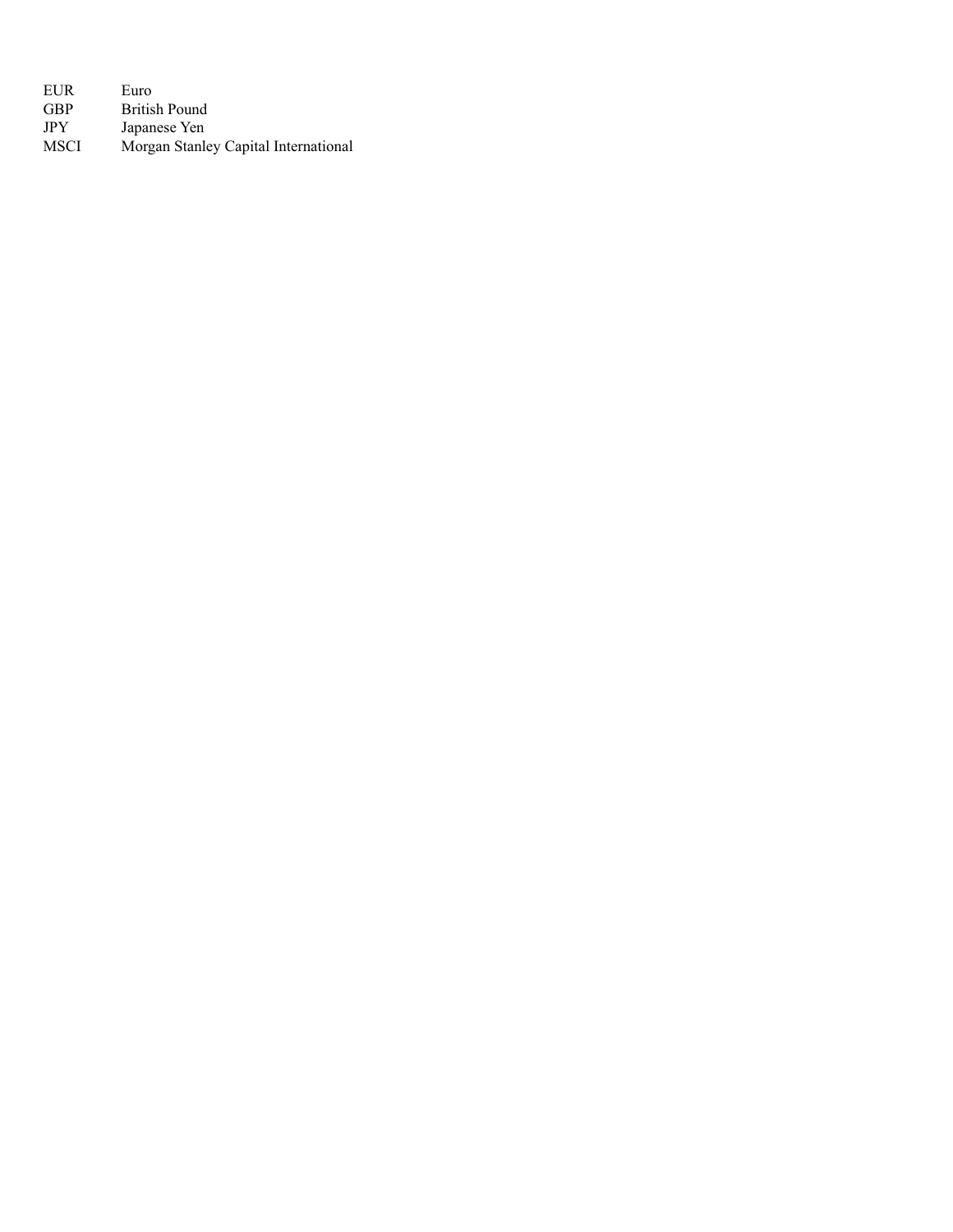## **SCHEDULE OF PORTFOLIO INVESTMENTS**

AS OF SEPTEMBER 30, 2021 (Unaudited) (continued)

- SPI Australian Securities Exchange<br>TSX Toronto Stock Exchange
- TSX Toronto Stock Exchange<br>USD United States Dollar
- United States Dollar
- (a) Amount rounds to less than one thousand.

**Forward foreign currency exchange contracts outstanding as of September 30, 2021 (amounts in thousands):**

| <b>Currency Purchased</b><br><b>Currency Sold</b> |                               |                | Counterparty | <b>Settlement</b><br>Date      | Unrealized<br>Appreciation<br>(Depreciation) (\$) |                |  |
|---------------------------------------------------|-------------------------------|----------------|--------------|--------------------------------|---------------------------------------------------|----------------|--|
| <b>AUD</b>                                        | 563                           | <b>USD</b>     | 406          | <b>Standard Chartered Bank</b> | 10/5/2021                                         | 2              |  |
| CAD                                               | 597                           | <b>USD</b>     | 468          | <b>BNP</b> Paribas             | 10/5/2021                                         | 3              |  |
| CAD                                               | 112                           | <b>USD</b>     | 88           | Royal Bank of Canada           | 10/5/2021                                         | $-$ (a)        |  |
| <b>GBP</b>                                        | 1,286                         | <b>USD</b>     | 1,730        | Barclays Bank plc              | 10/5/2021                                         | $\overline{2}$ |  |
| <b>JPY</b>                                        | 477,570                       | <b>USD</b>     | 4,264        | Goldman Sachs International    | 10/5/2021                                         | 27             |  |
| <b>SEK</b>                                        | 630                           | <b>USD</b>     | 72           | Barclays Bank plc              | 10/5/2021                                         | $-$ (a)        |  |
| <b>USD</b>                                        | 413                           | <b>AUD</b>     | 563          | Goldman Sachs International    | 10/5/2021                                         | 6              |  |
| <b>USD</b>                                        | 538                           | CAD            | 677          | Barclays Bank plc              | 10/5/2021                                         | 4              |  |
| <b>USD</b>                                        | 25                            | <b>CAD</b>     | 32           | Merrill Lynch International    | 10/5/2021                                         | $-$ (a)        |  |
| <b>USD</b>                                        | 72                            | <b>DKK</b>     | 454          | State Street Corp.             | 10/5/2021                                         | 2              |  |
| <b>USD</b>                                        | 4,525                         | <b>EUR</b>     | 3,823        | <b>BNP</b> Paribas             | 10/5/2021                                         | 96             |  |
| <b>USD</b>                                        | 3,593                         | <b>EUR</b>     | 3,037        | HSBC Bank, NA                  | 10/5/2021                                         | 74             |  |
| <b>USD</b>                                        | 40                            | <b>EUR</b>     | 34           | TD Bank Financial Group        | 10/5/2021                                         | $\mathbf{1}$   |  |
| <b>USD</b>                                        | 1,768                         | <b>GBP</b>     | 1,283        | HSBC Bank, NA                  | 10/5/2021                                         | 40             |  |
| <b>USD</b>                                        | 36                            | <b>GBP</b>     | 26           | Royal Bank of Canada           | 10/5/2021                                         | $\mathbf{1}$   |  |
| <b>USD</b>                                        | 4,158                         | <b>JPY</b>     | 456,677      | <b>BNP</b> Paribas             | 10/5/2021                                         | 54             |  |
| <b>USD</b>                                        | 190                           | <b>JPY</b>     | 20,893       | State Street Corp.             | 10/5/2021                                         | $\overline{2}$ |  |
| <b>USD</b>                                        | 73                            | <b>SEK</b>     | 630          | Barclays Bank plc              | 10/5/2021                                         | 1              |  |
| <b>USD</b>                                        | 10,292                        | <b>CAD</b>     | 12,843       | State Street Corp.             | 10/19/2021                                        | 152            |  |
| <b>USD</b>                                        | 49                            | <b>AUD</b>     | 68           | Barclays Bank plc              | 11/3/2021                                         | $-$ (a)        |  |
| <b>USD</b>                                        | 71                            | <b>DKK</b>     | 454          | State Street Corp.             | 11/3/2021                                         | $-$ (a)        |  |
| <b>USD</b>                                        | 7,888                         | <b>EUR</b>     | 6,792        | <b>BNP</b> Paribas             | 11/3/2021                                         | 16             |  |
| <b>USD</b>                                        | 73                            | <b>EUR</b>     | 62           | Merrill Lynch International    | 11/3/2021                                         | $\mathbf{1}$   |  |
| <b>JPY</b>                                        | 3,169                         | <b>USD</b>     | 28           | Barclays Bank plc              | 11/4/2021                                         | $-$ (a)        |  |
|                                                   | Total unrealized appreciation |                |              |                                |                                                   | 484            |  |
| <b>DKK</b>                                        | 454                           | <b>USD</b>     | 71           | State Street Corp.             | 10/5/2021                                         | $-$ (a)        |  |
| <b>EUR</b>                                        | 20                            | <b>USD</b>     | 23           | Barclays Bank plc              | 10/5/2021                                         | (1)            |  |
| <b>EUR</b>                                        | 6,640                         | <b>USD</b>     | 7,706        | <b>BNP</b> Paribas             | 10/5/2021                                         | (15)           |  |
| <b>EUR</b>                                        | 23                            | <b>USD</b>     | 27           | Citibank, NA                   | 10/5/2021                                         | $-$ (a)        |  |
| <b>EUR</b>                                        | 83                            | <b>USD</b>     | 97           | State Street Corp.             | 10/5/2021                                         | (2)            |  |
| <b>EUR</b>                                        | 129                           | <b>USD</b>     | 152          | TD Bank Financial Group        | 10/5/2021                                         | (2)            |  |
| <b>GBP</b>                                        | 23                            | <b>USD</b>     | 32           | HSBC Bank, NA                  | 10/5/2021                                         | (1)            |  |
| <b>CAD</b>                                        | 7,214                         | <b>USD</b>     | 5,766        | HSBC Bank, NA                  | 10/19/2021                                        | (70)           |  |
| <b>EUR</b>                                        | 36                            | <b>USD</b>     | 42           | TD Bank Financial Group        | 11/3/2021                                         | $-$ (a)        |  |
| <b>GBP</b>                                        | 90                            | <b>USD</b>     | 124          | <b>BNP</b> Paribas             | 11/3/2021                                         | (2)            |  |
| <b>GBP</b>                                        | 19                            | <b>USD</b>     | 27           | TD Bank Financial Group        | 11/3/2021                                         | $-$ (a)        |  |
| <b>USD</b>                                        | 406                           | $\mbox{AUD}$   | 563          | <b>Standard Chartered Bank</b> | 11/3/2021                                         | (2)            |  |
| <b>USD</b>                                        | 468                           | CAD            | 597          | <b>BNP</b> Paribas             | 11/3/2021                                         | (3)            |  |
| <b>USD</b>                                        | 1,730                         | <b>GBP</b>     | 1,286        | Barclays Bank plc              | 11/3/2021                                         | (2)            |  |
| <b>USD</b>                                        | 72                            | <b>SEK</b>     | 630          | Barclays Bank plc              | 11/3/2021                                         | $-$ (a)        |  |
| <b>USD</b>                                        | 4,265                         | $\mathrm{JPY}$ | 477,570      | Goldman Sachs International    | 11/4/2021                                         | (27)           |  |
|                                                   | Total unrealized depreciation |                |              |                                |                                                   | (127)          |  |
|                                                   | Net unrealized appreciation   |                |              |                                |                                                   | 357            |  |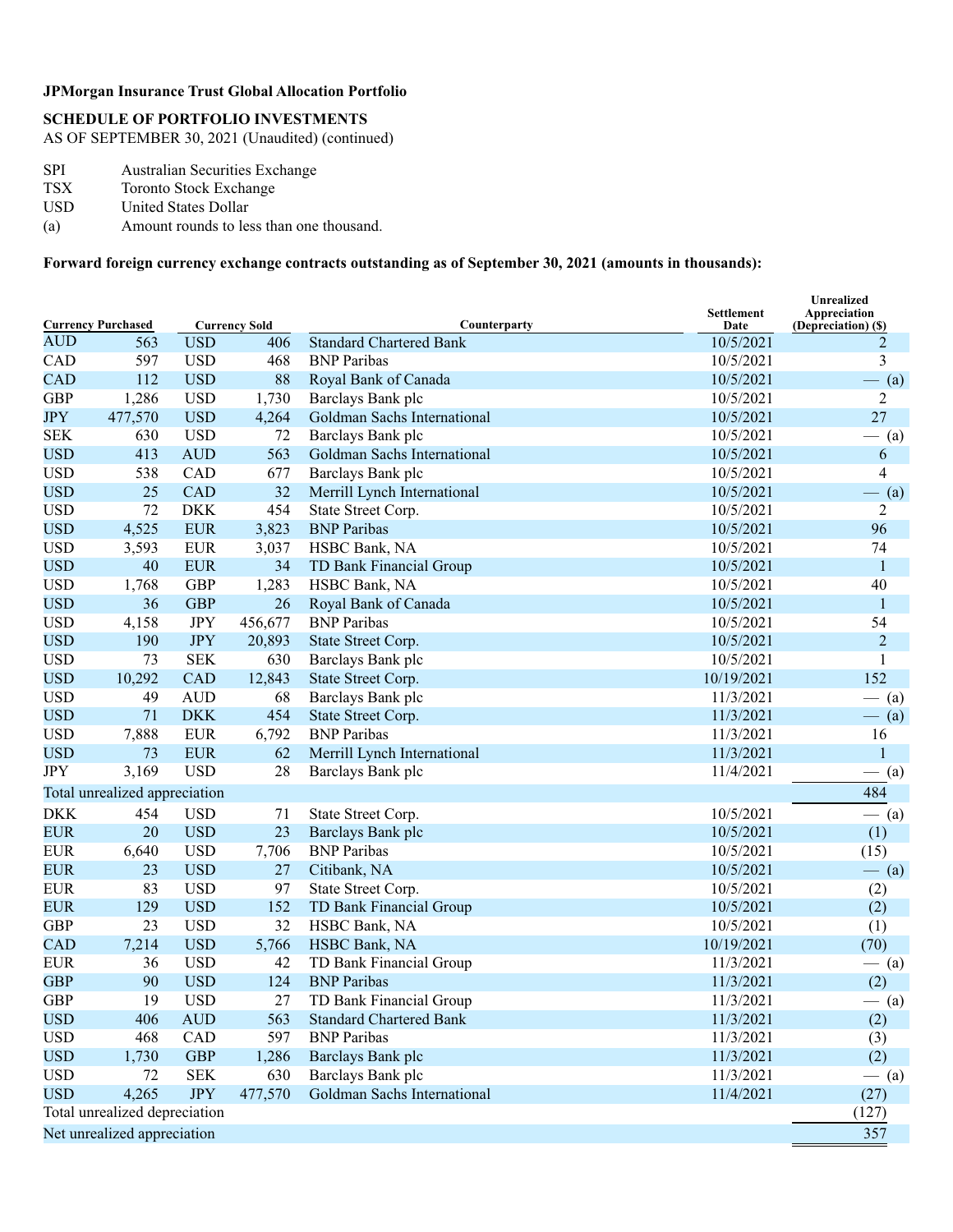### **Abbreviations**

| AUD | Australian Dollar |
|-----|-------------------|
| CAD | Canadian Dollar   |
| DKK | Danish Krone      |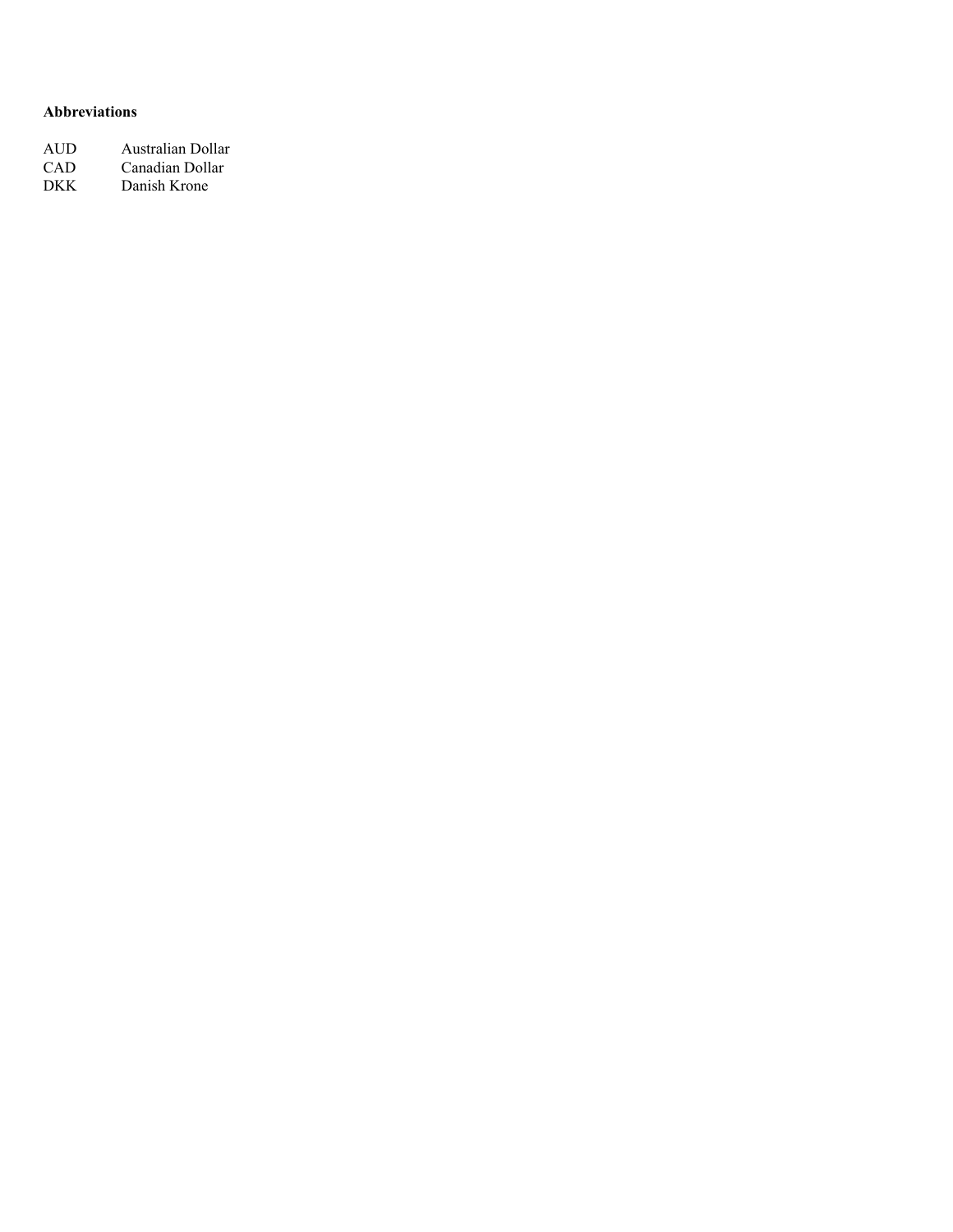## **SCHEDULE OF PORTFOLIO INVESTMENTS**

AS OF SEPTEMBER 30, 2021 (Unaudited) (continued)

EUR Euro<br>GBP Britis GBP British Pound<br>JPY Japanese Yen JPY Japanese Yen<br>SEK Swedish Kron SEK Swedish Krona<br>USD United States De United States Dollar

(a) Amount rounds to less than one thousand.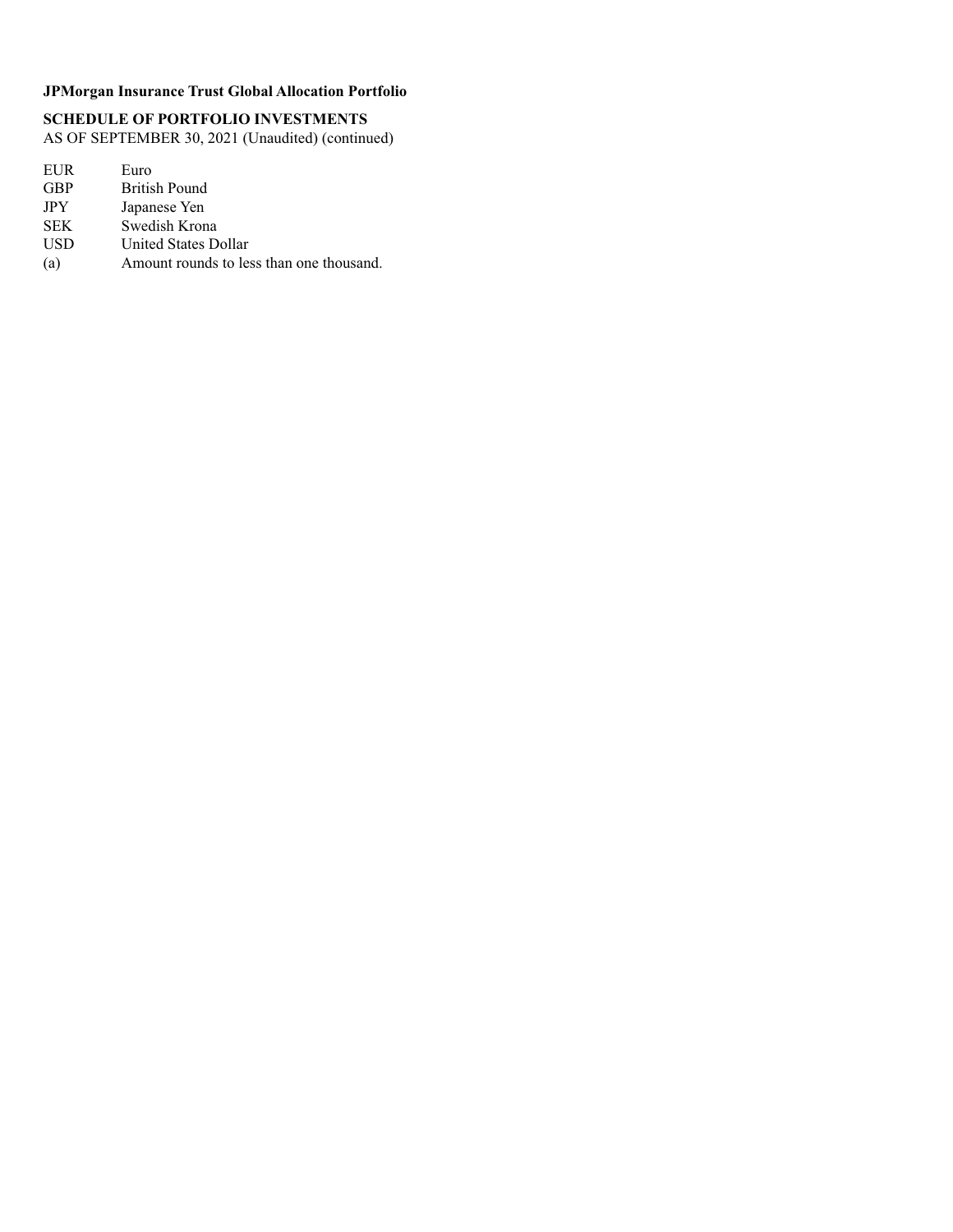### **SCHEDULE OF PORTFOLIO INVESTMENTS**

AS OF SEPTEMBER 30, 2021 (Unaudited) (continued) (Dollar values in thousands)

**A. Valuation of Investments** — Investments are valued in accordance with U.S. generally accepted accounting principles ("GAAP") and the Portfolio's valuation policies set forth by, and under the supervision and responsibility of, the Board of Trustees of the Trust (the "Board"), which established the following approach to valuation, as described more fully below: (i) investments for which market quotations are readily available shall be valued at their market value and (ii) all other investments for which market quotations are not readily available shall be valued at their fair value as determined in good faith by the Board.

J.P. Morgan Investment Management Inc. (the "Administrator") has established the J.P. Morgan Asset Management Americas Valuation Committee ("AVC") to assist the Board with the oversight and monitoring of the valuation of the Portfolio's investments. The Administrator implements the valuation policies of the Portfolio's investments, as directed by the Board. The AVC oversees and carries out the policies for the valuation of investments held in the Portfolio. This includes monitoring the appropriateness of fair values based on results of ongoing valuation oversight including, but not limited, to consideration of macro or security specific events, market events, and pricing vendor and broker due diligence. The Administrator is responsible for discussing and assessing the potential impacts to the fair values on an ongoing basis, and, at least on a quarterly basis, with the AVC and the Board.

A market-based approach is primarily used to value the Portfolio's investments. Investments for which market quotations are not readily available are fair valued by approved affiliated and/or unaffiliated approved pricing vendors or third party broker-dealers (collectively referred to as "Pricing Services") or may be internally fair valued using methods set forth by the valuation policies approved by the Board. This may include the use of related or comparable assets or liabilities, recent transactions, market multiples, book values and other relevant information for the investment. An income-based valuation approach may be used in which the anticipated future cash flows of the investment are discounted to calculate the fair value. Discounts may also be applied due to the nature or duration of any restrictions on the disposition of the investments. Valuations may be based upon current market prices of securities that are comparable in coupon, rating, maturity and industry. It is possible that the estimated values may differ significantly from the values that would have been used had a ready market for the investments existed, and such differences could be material.

Fixed income instruments are valued based on prices received from Pricing Services. The Pricing Services use multiple valuation techniques to determine the valuation of fixed income instruments. In instances where sufficient market activity exists, the Pricing Services may utilize a market-based approach through which trades or quotes from market makers are used to determine the valuation of these instruments. In instances where sufficient market activity may not exist, the Pricing Services also utilize proprietary valuation models which may consider market transactions in comparable securities and the various relationships between securities in determining fair value and/or market characteristics in order to estimate the relevant cash flows, which are then discounted to calculate the fair values.

Equities and other exchange-traded instruments are valued at the last sale price or official market closing price on the primary exchange on which the instrument is traded before the net asset values ("NAV") of the Portfolio are calculated on a valuation date.

Certain foreign equity instruments are valued by applying international fair value factors provided by an approved Pricing Service. The factors seek to adjust the local closing price for movements of local markets post-closing, but prior to the time the NAVs are calculated.

Investments in open-end investment companies, excluding exchange-traded funds ("ETFs") ("Underlying Funds"), are valued at each Underlying Fund's NAV per share as of the report date.

Futures contracts are generally valued on the basis of available market quotations. Forward foreign currency exchange contracts are valued utilizing market quotations from approved Pricing Services.

Valuations reflected in this report are as of the report date. As a result, changes in valuation due to market events and/or issuer-related events after the report date and prior to issuance of the report are not reflected herein.

The various inputs that are used in determining the valuation of the Portfolio's investments are summarized into the three broad levels listed below.

Level 1 — Unadjusted inputs using quoted prices in active markets for identical investments.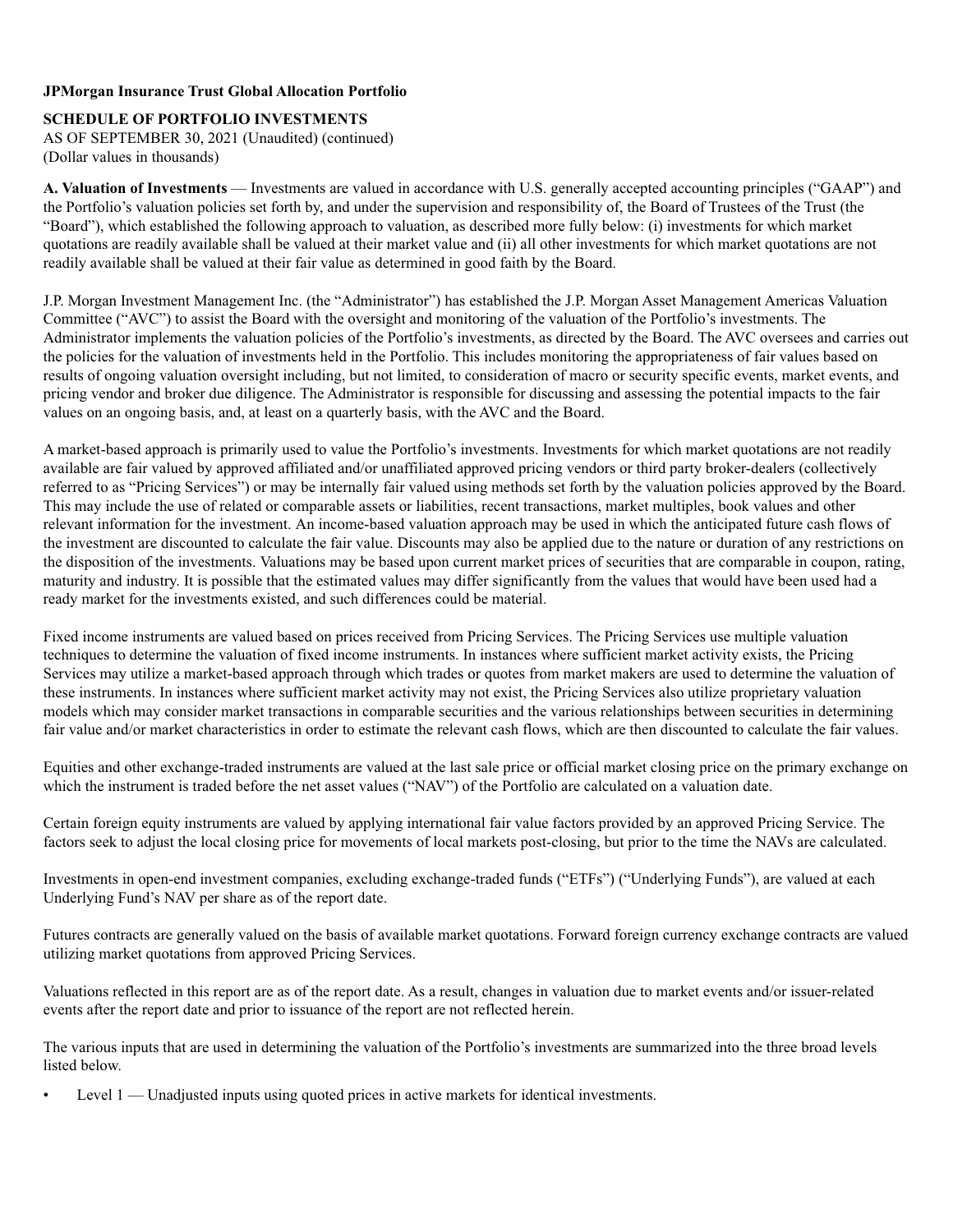- Level 2 Other significant observable inputs including, but not limited to, quoted prices for similar investments, inputs other than quoted prices that are observable for investments (such as interest rates, prepayment speeds, credit risk, etc.) or other market corroborated inputs.
- Level 3 Significant inputs based on the best information available in the circumstances, to the extent observable inputs are not available (including the Portfolio's assumptions in determining the fair value of investments).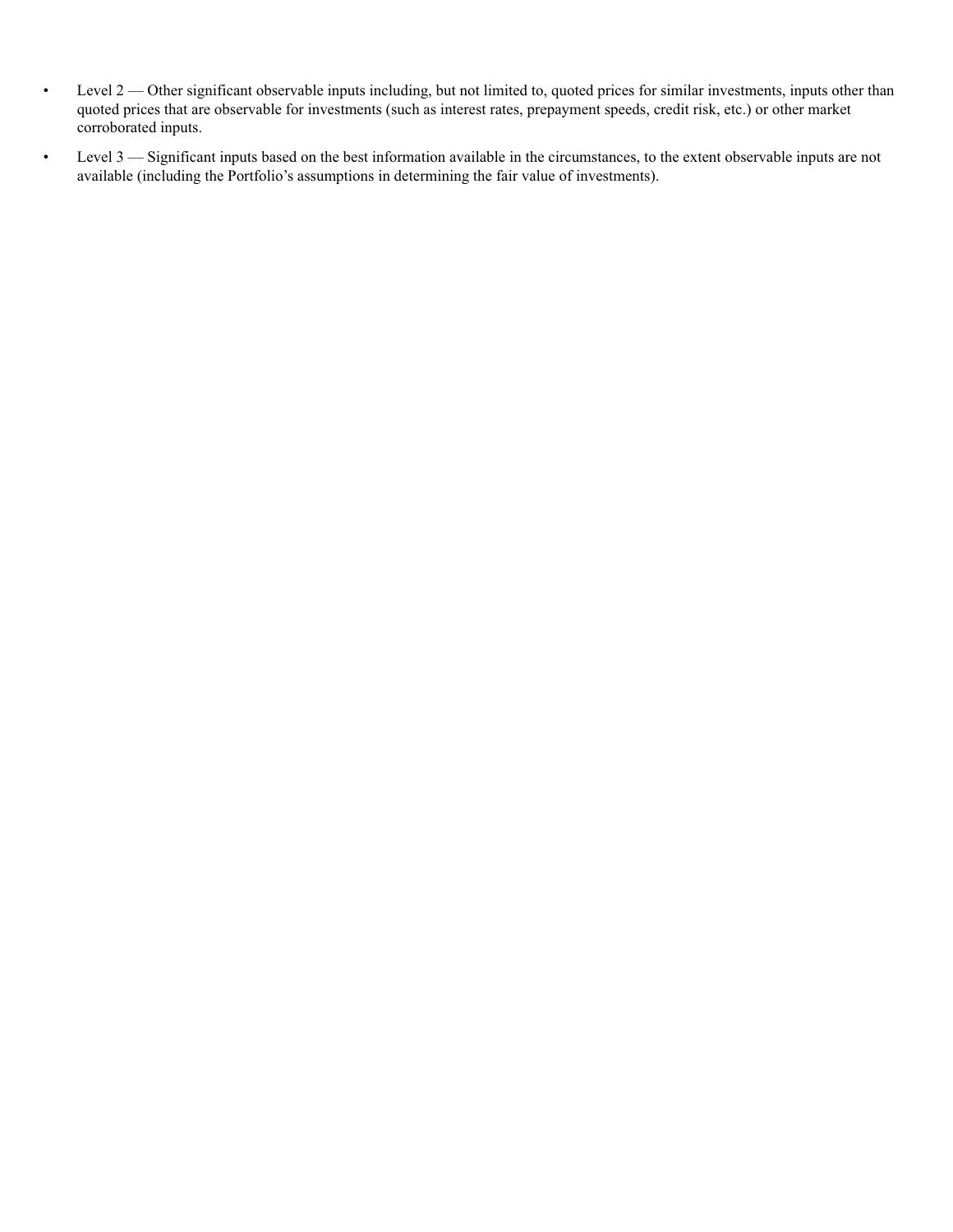## **SCHEDULE OF PORTFOLIO INVESTMENTS**

AS OF SEPTEMBER 30, 2021 (Unaudited) (continued) (Dollar values in thousands)

A financial instrument's level within the fair value hierarchy is based on the lowest level of any input, both individually and in the aggregate, that is significant to the fair value measurement. The inputs or methodology used for valuing instruments are not necessarily an indication of the risk associated with investing in those instruments.

The following table represents each valuation input as presented on the Schedule of Portfolio Investments:

|                                            | Level 1<br>Quoted prices | Level 2<br>Other significant observable<br>inputs | Level 3<br>Significant unobservable<br>inputs                                | Total                |
|--------------------------------------------|--------------------------|---------------------------------------------------|------------------------------------------------------------------------------|----------------------|
| <b>Investments in Securities</b>           |                          |                                                   |                                                                              |                      |
| <b>Asset-Backed Securities</b>             |                          |                                                   |                                                                              |                      |
| <b>United States</b>                       | $\sqrt{\ }$              | $\$$                                              | $\mathbb{S}% _{t}\left( t\right) \equiv\mathbb{S}_{t}\left( t\right)$<br>133 | $\mathcal{S}$<br>133 |
| <b>Collateralized Mortgage Obligations</b> |                          |                                                   |                                                                              |                      |
| <b>United States</b>                       |                          | 169                                               |                                                                              | 169                  |
| Commercial Mortgage-Backed Securities      |                          |                                                   |                                                                              |                      |
| <b>United States</b>                       |                          | 166                                               | 104                                                                          | 270                  |
| Common Stocks                              |                          |                                                   |                                                                              |                      |
| Australia                                  |                          | 883                                               |                                                                              | 883                  |
| Austria                                    |                          | 98                                                |                                                                              | 98                   |
| Belgium                                    |                          | 312                                               |                                                                              | 312                  |
| Canada                                     | 637                      |                                                   |                                                                              | 637                  |
| China                                      | 417                      | 595                                               |                                                                              | 1,012                |
| Denmark                                    | 30                       | 1,223                                             |                                                                              | 1,253                |
| Finland                                    | 25                       | 420                                               |                                                                              | 445                  |
| France                                     |                          | 3,241                                             |                                                                              | 3,241                |
| Germany                                    | 31                       | 2,407                                             |                                                                              | 2,438                |
| Hong Kong                                  |                          | 735                                               |                                                                              | 735                  |
| India                                      | 462                      |                                                   |                                                                              | 462                  |
| Indonesia                                  |                          | 185                                               |                                                                              | 185                  |
| Ireland                                    | 186                      | 76                                                |                                                                              | 262                  |
| Italy                                      | 50                       | 362                                               |                                                                              | 412                  |
| Japan                                      |                          | 3,297                                             |                                                                              | 3,297                |
| Macau                                      |                          | 12                                                |                                                                              | 12                   |
| Mexico                                     | 166                      | шù.                                               |                                                                              | 166                  |
| Netherlands                                |                          | 1,239                                             |                                                                              | 1,239                |
| New Zealand                                |                          | 14                                                |                                                                              | 14                   |
| Russia                                     | 99                       |                                                   |                                                                              | 99                   |
| Singapore                                  | 7                        | 212                                               |                                                                              | 219                  |
| South Africa                               |                          | 211                                               |                                                                              | 211                  |
| South Korea                                |                          | 726                                               |                                                                              | 726                  |
| Spain                                      | 163                      | 486                                               |                                                                              | 649                  |
| Sweden                                     |                          | 939                                               |                                                                              | 939                  |
| Switzerland                                |                          | 1,895                                             |                                                                              | 1,895                |
| Taiwan                                     | 663                      |                                                   |                                                                              | 663                  |
| United Kingdom                             | 33                       | 2,399                                             |                                                                              | 2,432                |
| <b>United States</b>                       | 38,529                   | 844                                               |                                                                              | 39,373               |
| <b>Total Common Stocks</b>                 | 41,498                   | 22,811                                            |                                                                              | 64,309               |
| <b>Corporate Bonds</b>                     |                          | 4,726                                             |                                                                              | 4,726                |
| <b>Exchange-Traded Funds</b>               | 2,567                    |                                                   |                                                                              | 2,567                |
| <b>Foreign Government Securities</b>       |                          | 13,821                                            |                                                                              | 13,821               |
| <b>Investment Companies</b>                | 28,652                   |                                                   |                                                                              | 28,652               |
| <b>Rights</b>                              |                          |                                                   |                                                                              |                      |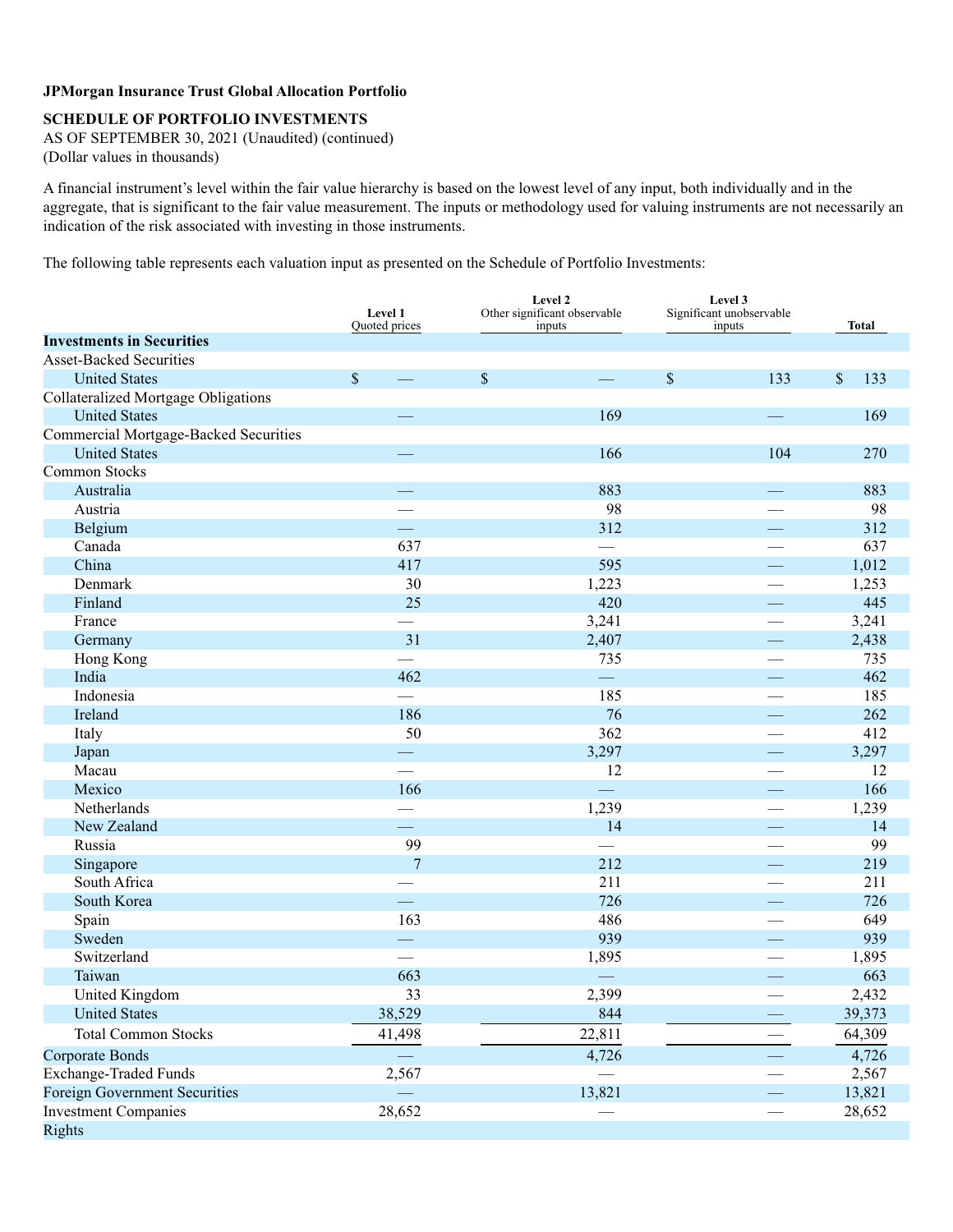| Australia                         | $-$ (a) |       | (a)   |
|-----------------------------------|---------|-------|-------|
| France                            |         |       |       |
| <b>Total Rights</b>               | (a)     |       |       |
| Supranational                     |         | 86    | 86    |
| U.S. Treasury Obligations         |         | 2,185 | 2,185 |
| <b>Short-Term Investments</b>     |         |       |       |
| Certificates of Deposit           |         | 1,000 | 1,000 |
| <b>Commercial Paper</b>           |         | 998   | 998   |
| Foreign Government Treasury Bills | ---     | 4,484 | 4,484 |
| <b>Investment Companies</b>       | 4,487   |       | 4,487 |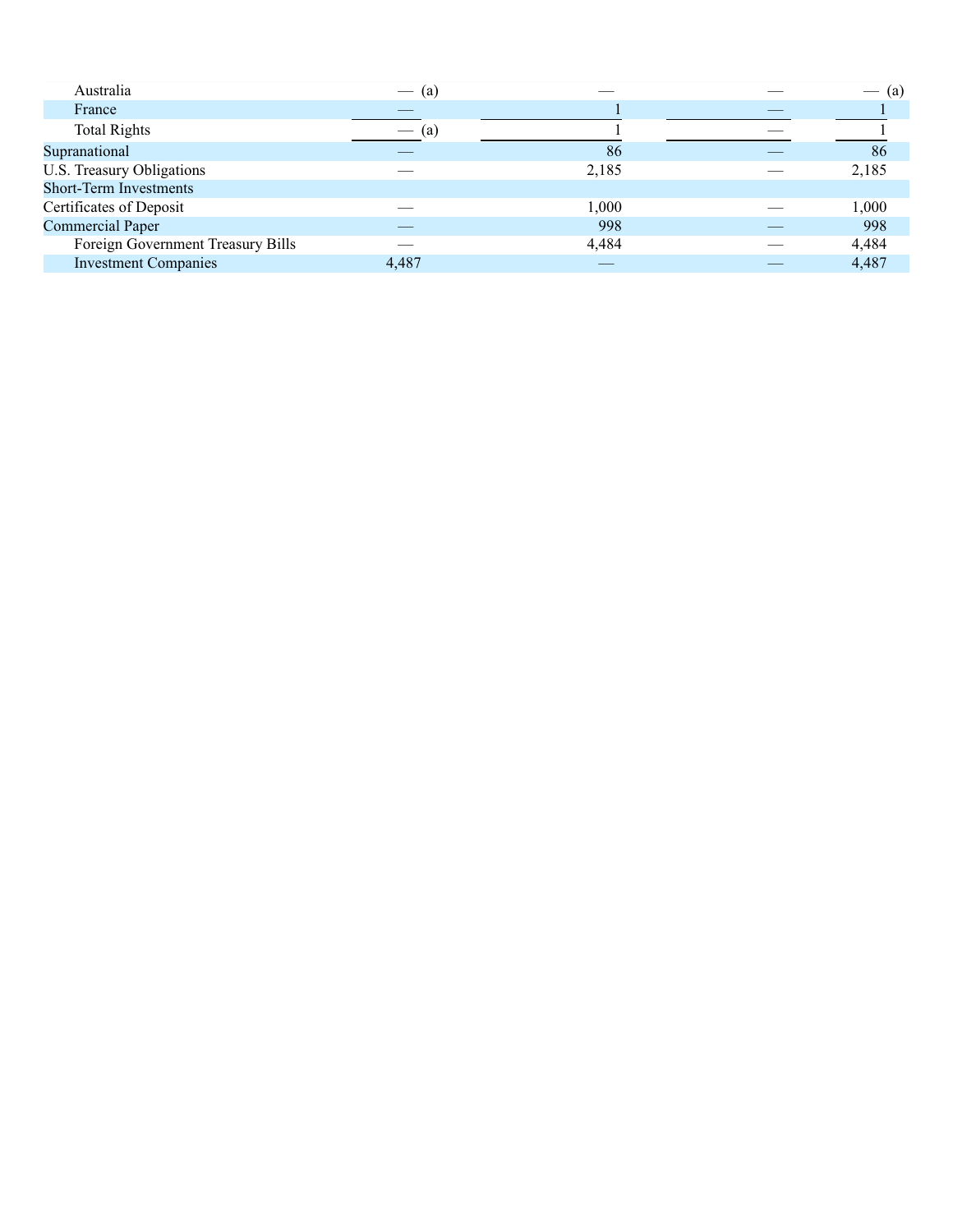## **SCHEDULE OF PORTFOLIO INVESTMENTS**

AS OF SEPTEMBER 30, 2021 (Unaudited) (continued) (Dollar values in thousands)

|                                                     | Level 1<br>Quoted prices |         | Level 2<br>Other significant observable<br>inputs |        | Level 3<br>Significant unobservable<br>inputs |     | Total       |
|-----------------------------------------------------|--------------------------|---------|---------------------------------------------------|--------|-----------------------------------------------|-----|-------------|
| Investment of Cash Collateral from                  |                          |         |                                                   |        |                                               |     |             |
| <b>Securities Loaned</b>                            | S                        | 3,000   | $\boldsymbol{\mathsf{S}}$                         |        | \$                                            |     | 3,000       |
| <b>Total Short-Term Investments</b>                 |                          | 7,487   |                                                   | 6,482  |                                               |     | 13,969      |
| <b>Total Investments in Securities</b>              |                          | 80,204  | \$                                                | 50,447 | \$                                            | 237 | \$130,888   |
| <b>Liabilities</b>                                  |                          |         |                                                   |        |                                               |     |             |
| <b>Common Stocks</b>                                | \$.                      | (465)   | $\boldsymbol{\mathsf{S}}$                         |        | $\mathbb{S}$                                  |     | \$<br>(465) |
| <b>Exchange-Traded Funds</b>                        |                          | (395)   |                                                   |        |                                               |     | (395)       |
| <b>Total Liabilities in Securities Sold Short</b>   |                          | (860)   | $\mathbb{S}$                                      |        |                                               |     | (860)       |
| <b>Appreciation in Other Financial Instruments</b>  |                          |         |                                                   |        |                                               |     |             |
| Forward Foreign Currency Exchange                   |                          |         |                                                   |        |                                               |     |             |
| Contracts                                           | S                        |         | \$                                                | 484    | \$                                            |     | \$<br>484   |
| <b>Futures Contracts</b>                            |                          | 234     |                                                   |        |                                               |     | 234         |
| <b>Depreciation in Other Financial Instruments</b>  |                          |         |                                                   |        |                                               |     |             |
| Forward Foreign Currency Exchange                   |                          |         |                                                   |        |                                               |     |             |
| Contracts                                           |                          |         |                                                   | (127)  |                                               |     | (127)       |
| <b>Futures Contracts</b>                            |                          | (1,013) |                                                   |        |                                               |     | (1, 013)    |
| <b>Total Net Appreciation/Depreciation in Other</b> |                          |         |                                                   |        |                                               |     |             |
| <b>Financial Instruments</b>                        |                          | (779)   |                                                   | 357    | ъ                                             |     | (422)       |

(a) Amount rounds to less than one thousand.

The following is a summary of investments for which significant unobservable inputs (level 3) were used in determining fair value:

|                                | <b>Balance as of</b><br>December 31,<br>2020 |          | Realized<br>gain<br>(loss) | Change in net<br>unrealized<br>appreciation<br>(depreciation) |           | <b>Net</b><br>accretion<br>(amortization) |                         | Purchases <sup>1</sup> |  | Sales <sup>2</sup> | <b>Transfers</b><br>into<br>Level 3 |  | <b>Transfers</b><br>out of<br>Level 3 |  | <b>Balance</b><br>as of<br>September 30,<br>2021 |     |
|--------------------------------|----------------------------------------------|----------|----------------------------|---------------------------------------------------------------|-----------|-------------------------------------------|-------------------------|------------------------|--|--------------------|-------------------------------------|--|---------------------------------------|--|--------------------------------------------------|-----|
| <b>Investments in</b>          |                                              |          |                            |                                                               |           |                                           |                         |                        |  |                    |                                     |  |                                       |  |                                                  |     |
| <b>Securities:</b>             |                                              |          |                            |                                                               |           |                                           |                         |                        |  |                    |                                     |  |                                       |  |                                                  |     |
| <b>Asset-Backed Securities</b> | 458                                          | <b>S</b> | 17                         | S                                                             | $(21)$ \$ |                                           |                         |                        |  | (322)              |                                     |  |                                       |  |                                                  | 133 |
| <b>Collateralized Mortgage</b> |                                              |          |                            |                                                               |           |                                           |                         |                        |  |                    |                                     |  |                                       |  |                                                  |     |
| Obligations                    | 873                                          |          | 4                          |                                                               | (9)       |                                           | (a)<br>$\hspace{0.1cm}$ |                        |  | (868)              |                                     |  |                                       |  |                                                  |     |
| Commercial Mortgage-           |                                              |          |                            |                                                               |           |                                           |                         |                        |  |                    |                                     |  |                                       |  |                                                  |     |
| <b>Backed Securities</b>       | 782                                          |          |                            |                                                               | 10        |                                           | (a)<br>$\hspace{0.1cm}$ |                        |  | (699)              |                                     |  |                                       |  |                                                  | 104 |
| <b>Total</b>                   | 2,113                                        |          | 32                         |                                                               | (20)      |                                           |                         |                        |  | \$(1,889)          |                                     |  |                                       |  |                                                  | 237 |

<sup>1</sup> Purchases include all purchases of securities and securities received in corporate actions.<br><sup>2</sup> Seles include all seles of securities meturities paydowns and securities tendered in corporation

Sales include all sales of securities, maturities, paydowns and securities tendered in corporate actions.

(a) Amount rounds to less than one thousand.

The changes in net unrealized appreciation (depreciation) attributable to securities owned at September 30, 2021, which were valued using significant unobservable inputs (level 3) amounted to \$1.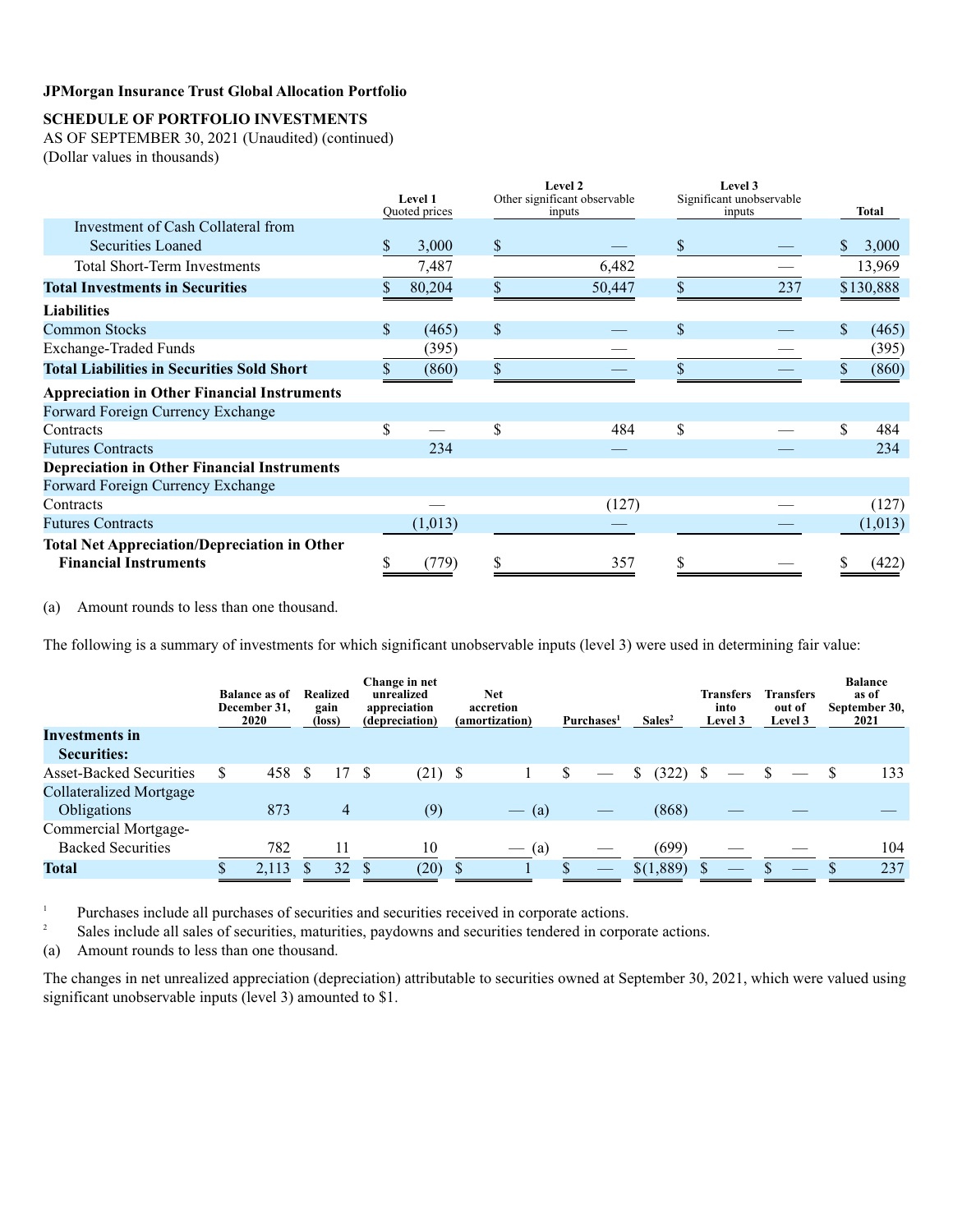#### **SCHEDULE OF PORTFOLIO INVESTMENTS**

AS OF SEPTEMBER 30, 2021 (Unaudited) (continued) (Dollar values in thousands)

**B. Investment Transactions with Affiliates** — The Portfolio invested in Underlying Funds, which are advised by the Adviser. An issuer which is under common control with the Portfolio may be considered an affiliate. The Portfolio assumes the issuers listed in the table below to be affiliated issuers. Underlying Funds' distributions may be reinvested into such Underlying Funds. Reinvestment amounts are included in the purchases at cost amounts in the table below.

|                                               |                             |                      |                            |                                    |               | For the period ended September 30, 2021 |                                |                                 |                           |                                             |  |  |
|-----------------------------------------------|-----------------------------|----------------------|----------------------------|------------------------------------|---------------|-----------------------------------------|--------------------------------|---------------------------------|---------------------------|---------------------------------------------|--|--|
|                                               | <b>Change in Unrealized</b> |                      |                            |                                    |               |                                         |                                |                                 |                           |                                             |  |  |
| <b>Security Description December 31, 2020</b> | Value at                    | Purchases<br>at Cost | Proceeds<br>from Sales     | <b>Net Realized</b><br>Gain (Loss) |               | Appreciation/<br>(Depreciation)         | Value at<br>September 30, 2021 | Shares at<br>September 30, 2021 | <b>Dividend</b><br>Income | <b>Capital Gain</b><br><b>Distributions</b> |  |  |
| <b>JPMorgan Emerging</b>                      |                             |                      |                            |                                    |               |                                         |                                |                                 |                           |                                             |  |  |
| Markets Equity                                |                             |                      |                            |                                    |               |                                         |                                |                                 |                           |                                             |  |  |
| Fund Class R6                                 |                             |                      |                            |                                    |               |                                         |                                |                                 |                           |                                             |  |  |
| Shares(a)                                     | $\mathbf S$<br>12,847 \$    | 260 \$               | $6,903$ \$                 | 1,582                              | $\mathsf{\$}$ | (1,926)                                 | $\mathbf{\hat{s}}$<br>5,860    | 141S                            |                           | $\mathbf S$                                 |  |  |
| JPMorgan High Yield                           |                             |                      |                            |                                    |               |                                         |                                |                                 |                           |                                             |  |  |
| Fund Class R6                                 |                             |                      |                            |                                    |               |                                         |                                |                                 |                           |                                             |  |  |
| Shares(a)                                     | 19,120                      | 3,204                | 13,455                     | 854                                |               | (470)                                   | 9,253                          | 1,266                           | 464                       |                                             |  |  |
| <b>JPMorgan Income</b><br>Fund Class R6       |                             |                      |                            |                                    |               |                                         |                                |                                 |                           |                                             |  |  |
| Shares(a)                                     |                             | 9,000                |                            |                                    |               | (56)                                    | 8,944                          | 942                             | 123                       |                                             |  |  |
| JPMorgan Large Cap                            |                             |                      |                            |                                    |               |                                         |                                |                                 |                           |                                             |  |  |
| Value Fund                                    |                             |                      |                            |                                    |               |                                         |                                |                                 |                           |                                             |  |  |
| Class R6 Shares(a)                            |                             | 7,870                | 3,607                      | $\overline{7}$                     |               | 325                                     | 4,595                          | 238                             | 40                        |                                             |  |  |
| JPMorgan Mortgage-                            |                             |                      |                            |                                    |               |                                         |                                |                                 |                           |                                             |  |  |
| <b>Backed Securities</b>                      |                             |                      |                            |                                    |               |                                         |                                |                                 |                           |                                             |  |  |
| Fund Class R6                                 |                             |                      |                            |                                    |               |                                         |                                |                                 |                           |                                             |  |  |
| Shares(a)                                     | 1,187                       | 12                   | 1,194                      | (14)                               |               | 9                                       |                                |                                 | 12                        |                                             |  |  |
| JPMorgan Prime                                |                             |                      |                            |                                    |               |                                         |                                |                                 |                           |                                             |  |  |
| Money Market                                  |                             |                      |                            |                                    |               |                                         |                                |                                 |                           |                                             |  |  |
| Fund                                          |                             |                      |                            |                                    |               |                                         |                                |                                 |                           |                                             |  |  |
| Class Institutional                           |                             |                      |                            |                                    |               |                                         |                                |                                 |                           |                                             |  |  |
| Shares, $0.05\%$ (a)<br>(b)                   | 6,489                       | 50,990               | 52,993                     |                                    |               |                                         | 4,487                          | 4,485                           | $\overline{3}$            |                                             |  |  |
| <b>JPMorgan Securities</b>                    |                             |                      |                            | $-$ (c)                            |               |                                         |                                |                                 |                           |                                             |  |  |
| Lending Money                                 |                             |                      |                            |                                    |               |                                         |                                |                                 |                           |                                             |  |  |
| Market Fund                                   |                             |                      |                            |                                    |               |                                         |                                |                                 |                           |                                             |  |  |
| Agency SL                                     |                             |                      |                            |                                    |               |                                         |                                |                                 |                           |                                             |  |  |
| Class Shares.                                 |                             |                      |                            |                                    |               |                                         |                                |                                 |                           |                                             |  |  |
| $0.08\%$ (a)(b)                               | 600                         | 24,000               | 22,101                     | $-$ (c)                            |               | $-$ (c)                                 | 2,499                          | 2,499                           | $\overline{2}$            |                                             |  |  |
| JPMorgan U.S.                                 |                             |                      |                            |                                    |               |                                         |                                |                                 |                           |                                             |  |  |
| Government                                    |                             |                      |                            |                                    |               |                                         |                                |                                 |                           |                                             |  |  |
| Money Market                                  |                             |                      |                            |                                    |               |                                         |                                |                                 |                           |                                             |  |  |
| Fund Class IM                                 |                             |                      |                            |                                    |               |                                         |                                |                                 |                           |                                             |  |  |
| Shares, $0.03%$ (a)                           | 133                         | 24,675               |                            |                                    |               |                                         |                                | 501                             |                           |                                             |  |  |
| (b)                                           |                             |                      | 24,307                     |                                    |               |                                         | 501                            |                                 | $-$ (c)                   |                                             |  |  |
| <b>Total</b>                                  | \$                          | 40,376 \$ 120,011    | $\mathbf{s}$<br>124,560 \$ | 2,429                              | S             | (2,117)                                 | 36,139<br>$\mathbf{s}$         |                                 | 644                       |                                             |  |  |

(a) Investment in an affiliated fund, which is registered under the Investment Company Act of 1940, as amended, and is advised by J.P. Morgan Investment Management Inc.

(b) The rate shown is the current yield as of September 30, 2021.

(c) Amount rounds to less than one thousand.

**C. Derivatives** — The Portfolio used instruments including futures contracts and forward foreign currency exchange contracts, in connection with its investment strategies. Derivative instruments may be used as substitutes for securities in which the Portfolio can invest, to hedge portfolio investments or to generate income or gain to the Portfolio. Derivatives may also be used to manage duration, sector and yield curve exposures and credit and spread volatility.

The Portfolio may be subject to various risks from the use of derivatives, including the risk that changes in the value of a derivative may not correlate perfectly with the underlying asset, rate or index; counterparty credit risk related to derivatives counterparties' failure to perform under contract terms; liquidity risk related to the potential lack of a liquid market for these contracts allowing a Portfolio to close out its position(s); and documentation risk relating to disagreement over contract terms. Investing in certain derivatives also results in a form of leverage and as such, the Portfolio's risk of loss associated with these instruments may exceed their value.

The Portfolio is party to various derivative contracts governed by International Swaps and Derivatives Association master agreements ("ISDA agreements"). The Portfolio's ISDA agreements, which are separately negotiated with each dealer counterparty, may contain provisions allowing, absent other considerations, a counterparty to exercise rights, to the extent not otherwise waived, against the Portfolio in the event the Portfolio's net assets decline over time by a pre-determined percentage or fall below a pre-determined floor. The ISDA agreements may also contain provisions allowing, absent other conditions, the Portfolio to exercise rights, to the extent not otherwise waived, against a counterparty (e.g. decline in a counterparty's credit rating below a specified level). Such rights for both a counterparty and the Portfolio often include the ability to terminate (i.e.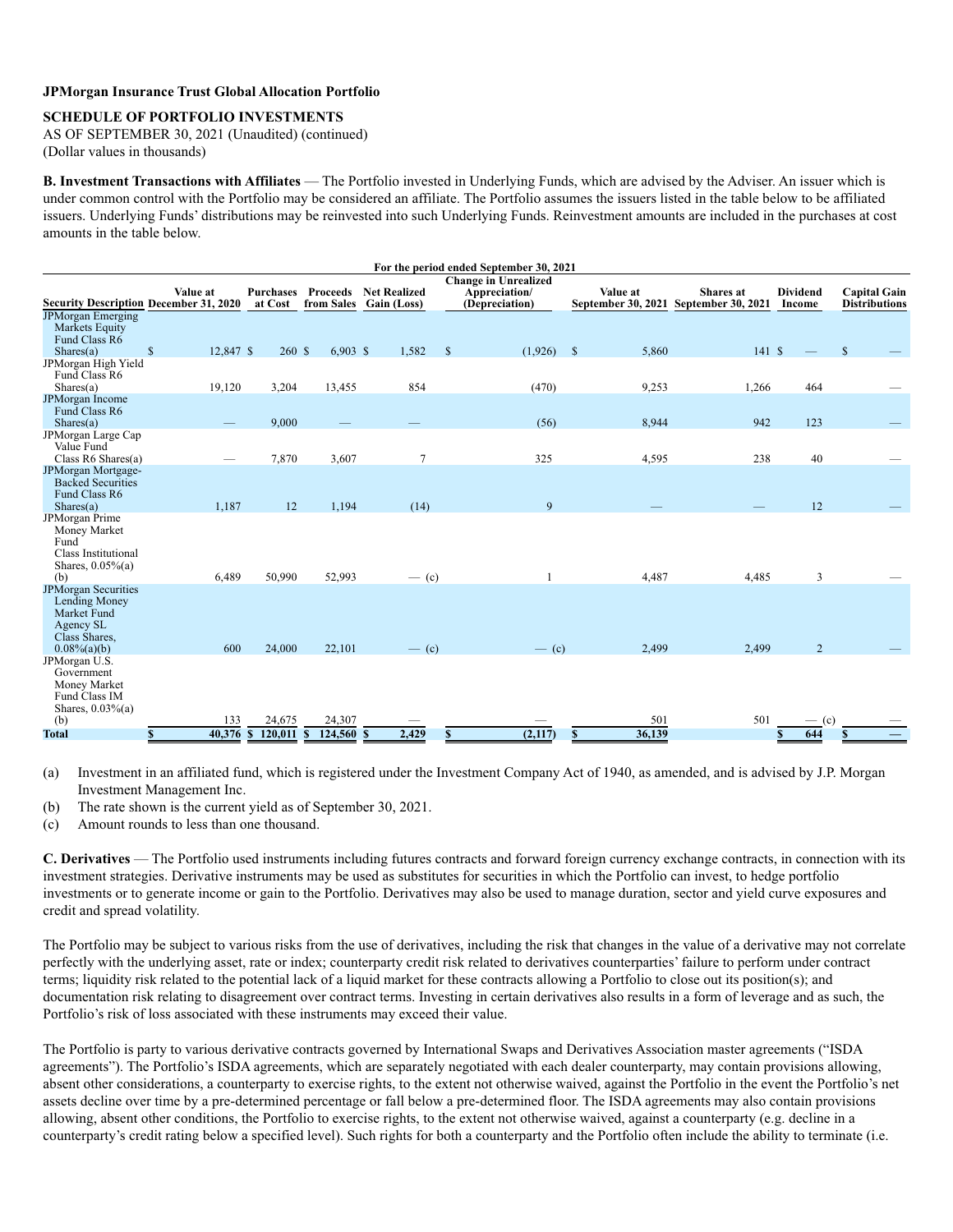close out) open contracts at prices which may favor a counterparty, which could have an adverse effect on the Portfolio. The ISDA agreements give the Portfolio and a counterparty the right, upon an event of default, to close out all transactions traded under such agreements and to net amounts owed or due across all transactions and offset such net payable or receivable against collateral posted to a segregated account by one party for the benefit of the other.

Counterparty credit risk may be mitigated to the extent a counterparty posts additional collateral for mark to market gains to the Portfolio.

Notes  $(1)$  — (2) below describe the various derivatives used by the Portfolio.

**(1). Futures Contracts** — The Portfolio used currency, index and treasury futures contracts to manage and hedge interest rate risk associated with portfolio investments and to gain or reduce exposure to positive and negative price fluctuations or a particular countries or regions. The Portfolio also used futures contracts to lengthen or shorten the duration of the overall investment portfolio.

Futures contracts provide for the delayed delivery of the underlying instrument at a fixed price or are settled for a cash amount based on the change in the value of the underlying instrument at a specific date in the future. Upon entering into a futures contract, the Portfolio is required to deposit with the broker, cash or securities in an amount equal to a certain percentage of the contract amount, which is referred to as the initial margin deposit. Subsequent payments, referred to as variation margin, are made or received by the Portfolio periodically and are based on changes in the market value of open futures contracts. Changes in the market value of open futures contracts are recorded as change in net unrealized appreciation/depreciation on futures contracts. Securities deposited as initial margin are designated on the Schedule of Investments, while cash deposited is considered restricted.

The Portfolio may be subject to the risk that the change in the value of the futures contract may not correlate perfectly with the underlying instrument. Use of long futures contracts subjects the Portfolio to risk of loss up to the notional amount of the futures contracts. Use of short futures contracts subjects the Portfolio to unlimited risk of loss. The Portfolio may enter into futures contracts only on exchanges or boards of trade. The exchange or board of trade acts as the counterparty to each futures transaction; therefore, the